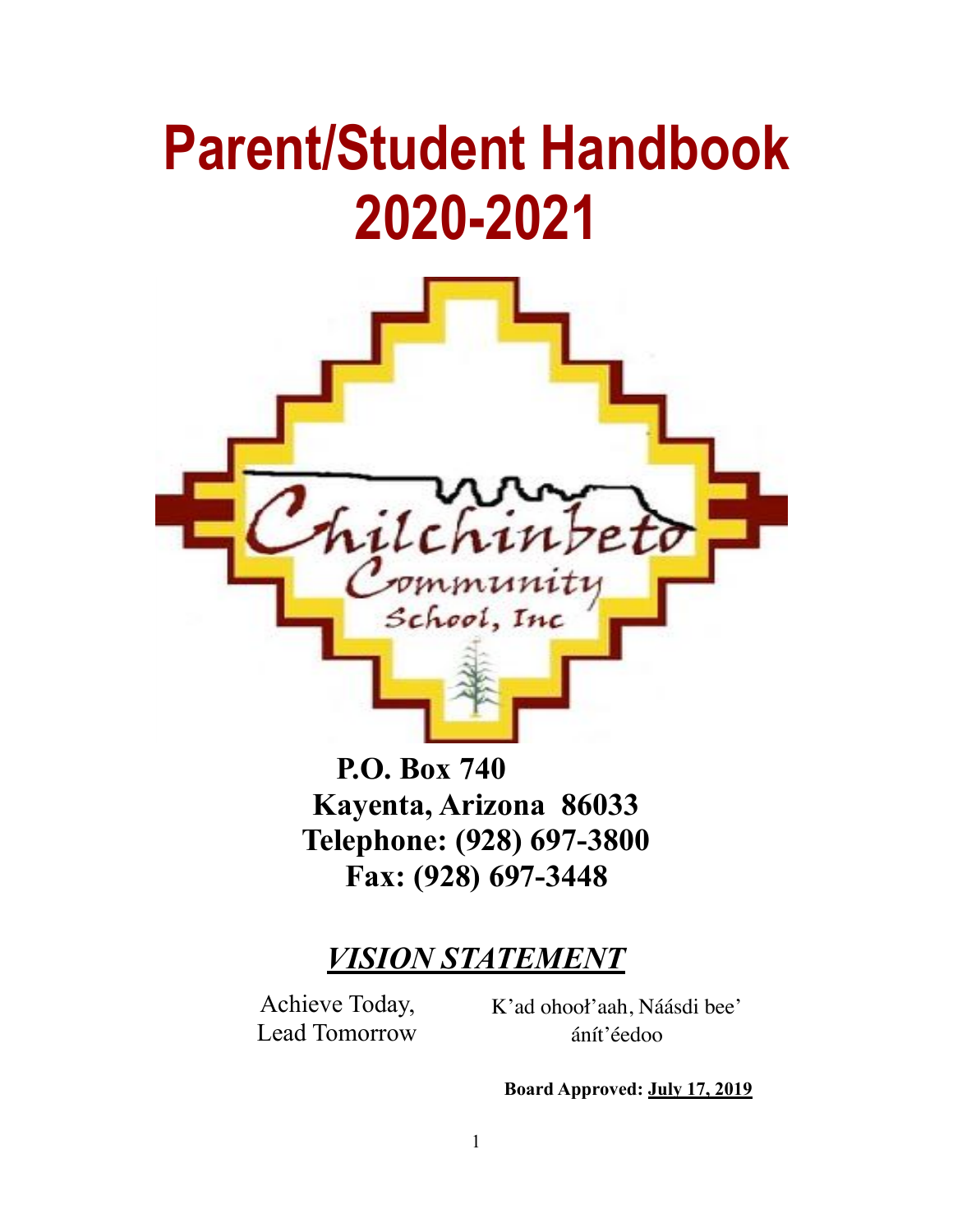#### **CHILCHINBETO COMMUNITY SCHOOL**

**School Board**

**Phyllis Hewey Roy Laughter Frank Young**

#### **SCHOOL YEAR 2018-2019**

#### **School Staff**

#### **Administration:**

Sherry Mitchell - Principal Nancy Harvey- Executive Secretary/HR Technician Angelita Clitso -Business Manager Wilhelmina Charley – Business Technician Terry Tso– Dean of Students/Parent Educator Farrah Begay – School Office Assistant

**Academics:** Support Services:<br>
DeAdra Musngi- Kindergarten Teacher Macant - Maintenance Worker DeAdra Musngi- Kindergarten Teacher Carmelita Tsosie - First Grade Teacher Thomas Sherlock – Maintenance Worker Mary Brown - Second Grade Teacher Elaine N. Yazzie – Facility Secretary Samantha Sherlock - Third Grade Teacher Felix Charley - Custodian Gladys Tah-Higdon - Fourth Grade Teacher - Custodian Lucy Benally – Fifth Grade Teacher Tommy Begay – Bus Driver Marlene Laughter – Sixth Grade Teacher/GT Vacant – Bus Driver Vacant – Seventh Grade Teacher Vacant - Eight Grade Teacher Tonia Begay – Navajo Culture Teacher Rinah Laughter – Librarian/Reading Intervention Specialist Marilyn Henry - Counselor **Food Service:** Vacant – PE Teacher Shirley Bia-Food Service Manager Vacant-Computer Teacher/IT support Bertha Nez-Cook Vacant-School Nurse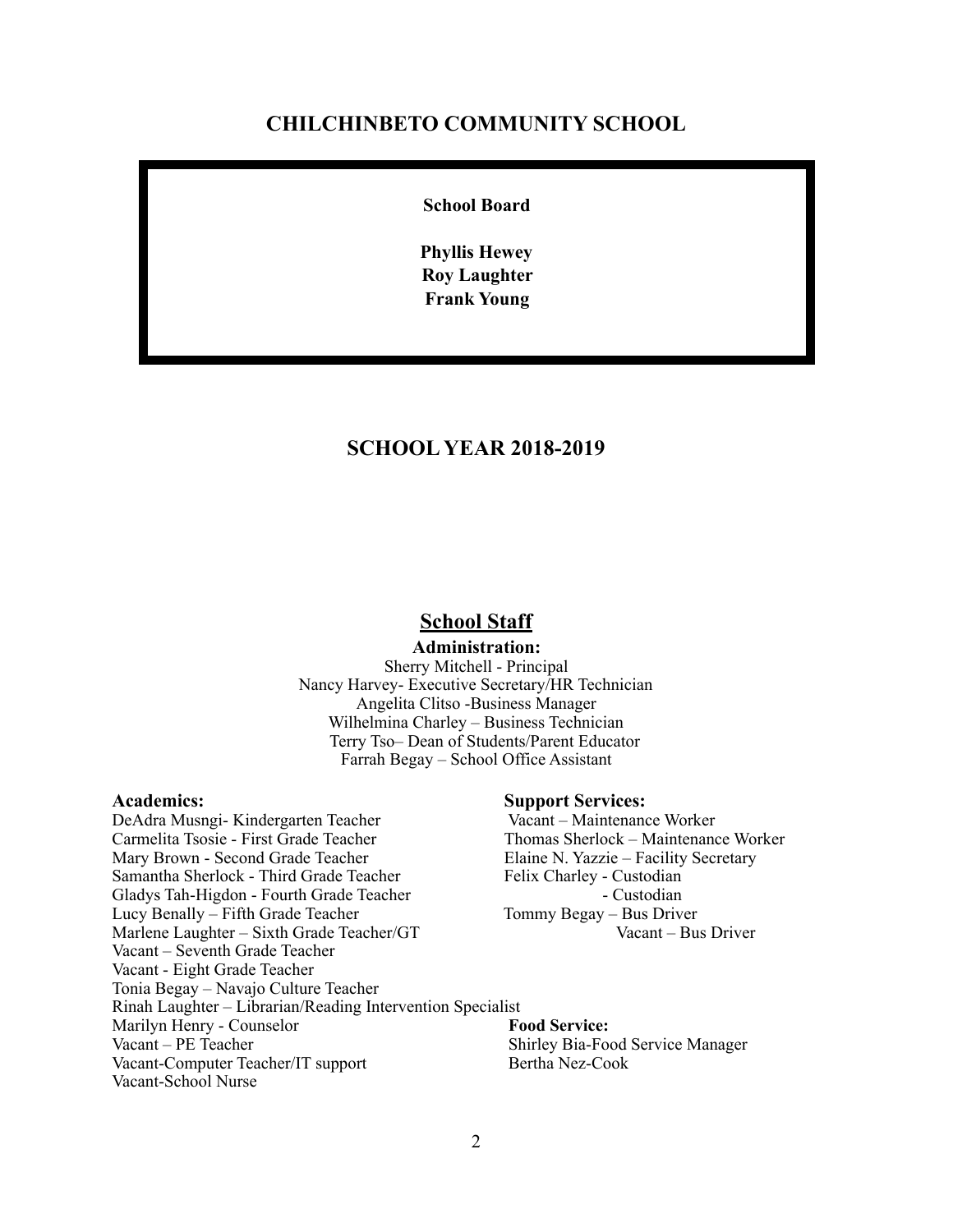#### **Special Education Department:**

Cheryl Laughter - Special Education Teacher/Coordinator Julia Descheny - Special Education Techer Vacant– Education Technician Vacant – Education Technician

#### **Personnel Contact Information:**

#### *Administration:*

| Sherry Mitchell – Principal                                   | 928-697-3800              | ext. 1101 |
|---------------------------------------------------------------|---------------------------|-----------|
| Nancy Harvey - Executive Secretary/HR Tech.                   | 928-697-3800              | ext. 1102 |
| Angelita Clitso - Business Manager                            | 928-697-3800              | ext. 1104 |
| Wilhelmina Charley - Business Technician                      | 928-697-3800              | ext. 1106 |
| Farrah Begay – School Office Assistant                        | 928-697-3800              | ext. 1100 |
| Marilyn Henry – Counselor                                     | 928-697-3800              | ext. 1103 |
| <b>Attendance / Enrollment / Parent Center</b>                |                           |           |
| Terry Tso, Dean of Student Services                           | 928-697-3800              | ext. 1105 |
| Cafeteria / Kitchen:                                          |                           |           |
| Shirley Bia, Food Service Manager                             | 928-697-3800              | ext.1110  |
| <b>Special Education Office:</b>                              |                           |           |
| Cheryl Laughter, SPED Teacher<br>Julia Descheny, SPED Teacher | 928-697-3800              | ext. 1107 |
| <b>Facility Management Office:</b>                            |                           |           |
| Vacant – Maintenance Worker                                   | 928-697-3800<br>ext. 1112 |           |
| Thomas Sherlock - Maintenance Worker                          |                           |           |

Elaine N-Yazzie, Secretary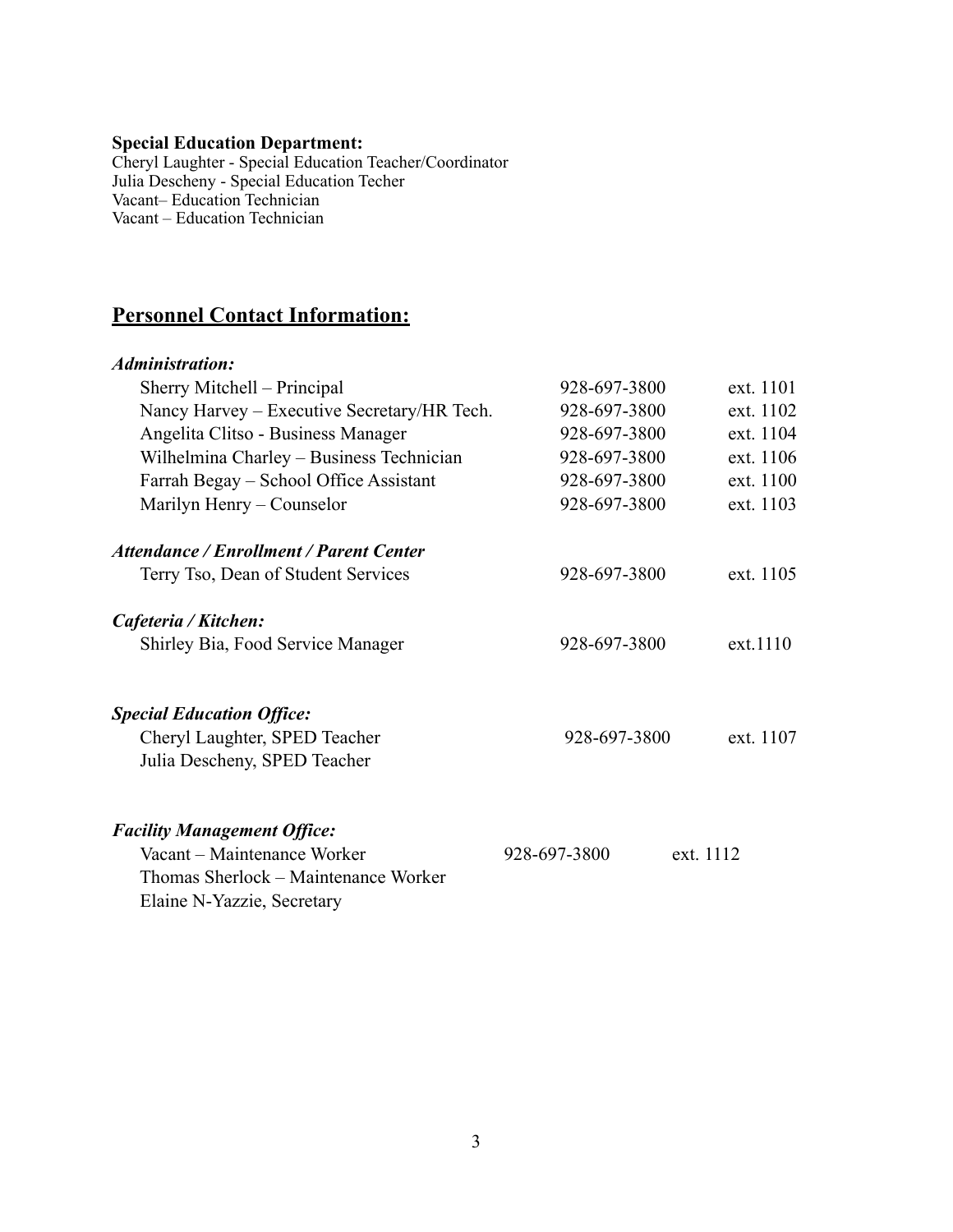## **Chilchinbeto Community School, Inc. School Year 2019 - 2020**

**Vision Statement K'ad ohooł'aah, Náásdi bee' ánít'éedoo** Achieve Today, Lead Tomorrow.

### **Ohoo'aah / Na'nitin Bitsé sílá – Mission Statement**

Chiiłchin Bii'tó Ólta'gi niha'áłchíní binitsékees, bits'íís, bini', k'é, dóó bibee'é'el'i' ahii' siláago yee dínooyééł yinahji' siih dín*óoziilgo iiná nizhóonii* néididoolééł.

We, all stakeholders at Chilchinbeto Community School will develop and enhance the mental, physical, emotional, social, and cultural growth of our children to become well-rounded, caring and contributing members of society.

### **Ó'hoo'aah / Na'nitin bindii'a' - Philosophy Statement**

Chiiłchin Bii'tó Olta'gí niha'áłchíní íí'níiní'ígíí éí kót 'éego íhódooł'ááł, ík'ídi'dootííł, nayídínóotaał dóó chóyoołį́ įdóó:

- ! na'nitin dóó óhoo'aah yik'i'diitih dóó niyínítaahgo yił nooséeł doo.
- ! bits'íís yee chánąh ádólzingo yee bidziil doo.
- ! ádaa'ákonídzingo ájooba', ádiłídlį́ dóó bił iłílí bini'go yee nooséeło bá sikh hwiindzin.
- t'á áłtsxoní k'é yóníigo yaa'aah nízin doo.
- bibee'é'el'i' bitsé siléii yee siih nizingo naasdí yee at'éedoo.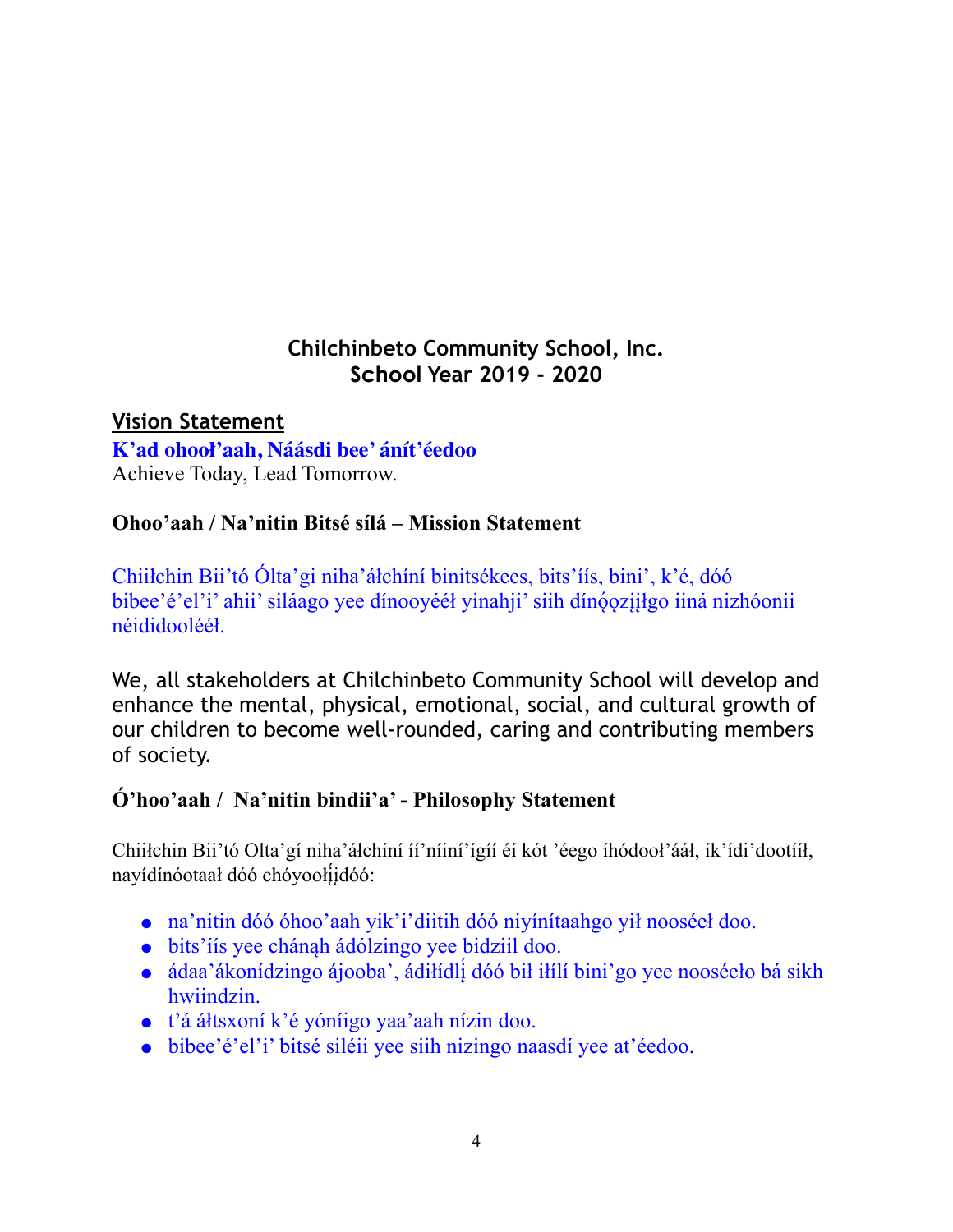We, all stakeholders at Chilchinbeto Community School believe that our children will learn, comprehend, practice, and apply:

- 1. The academic knowledge to enrich their mental growth.
- 2. A healthy lifestyle to nourish their physical growth.
- 3. self-identity, compassion, respect for self and others to enhance their

emotional growth.

- 4. the knowledge of relationships (k'é) of all living things to enhance their social growth.
- 5. positive beliefs and values as their foundation to live a prosperous and harmonious life.

#### **Cognia Accreditation**

Chilchinbeto Community School meets all the high standards set for a quality school as established by the Cognia Organization. Cognia accreditation is your assurance that students receive a high quality education at our school.

In accordance with Cognia accreditation standards, Chilchinbeto Community School will provide programs designed to meet the changing needs of all students. Students at these different levels of ability have broad, changing ranges of maturity with distinct mental, emotional, social, physical and spiritual needs. Partnership with all stakeholders is the key ingredient to a successful school year.

Chilchinbeto Community School will provide strong academic programs that will build and reinforce basic skills while exploring abstract concepts. In order for students to become increasingly responsible community members and develop a lifetime love of learning, we will provide opportunities for positive experiences integrating problem solving and decision making into the curriculum. We support a strong developmental program from all of the traditional Navajo developmental capabilities that will provide experiences and challenges designed to address the rapid changes and varied needs of all students regardless of their ability.

#### **STUDENT'S RIGHTS AND RESPONSIBILITIES:**

All students are entitled to enjoy the basic rights of citizenship that are recognized and protected by the laws of this country and state for persons of their age and maturity. Every effort will be made to establish policies and procedures, which will ensure these rights. These rights are explained in Chilchinbeto Community School Board Personnel Policy Manual.

Each student:

- ! At Chilchinbeto Community School is entitled to a comfortable, safe, and secure atmosphere in which to follow his/her educational pursuits. Each student accordingly has the responsibility to follow the rules of Chilchinbeto Community School to protect these rights for others.
- ! Has the right to be treated with dignity and respect and to expect a reasonable degree of privacy. Each student accordingly has the responsibility to follow the rules of the Chilchinbeto Community School to protect these rights for themselves and/or others.
- Is entitled to an education at their level of capability and of such substance and kind as to meet his/ her present and foreseeable needs. Each student accordingly has the responsibility to meet the academic requirements and policies as set forth is school regulations.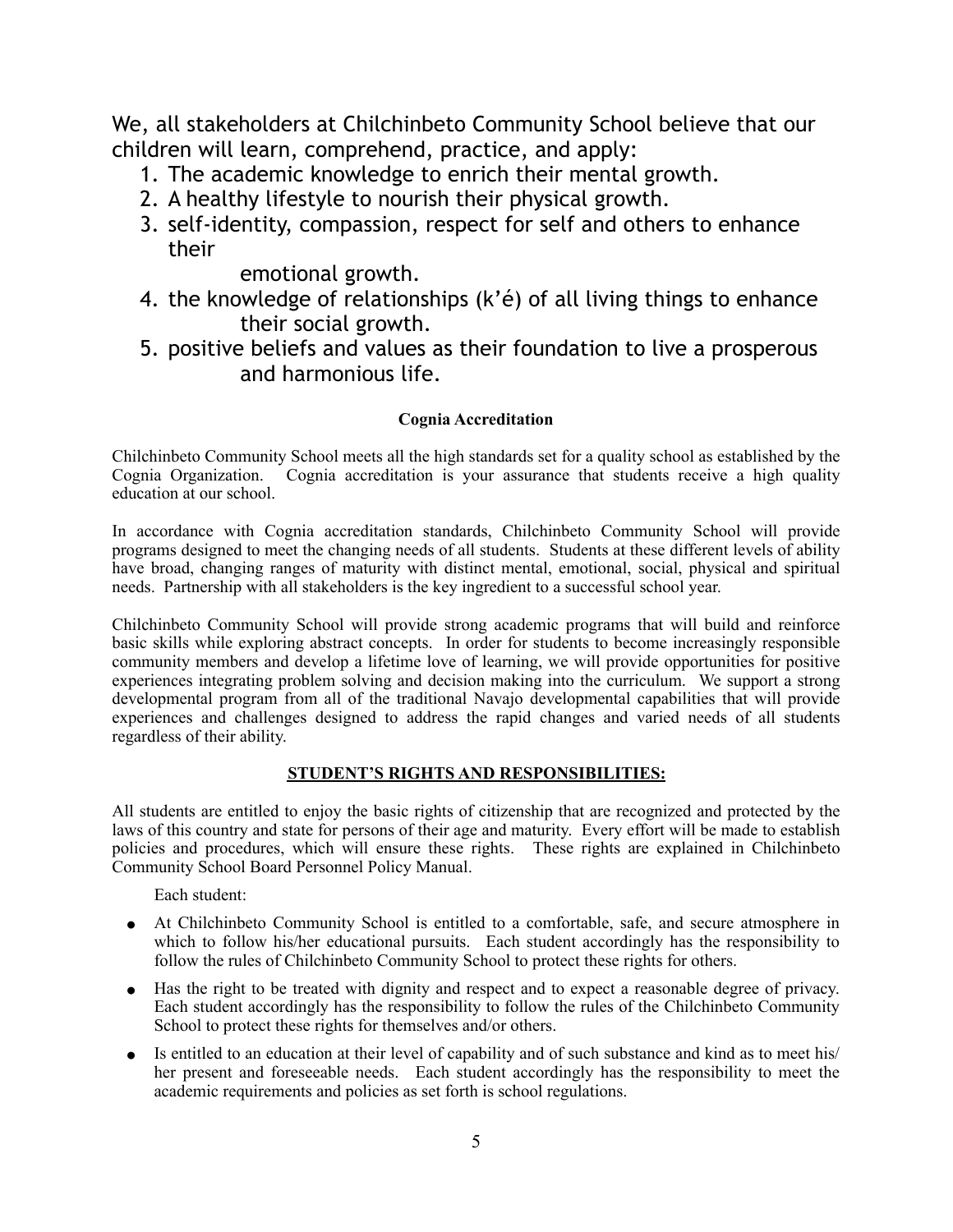- ! Has the right to be informed of school regulations, policies, procedures and the consequences of violating them.
- ! Has the right to participate in the establishment of the educational and social policies of their school. Changes in policies or regulations are to be made through recognized channels and school campus approval.
- Students, parents and/or legal guardians have the right to access to his/her children's academic, social and disciplinary records, and these records will remain confidential. Each student social and disciplinary records, and these records will remain confidential. accordingly has the responsibility to understand the necessity of such records and to respect their confidentiality.
- ! Has the right to Due Process in instances of disciplinary actions that may lead to suspension or dismissal from school. Each student accordingly has the responsibility to understand Due Process proceedings and to accept the consequences of these proceedings.
- ! Has the right to freedom of inquiry and expression concerning school and community affairs? Each student accordingly has the responsibility to respect other student's right to these freedoms.
- ! Has the freedom to practice his/her own cultural values, language, traditions and religion.
- ! Has the responsibility not to impose his/her practices either upon others, or in the practice of the above rights violate specific school regulations and rules.
- ! Has the right to expect that school policies and action will not discriminate on the basis of sexual orientation, gender, or race. Each student will participate according to his/her interests and abilities.
- ! Has the right to freedom from unreasonable search of his/her person and seizure of property, to a reasonable degree of privacy while maintaining a safe and secure environment.
- ! Has the right to make his or her decisions except where it interferes with the rights of other students or violates student handbook or applicable county, state, tribal and federal law.
- ! Has the right to freedom of speech and expression, as long as the symbolic expression is not unreasonable and does not disrupt the educational process or endanger the health and safety of the students and others.
- ! Has the right to freedom of the press, except where materials in student publications are libelous, slanderous or obscene.
- ! Has the right to freedom from discrimination?
- ! Has the right to assemble peaceably and to petition for redress of grievances without interference to the daily class schedule.
- There shall be an elective and representative Student Council with offices open to all students who meet the qualifications outlined in the Student Council Constitution. All students shall be allowed to vote. The Student Council shall be elected annually on the basis prescribed by the Constitution.
- Academic performance shall be the only criterion for academic grades.
- ! Shall not be subjected to unreasonable punishment and shall have the right of appeal in discipline matters.
- ! Any student who has some questions about his/her grade in a class has the right to discuss it with their teacher. Following the teacher conference, a student always has access to a counselor.

New rules, regulations and changes in the present rules and regulations will be made as the need arises; however, no regulations shall be established which are not clear and precise in meaning or intent.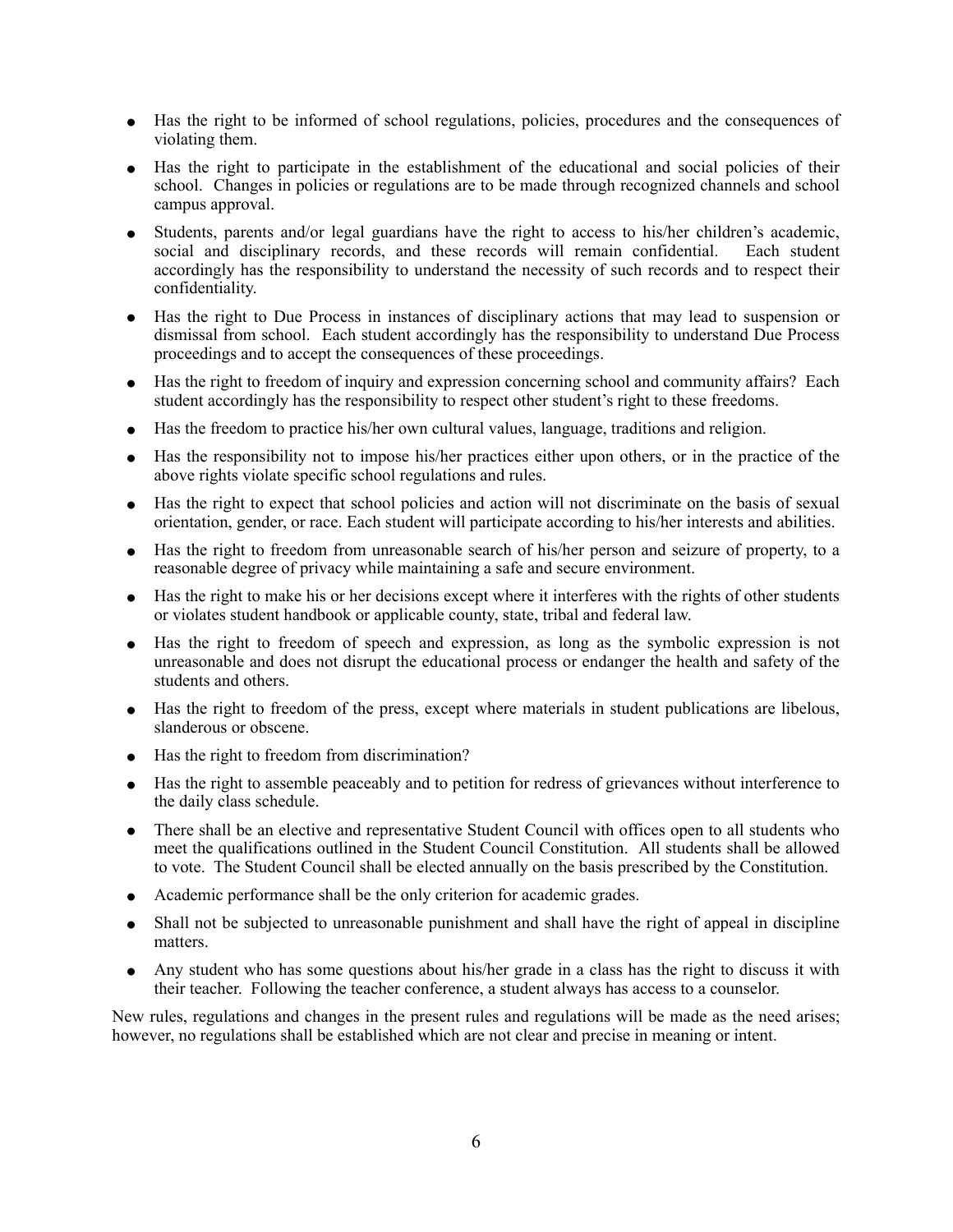#### **PARENTAL RIGHTS AND RESPONSIBILITIES:**

Parents have the right:

- ! To be informed of their minor child's academic performance and social behavior.
- To visit the school, checking in at the school office.
- To be informed of school policies.
- To expect courtesy from school administration and employees.
- To expect that the school will fulfill its responsibility for the educational, social and general welfare of their child.
- To check out their child from school, if it is in the best interest of the child. **However, ONLY, the parent, legal guardian or adult listed on the Family Information Sheet may check out a student.** This procedure must be handled in person.

#### **PHILOSOPHY OF DISCIPLINE AND RESPONSIBILITY:**

A student entering Chilchinbeto Community School becomes a member of a community. For that to function effectively, each member needs to think not only about himself/herself, but about other members of the community. Discipline, fairly administered, helps maintain the balance between the rights of the individuals so that the rights of all individuals and employees are protected. It ensures justice and equality and recognizes the dignity and worth of each individual.

The goal of disciplinary action in the school is to assist in learning self-discipline so the student's actions are not detrimental to the learning process.

The students at Chilchinbeto Community School should have good reasons to be proud of their school.

Students have learned that many rules and regulations are not necessary if a student thinks about what they are doing and acts with courtesy toward others. For the majority of our students, this section is not necessary. However, for those few who are not considerate of others or do not know why they are here, the following rules will be enforced.

#### **GOALS AND OBJECTIVES – DISCIPLINE POLICY:**

The Chilchinbeto Community School has developed uniform discipline policy for use by the school. The policy was developed with input from stakeholders. In this manner, the student, parents, teachers and administrators understand what is prohibited and what consequences may result. Policies may be added and changed, as need demands.

An effective discipline policy should meet the following objectives:

- Provide an effective learning environment.
- Result in consistent enforcement, given the facts.
- Teaches responsibility to students.
- Promotes social growth and maturity.
- Develops a respect for the rights and property of others.

A teacher should clearly and firmly express his/her wants and feelings to the students and be prepared to back up his/her words with corrective actions so that the students know in advance what is acceptable and unacceptable behavior.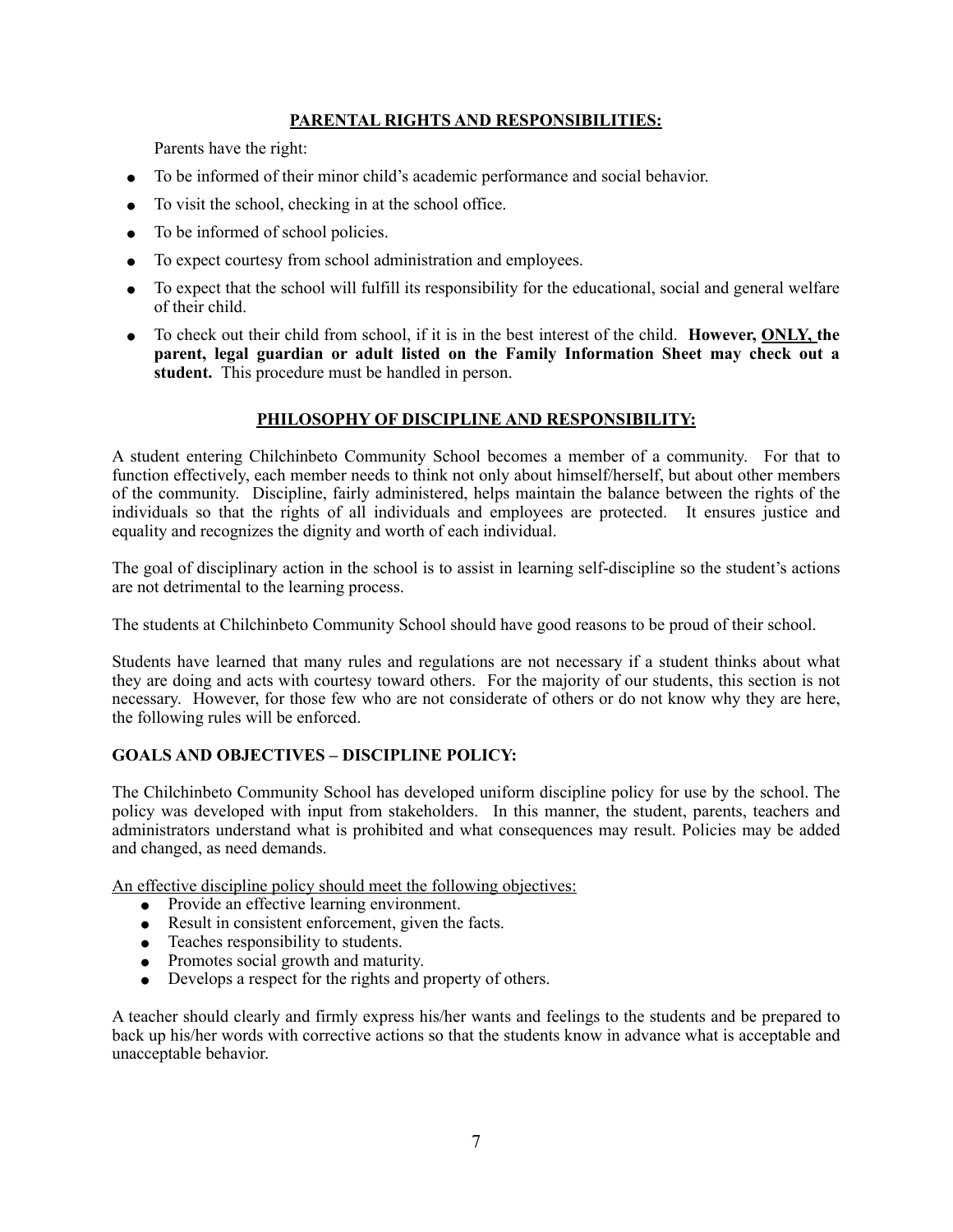The atmosphere is positive, balancing the rights of students, employees and visitors. Discipline at Chilchinbeto Community School announces to all students the expectation for a trouble-free environment. The district discipline policy spells out what will happen if certain violations occur.

The philosophy of the Chilchinbeto Community School Discipline Policy is based on respect and on clearly communicating the wants and requirements of the teachers and employees to the students. Teachers reinforce discipline policy (district and classroom) with appropriate words and actions.

It shall be the responsibility of students at Chilchinbeto Community School to know the requirements set forth in this Discipline Policy. The requirements shall be presented and explained to each student by the Administration at the beginning of each school year. **Classroom teachers shall review this discipline once each quarter with their classroom.** Transfer students shall be presented the Discipline Policy upon enrollment in the Chilchinbeto Community School. **A.R.S. 15-843** (N)

#### **SECTION ONE: School Procedures**

**ACCIDENTS:** If you or another student is hurt while on campus during the school day, report the accident to an adult. If the injury sustained involves bleeding, **DO NOT TOUCH THE BLOOD!!!** Report the accident immediately to an adult.

**ACTIVITIES:** All policies and procedures are in effect while you attend school-sponsored activities, whether on campus or at any other location. This policy includes students whether they are participants or spectators. Students may lose the right to attend school sponsored activities.

**ASSEMBLIES:** Assemblies will be held at various times throughout the school year. All students in attendance are to abide by all codes of conduct as listed in Section Two.

**ATTENDANCE:** Regular attendance at school has been directly linked to academic success and creates a positive attitude toward responsibility that will carry over into adult life. Students should miss school only when absolutely necessary, since many classroom activities cannot be duplicated. Regular attendance is essential for success in school and is required by Arizona and Navajo Nation law. The parent or guardian is charged by law with the responsibility for the student's consistent school attendance (ARS 15-802, 15-804, 15-805). As a result, it is crucial that you are in class 95% of the time. This means that you are only allowed 10 absences in a given school year. You will be considered tardy after 8:10 a.m. and after 10:00 a.m. you will be considered to be absent for half a day. You will be withdrawn from the school after ten consecutive days of unexcused absence.

You are required to attend school daily. If you miss three (3) days of school, your teacher will notify the Principal and the Dean of Student, who will make a HOME VISIT to find out why you are not attending school. If you miss five (5) or more days of school, a parent conference will be held for a follow up on your absences. If you miss ten (10) or more days of school, a SCAN report will be filed with the BIE and Kayenta Social Services will be notified and your parents will be charged with Educational Neglect.

Let the school know: If possible, a parent or guardian should call the school on or before the day you are to be absent. A written note from the parent/guardian is expected by the school upon your return. All absences not verified by parental or administrative authorization will be classified as *UNEXCUSED.* For absences greater than one day in length, parents should notify the school for each day of the absence.

**Absences: Any student who has been absent and has returned to school must bring an excuse note, written signed by the parent/guardian.** The student will then receive an admission slip to class. No student who has been absent will be admitted to class without this admission slip. The student will take this slip and have it signed by each of his/her teachers.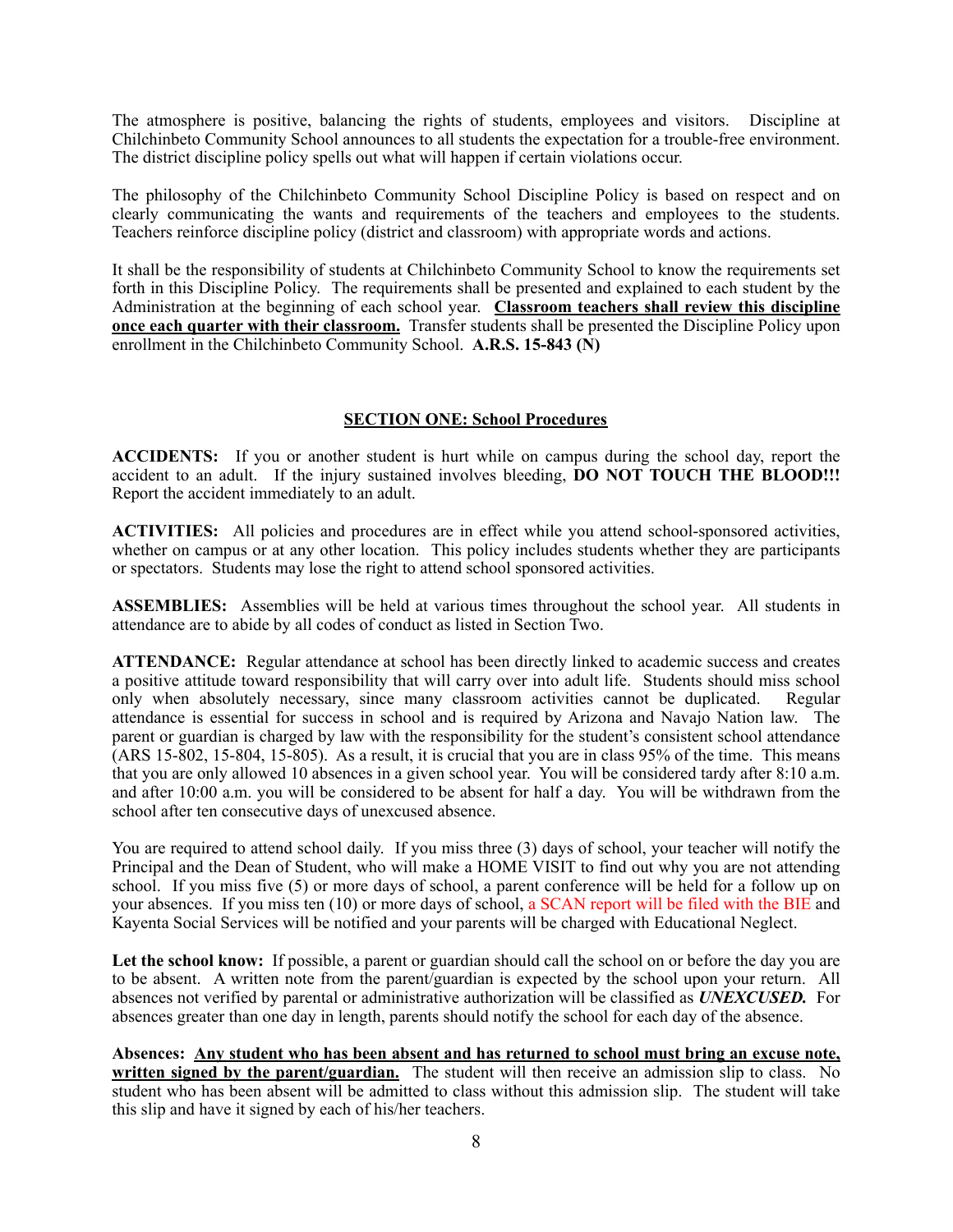- ! Students who participate in school sponsored activities are required to make up all work missed.
- Students must be in attendance at the school the day before and the day of the school sponsored activity in order to participate that day.
- ! Students absent because of personal illness, medical or dental appointments, death in the immediate family, serious personal or family problems will be excused upon doctor's note or note from the family.
- ! Extended illness, family problems or multi-excused absences will be treated on an individual basis by the principal or those designed by the principal.
- $\bullet$  Students will be dropped from school after ten (10) consecutive full days of unexpected absences with Arizona State Law, **A.R.S. Title 15.** A parent conference will be required for re-enrollment. Re-enrollment is not guaranteed.
- ! Special Education students may not be dropped from special education classes or other classes unless the Individual Educational Plan (IEP) recommends that it is in the best interest of the student. A meeting of the stakeholders in the child's education will be required to change the IEP.

**Communication regarding attendance:** This policy shall be communicated to parents and students in the following:

- ! A student advocate shall meet with each family who has an excessive absence problem and explain the policy to them.
- ! A school official shall communicate the policy to parents upon enrollment and a contract will be presented.
- The policy shall be reviewed with students and parents twice each semester at attendance meetings.
- ! Excessive absentee problems will be referred to Social Services and the Navajo Nation Prosecutors.
- Each student and parent or legal guardian must sign an attendance contract.

#### **ARIZONA EDUCATION CODE, Arizona State Law 15-802:**

- A) Every child between the ages of six and sixteen years shall be provided instruction in at least the subjects of reading, grammar, mathematics, social studies and science. The person who has custody of the child shall choose a public, private, or home school to provide instruction.
- B) Unless otherwise exempted in this section or 15-803, a parent of a child between six and sixteen years of age or a person who has custody of a child, who does not provide instruction in a home school and fails to enroll or fails to ensure that the child attends a public or private school pursuant to this section is guilty of a class 3 misdemeanor.

#### **ARIZONA EDUCATION CODE, Arizona State Law 15-803:**

- A) It is unlawful for any child between six and sixteen years of age to fail to attend school during the hours school is in session, unless excused pursuant to 15-802, or the child is accompanied by a parent or a person authorized by a parent or the child is provided with instruction a home school.
- B) A child who is habitually truant as defined in this section may be adjudicated an incorrigible child as defined in  $8-201$ .

**"***Habitually truant" means a child who is truant for five school days within a school year.*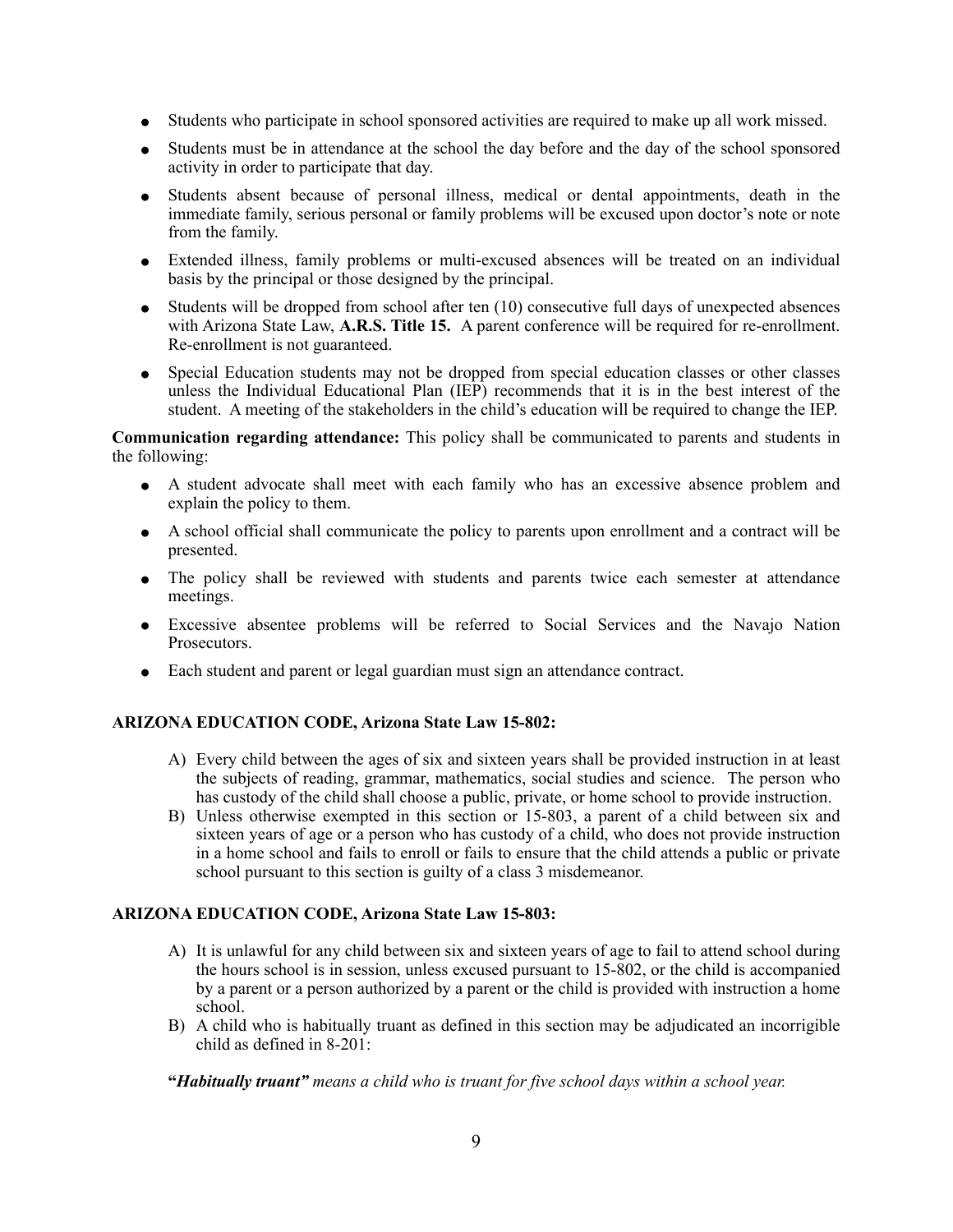*"Truant child" means a child who is between six and sixteen years of age and who is not in Attendance at a public or private school during the hours the school is in session, unless excused, as provided by this section.* 

! Classification of Absences: Absences will be classified according to the following guidelines:

| <b>Excused Absences</b>                                         | <b>Unexcused Absences</b>                                                                        | <b>Truant</b>                                                                        |
|-----------------------------------------------------------------|--------------------------------------------------------------------------------------------------|--------------------------------------------------------------------------------------|
| Illness with written parent<br>excuse                           | An absence that is known by the<br>parent but does not meet<br><b>Excused Absence guidelines</b> | An absence that is not explained<br>by a written note from a parent                  |
| Medical / Dental with doctor's<br>statement                     | <b>Examples of above:</b><br>Written note saying<br>student was needed to<br>baby-sit            | Coming to school and not<br>attending all classes yet not<br>checked out by a parent |
| Observance of major religious<br>holidays of the family's faith | Parent written excuse<br>saying student overslept                                                | Leaving school during school<br>hours without properly signing<br>out of the office  |
| Family trips with prior written<br>consent of administration    | Parent written excuse<br>saying student missed<br>the bus                                        |                                                                                      |
| Family Bereavement                                              | Parent written excuse<br>saying there was car<br>trouble                                         |                                                                                      |
| Family Emergency w/ written<br>administrative approval          | Parent written excuse<br>saying the family had to<br>go to town                                  |                                                                                      |

**BOARD MEETINGS:** Will be announced.

**BUS TRANSPORTATION:** Bus transportation is provided by Chilchinbeto Community School as a convenience and privilege to students. All regulations and procedures of the school apply while you are being transported in school vehicles. In addition, all passengers must remain seated at all times while the bus is in motion. The bus driver has the authority to take whatever steps are necessary to ensure the safety and well-being of all passengers, you. Proper behavior on the bus includes sitting in your seat without moving around, keeping your hands to yourself, keeping heads and arms inside the bus, using acceptable language. Do not distract the bus driver. He/she has the lives of a large number of students in his or her hands.

**Change of Bus Assignment:** parents or guardians are not allowed to request for their child(ren) to get off at another location without a written and signed permission from them. Parents need to contact the Transportation Supervisor for their child (ren) to ride a different bus. Only in cases of EMERGENCIES, will you be allowed to ride on a different bus. Otherwise, parents need to make alternate plans to ensure that you are safe and have proper supervision in cases when your parents are not home. If in the opinion of the bus driver, there is doubt about your safety at getting off at a new location, the bus driver will return back to the school with you and your parents will have to pick you up at the school. *Inappropriate bus behavior may result in a loss of bus privileges.*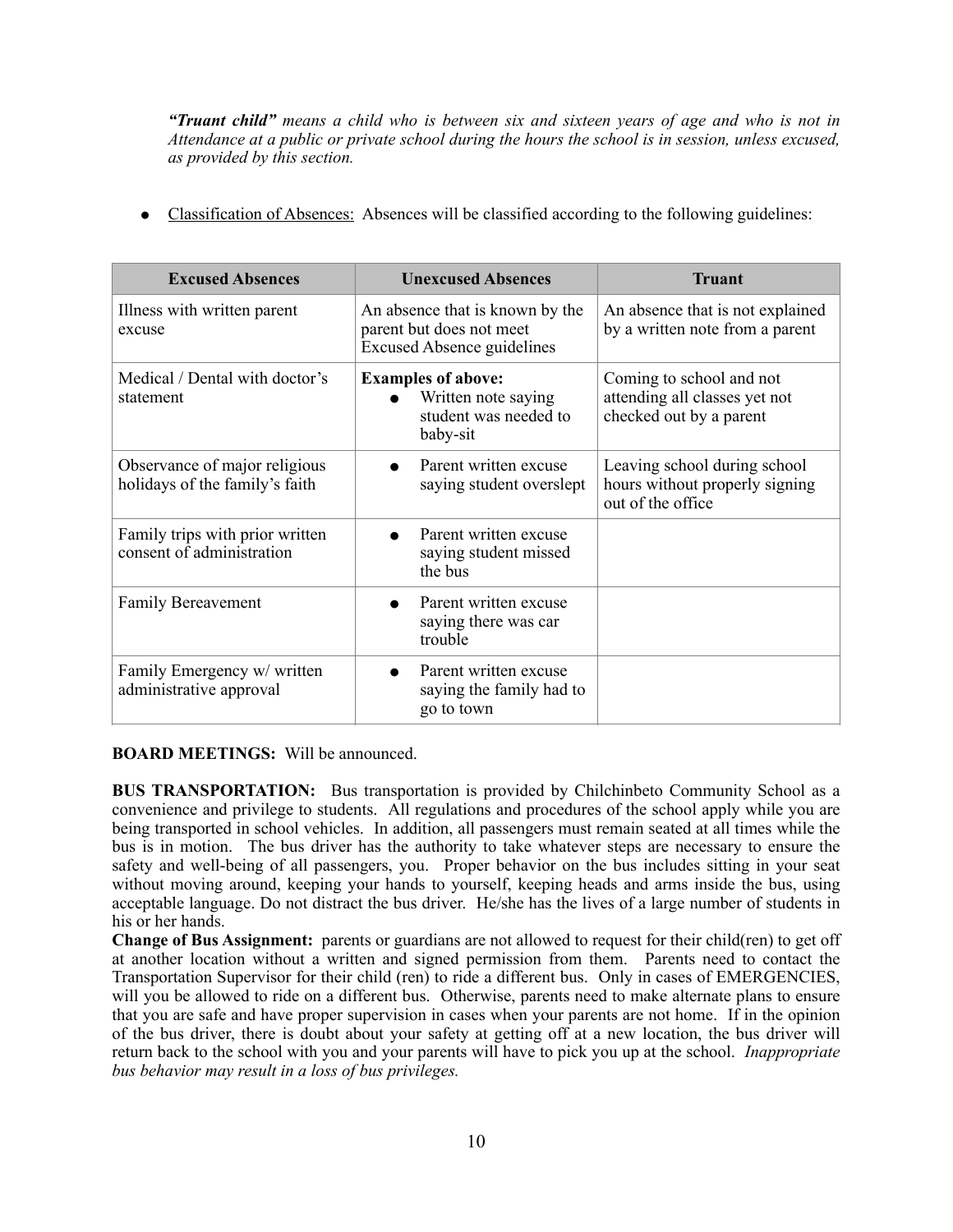#### **Consequences of Breaking Bus Rules:**

- **1st Offense –** The bus driver will give you a warning to attempt to correct the behavior. A Bus Misconduct report will be completed and turned into the Principal's Office.
- **2nd Offense** You and your parents are required to have a conference with the School Principal & Transportation Supervisor.
- **3rd Offense**  A written notice will be sent to your parents indicating that you will be suspended from riding the bus for a specific amount of time, up to the remainder of the semester, depending upon the infraction.

**CAFETERIA AND PLAYGROUND:** The cafeteria staff would like to make your breakfast and lunch times as safe and pleasant as possible and are asking that you follow the rules listed below. Students who leave a mess at their table or on the floor may be assigned to the cafeteria clean up duty:

- 1. Walk into the cafeteria area.
- 2. Share tables with others.
- 3. Use an inside voice. Wait patiently for your turn.
- 4. Go straight to the cafeteria.
- 5. Follow staff instructions.
- 6. Use good manners.
- 7. Eat your meals.
- 8. Clean up after yourself.
- 9. ALL FOOD stays in the cafeteria.

**Playground Duty Rules:** To maintain appropriate behavior and for your own safety, please follow the playground rules when you are out in the playground:

- 1. Use school-appropriate language.
- 2. Share and take care of playground equipment.
- 3. Always follow instructions from adults in charge.
- 4. Pick up trash.
- 5. Stay within the designated boundaries.
- 6. Play safe and play fair.
- 7. Slide on bottom, feet first.
- 8. No throwing wood chips or objects.
- 9. No playing tag or chasing on the playground equipment.
- 10. No rough play.

**CHANGE OF STUDENT ADDRESS:** If your family moves during the school year, the office needs to know your new address and telephone number, so we are able to get a hold of you.

#### **STUDENT CHECKOUT:**

- Parents (or legal guardians) of students must designate those persons who are authorized to check out their children.
- The student checkout forms for this are AVAILABLE IN THE FRONT OFFICE.
- ! **No phone call or notes will be accepted for checkout authorization**.
- School staff verifies signatures on permission letters with enrollment records.
- ! Students will not be checked out to a person who appears to be under the influence of alcohol or drugs.
- ! No other checkout restrictions will be enforced against parents/guardians, unless they are ordered by Social Services, law enforcement or court order.

**NOTE:** A person checking out a student should be prepared to show proper identification. The School reserves the right to deny a checkout if, in the School's opinion, such checkout appears to compromise the personal safety or welfare of the student. If the checkout is to be denied, it will be the responsibility of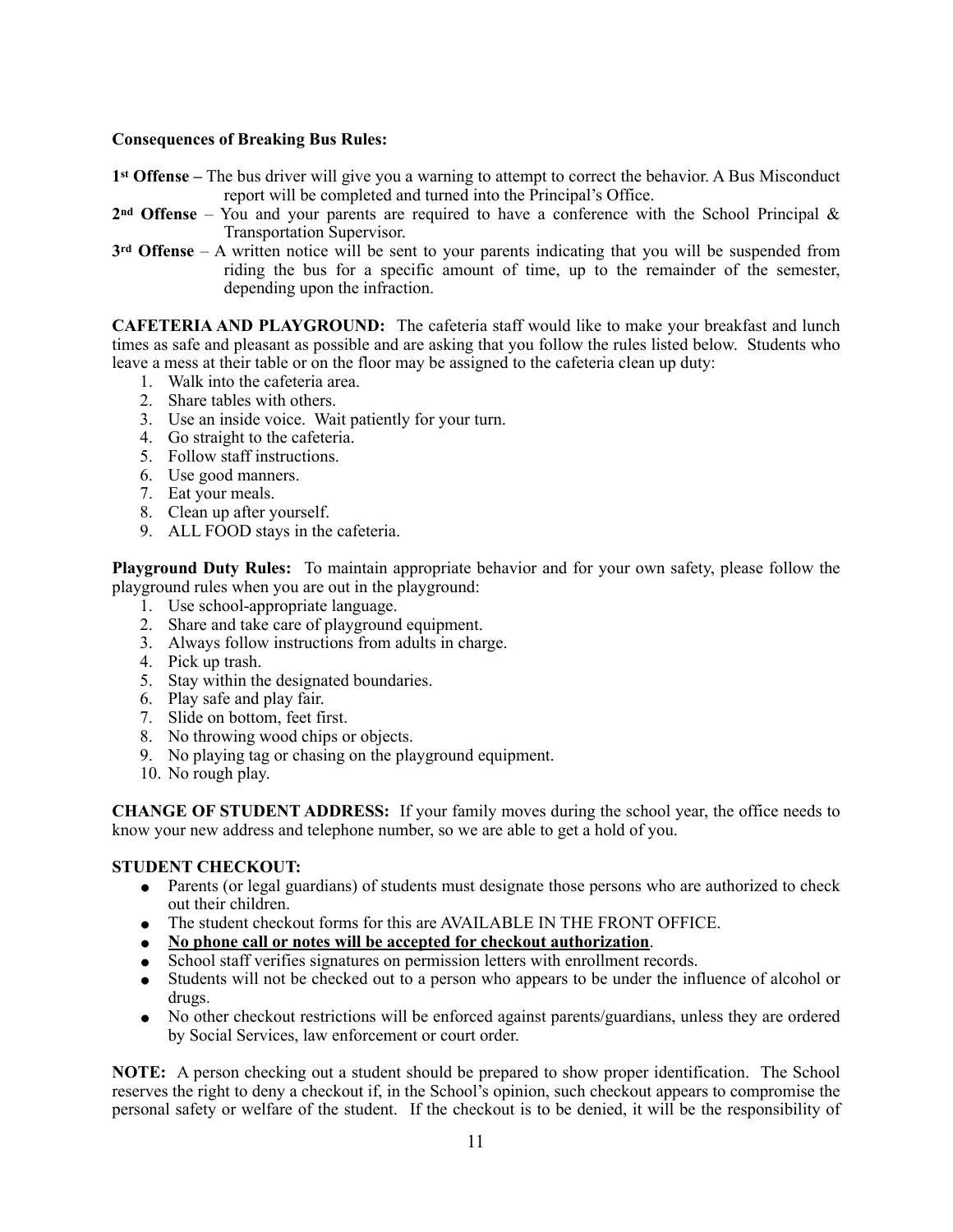the Dean of Students to hold a meeting with the Principal, the parent, the student and the teacher (if involved) to discuss the matter. The parents are to be advised in writing if the privilege is denied.

**CHILD CUSTODY:** The natural parent(s) of the student is (are) considered the legal guardian(s) under the Family Educational Rights and Privacy Act (FERPA). In the event of a divorce, the parent who has obtained sole custody of the child has the responsibility to provide the school with evidence of the court injunction, in writing; to show legal guardianship. Student and/or school records/information will not be released to any other person without prior consent, unless an officer of the law or a representative from Social Services and/or Child Protective Services has provided the school with signed documents.

**CLASSROOM RULES:** Rules are designed to provide a good learning environment for all students. All students have the right to learn in a safe environment, without undue disruption. The classroom teacher is responsible for developing and implementing classroom rules so that students are safe.

#### **COMMUNITY SERVICE:** Students will be assigned community service for failure to meet school/ classroom expectations.

**COMPUTER PRIVILEGES:** The use of the Internet through Chilchinbeto Community School must be in support of education, consistent with the educational objectives of Chilchinbeto Community School, and must obey the Child Internet Protection Act (CIPA). The use of computers and the Internet are privileges, not rights. Inappropriate use will result in a cancellation of these privileges, as well as other steps in the Chilchinbeto Community School Discipline Policy.

Although we have established acceptable use policies for district resources, please be aware that there may be unacceptable materials or communications on the Internet that your child could access using nondistrict devices. The school cannot control the material available on other computer systems.

Chilchinbeto Community School does not wish to put our children at risk or in any danger. If you have questions concerning this, please come and express your concerns with the principal at the school.

**INTERNET USE:** (see also Computer Use): The internet is available to students at Chilchinbeto Community School. You will be able to access the Internet but need your parents' permission to do so. With this educational **opportunity** comes responsibility. It is important that you read and discuss with your child the **Acceptable Use Agreement.** You must sign a release form if you wish your child to have access to the Internet. Although we have established acceptable use policies, please be aware that there may be unacceptable material or communications on the Internet that your child could access. We cannot control the material available on other computer systems.

#### **Internet Use:**

- ! A violation of any Federal or State regulations is prohibited.
- The school makes no warranties of any kind, expressed or implied, for the service it is providing.
- ! Students are to report any inappropriate material they access to a teacher or other staff person.
- ! Students are not to share inappropriate materials or their sources with other students.
- Instant messaging, chat and social networking sites (e.g. Facebook, MySpace) are prohibited.<br>• Accessing inappropriate websites is cause for loss of internet/computer privileges. Final
- Accessing inappropriate websites is cause for loss of internet/computer privileges. determination of inappropriate sites will be determined by the administration.

#### **NO CELL PHONES ALLOWED AT CCS**

**COUNSELING SERVICES:** There is a Counselor available for conferences with students, teachers and/or parents. The Counselor's prime concern is to help the student gain the most from the school, mentally, emotionally, socially, physically and spiritually. Counseling is available as a resource to assist students in a variety of ways:

• Liaison between teachers, students and parents when problems arise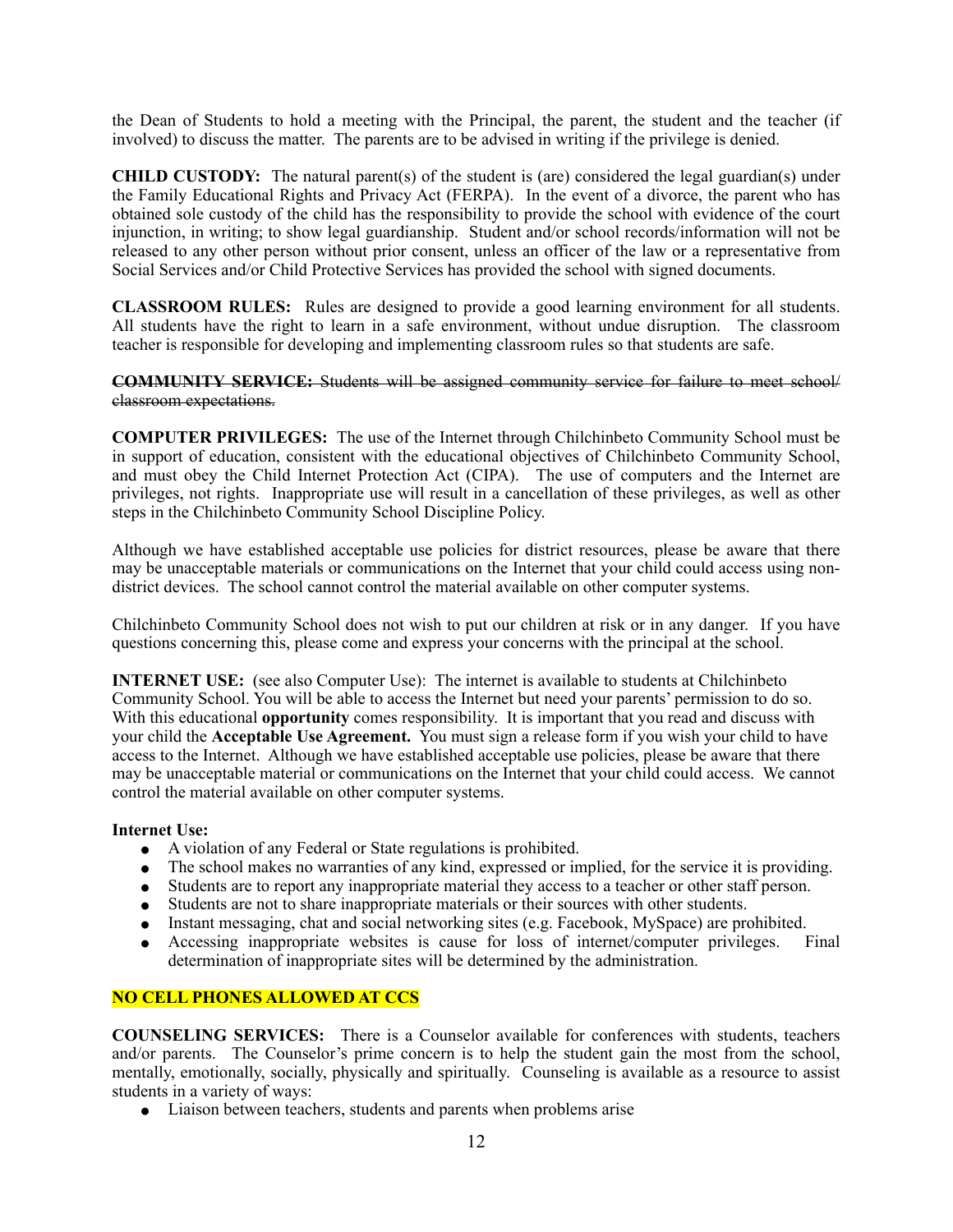- Substance abuse counseling
- Counseling on personal matters affecting school performance
- $\bullet$  Group counseling individual counseling
- Other necessary counseling jobs pertaining to the needs of the students

Referrals to the counselor can be made by a teacher, a parent or by the student.

The counselor may call upon other resources to assist in her efforts to help a student. Among the options available are teacher conferences, parent conferences, referral to other school resources, and/or referral to external resources.

NOTE: All information shared with Counselor is Highly Confidential

**CRISIS DRILLS:** Chilchinbeto Community School has developed and implemented a manual and procedures for when a "crisis" situation occurs within the district. The Crisis Team has taken steps to train all supervisors & employees in how to manage the crisis effectively. Crisis Drills, such as lock downs and evacuations, are practiced by staff and students throughout the school year. These drills prepare staff and students should dangerous situations arrive within the school and/or school district. This includes conducting drills with staff and students to simulate real life situations.

- **Hard Lock Down** means that the students will be in a classroom and the door will be locked so that no one can enter.
- **Soft Lock Down** means that our daily activities continue with the exterior doors locked for safety reasons.
- ! **Evacuation** means students and staff will be moved outside of the school building to a designated area. The drill will be observed by school administration and evaluated for its timeliness and effectiveness. Outside agencies, such as the police department and fire department may also be included in the drills.

**FIRE/EMERGENCY DRILLS:** Fire drills are held on a monthly basis. Students must follow staff instructions and go to the designated exits as quickly and orderly as possible. From the exit, proceed to assigned outside areas as soon as the alarm is sounded. Each room has a map indicating the exit route. All students and adults should use the designated exit routes from each classroom.

**Conduct during fire drills:** Students are to follow all staff instructions during a fire drill. Violations may result in a student receiving disciplinary action.

**During Lunch, if a FIRE or EMERGENCY alarms are sounded:** All students will immediately WALK through the back doors of the cafeteria to the designated emergency area. Please wait quietly for directions from the teachers on duty. (Don't worry about your lunch tray. You will probably be able to go back to finish. If not, the tray will be taken care of). Take book bags and valuables with you.

**EMERGENCY DRILLS:** To ensure the safety of students and staff, emergency drills will be conducted on a monthly basis. Students must respond quickly and quietly and remain with their teacher until given further instructions as to how to proceed. Emergency evacuation plans may be found in each room on campus. Failure to follow emergency procedures may result in a student receiving disciplinary action.

**EMERGENCY SCHOOL ANNOUNCEMENTS:** In the event that becomes necessary to reach students or parents for emergency information, the following radio stations will broadcast school announcements as a special bulletin:

| <b>Radio Stations:</b> | Telephone #  |
|------------------------|--------------|
| KTNN (Window Rock)     | 928-871-2582 |

**CURRICULUM:** All students at Chilchinbeto Community School must take the four core subjects which are: Language Arts**/**Reading, Mathematics, Science, and Social Studies. We also include a variety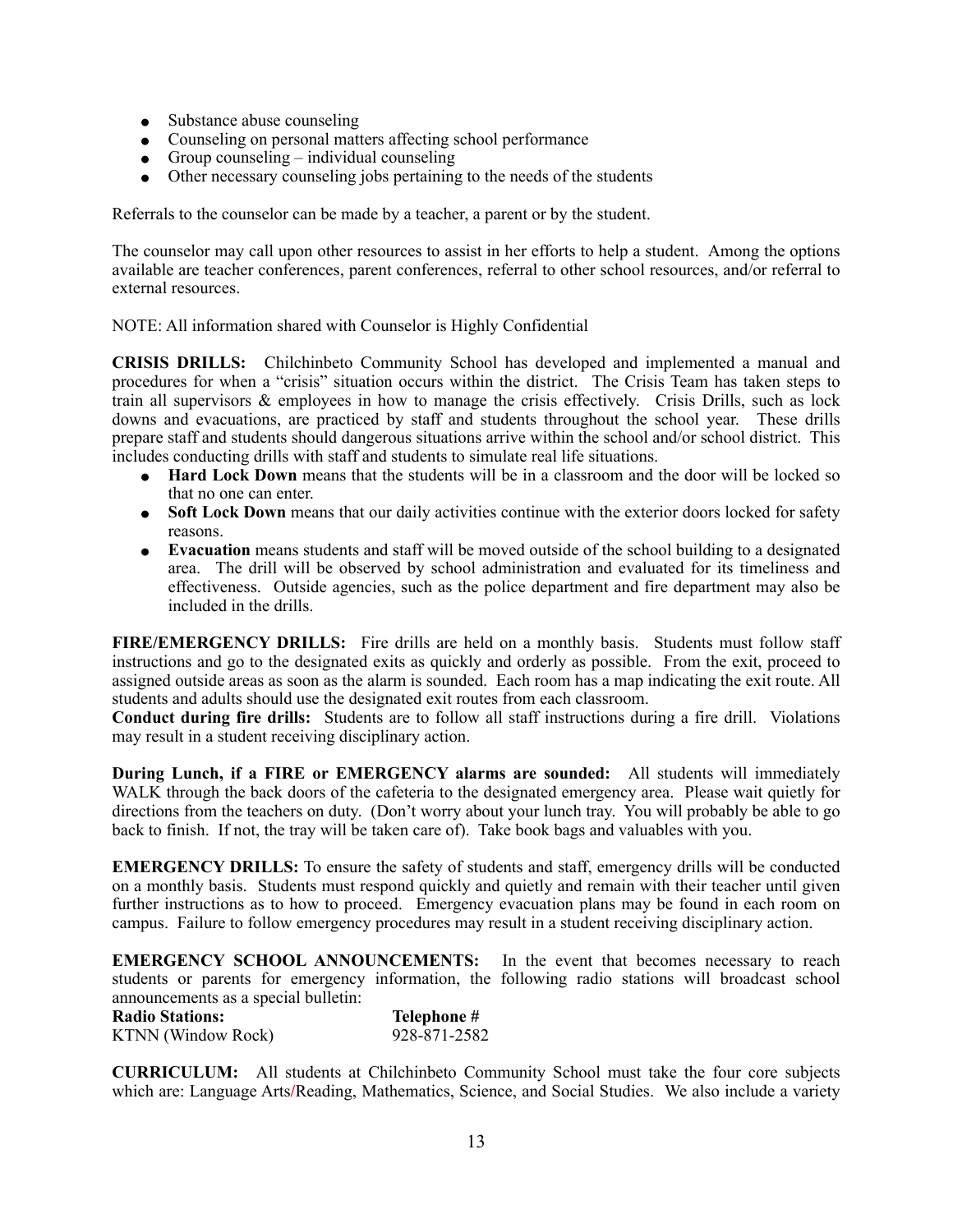of exploratory classes: Physical education/health, Navajo Language and Culture, Computers/Chromebook and Library Skills.

Chilchinbeto Community School adopted the Beyond TextBook curriculum which is aligned to the Arizona Common Core Standards and AZ Career Readiness. Teachers also teach according to Beyond TextBook Assessments.

AIMS WEBB PLUS is administered three times a year (fall, winter, spring) and PARCC is administered in the spring, there are district formative assessments, benchmarks and progress-monitoring systems based on direct, frequent and continuous student assessment. Results are reported, via a web-based system, to students, parents, teachers and administrators to determine response to intervention.

**DRESS CODE:** The purpose of the student dress code is to encourage students to "dress for success" and to come to school properly prepared for participating in the educational process. Any clothing (or the way clothing is worn) that is disruptive to educational activities is not acceptable. The student dress code is to be followed at all school sponsored activities. **Clothing that exposes undergarments** when standing or sitting will not be permitted for males or females. Any attire that is sexually suggestive, exposing cleavage, or extremely brief is prohibited:

- Shorts, skirts, dresses, etc. must be no shorter than mid-thigh or five (5) inches above the knee, whichever is longer. The top of the dress must follow the criteria listed in #4 and #5 below.
- Oversized / baggy pants are prohibited.
- $\bullet$  The waistline of the pants is to be worn on the person's waist, not below.
- ! Shirts/Tops: Shirts must be having school approved design and logo. Colors that are identified as gang wear will be prohibited. Shirts must be long enough to tuck in.
- ! **Excessively revealing clothing is not acceptable.** Bare midriffs, halter tops, strapless tops (except traditional attire), spaghetti straps, low-cut tops, tube tops, muscle shirts, spandex as outer wear, and any see-through clothing is not permitted. Oversize armholes will not be permitted.
- Pajamas or nightgowns are not acceptable school wear.
- ! Obscene language or symbols, or references to drugs, tobacco, sex, violence, death (including skulls), nudity, satanic symbols, alcohol, racist or gang affiliation on any type of clothing or jewelry are expressly forbidden.
	- o Old English lettering, South Side, Eight Ball, G-Unit and Juggalos are examples of gang affiliation.
	- o Belts that display gang signs, gang colors or names are unacceptable. Belts must fit waistline.
	- o No bandanas or scarves of any color, size, or shape may be carried, worn or displayed on any school property or any school activity. This includes simulations of anything representing "colors".
- ! Bare feet are never acceptable. In the interest of student safety, appropriate shoes must be worn at all times. As a safety precaution, heels over two inches, steel or otherwise reinforced hard-toe boots or shoes may not be worn at school. No house slippers except for special events. Shoes with laces must be tied.
- No flip flops (because of safety issues).
- ! Jewelry shall not be worn if it presents a hazard to self and/or others.
- ! Chains and spikes are not allowed. This includes spikes on backpacks, wristbands, gloves, etc. Look-alikes are also prohibited.
- ! Sunglasses may **not** be worn in the building unless needed for medical reasons. A doctor's statement is required.
- ! No headgear (including hair nets, stocking caps, baseball caps, western hats, visors, beanies, jacket hoods, etc.) may be worn by male or female students in a building except for properly approved occupational safety headgear required for special classes or special activities authorized by administration.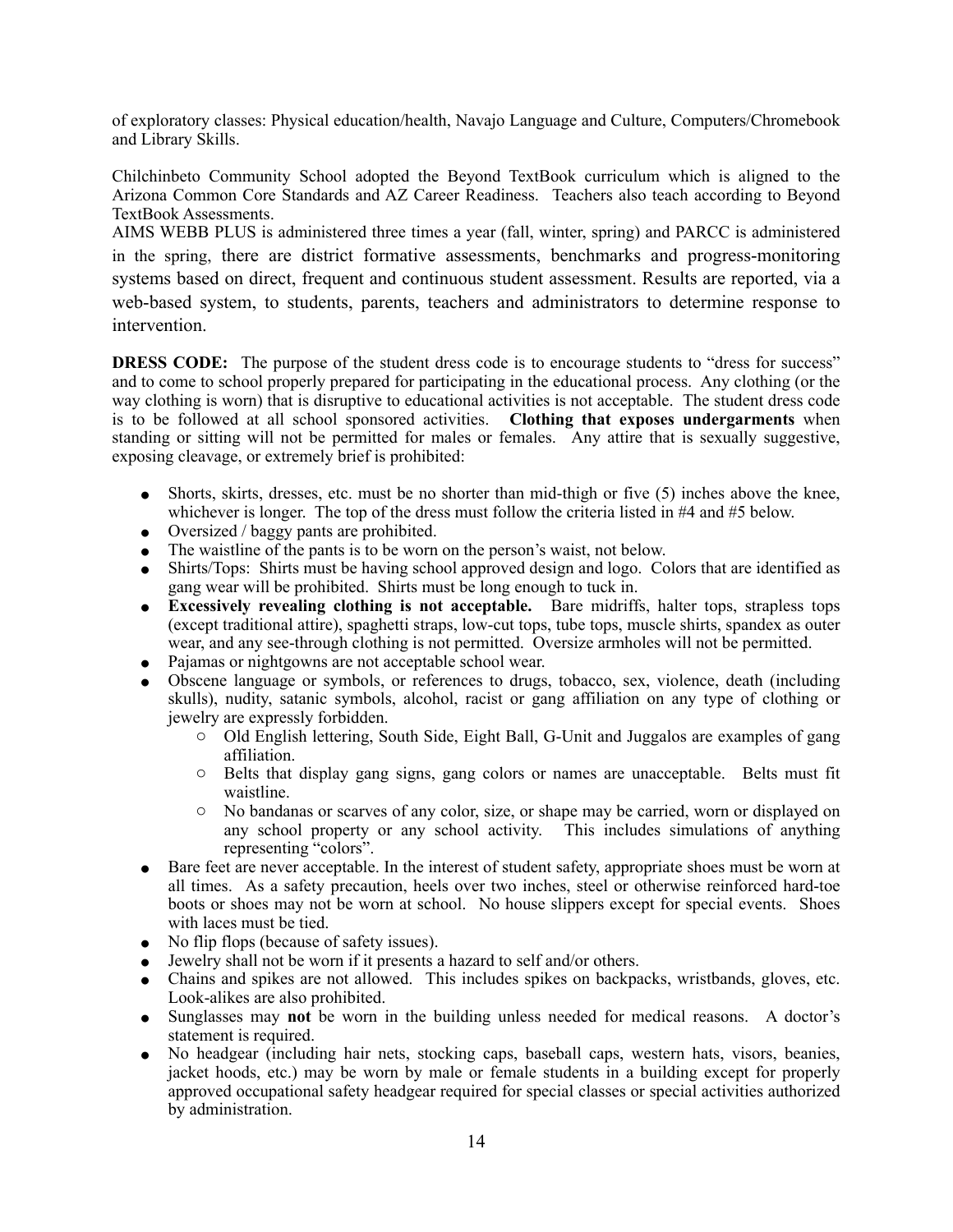- ! Gloves are not to be worn in the building unless required to treat a medical condition. Doctor's note required.
- ! Hairstyles that interfere with the educational process or that are a safety hazard will not be allowed.

Students who wear clothing to school that is in violation of our dress code will be required to change clothing. Chilchinbeto Community School, Inc. keeps a supply of T-shirts and gym shorts available for students that come to school dressed in clothing that does not meet the Chilchinbeto Community School, Inc. dress code. However, if we do not have something suitable available, the student may call home for a change of clothes or will be sent home to change his/her clothes. Chilchinbeto Community School, Inc. will not be responsible for lost of misplaced clothing.

**ENROLLMENT:** Students entering Chilchinbeto Community School from another school must have a copy of their transcript before they can be officially enrolled. Packets for enrollment may be picked up from the Front Office If you have any questions concerning enrollment please contact the Front Office. Chilchinbeto Community School (CCS) effective school year 2019 – 2020 and henceforth a Kindergarten (KG) student must be 5 years old by December 31, 2019.

Other documents as requested by school staff.

**EXTRA CURRICULAR ACTIVITIES:** Chilchinbeto Community School offers several after-school activities such as sports. Students interested in participating in the athletic program need to contact the Athletic Director for requirements.

**SPORTS ELIGIBILITY:** It is important for all students who are participating in sports to maintain positive growth in all academic areas as shown by progress monitoring, grade and benchmark data. Positive behavior must be maintained at all times and students shall exhibit positive role modeling for all. Sports physical required after fourth grade. Sports abide by the AIA (Arizona Interscholastic Association) rules.

**FIELD TRIPS:** Parents must provide written permission and sign medical treatment authorization forms before students may participate in the field trip. All policies and regulations of the school are in effect while students are being transported and while attending the field trip activity. Students must meet academic, attendance and behavior eligibility unless the field trip is scheduled as part of a class assignment.

**FOOD AND DRINKS:** Food or beverages are not permitted on the playground. No food or drinks, except water, are permitted in the classroom, unless authorized by the principal on special occasions. Students are NOT allowed to purchase food or drinks during class time. Open bags of food may not be kept in the classrooms as this attracts bugs or rodents. Unauthorized food items may be confiscated.

**FOOD SERVICES: Breakfast and lunch:** Breakfast and lunch are served every school day in the school cafeteria. Breakfast is served from 7:30 – 8:00 a.m. Lunch is served from 11:30 to 12:30 p.m. (See bell schedule).

The school operates a school lunch program for Chilchinbeto Community School. Food services will include breakfasts and lunches, through participation in the National School Lunch Program. The Board will approve the prices set for school lunches. As required for participation in the National School Lunch Program, the Board prescribes:

- That a school lunch be made available to students.
- That free and reduced-price lunch is provided to students who qualify under federal guidelines.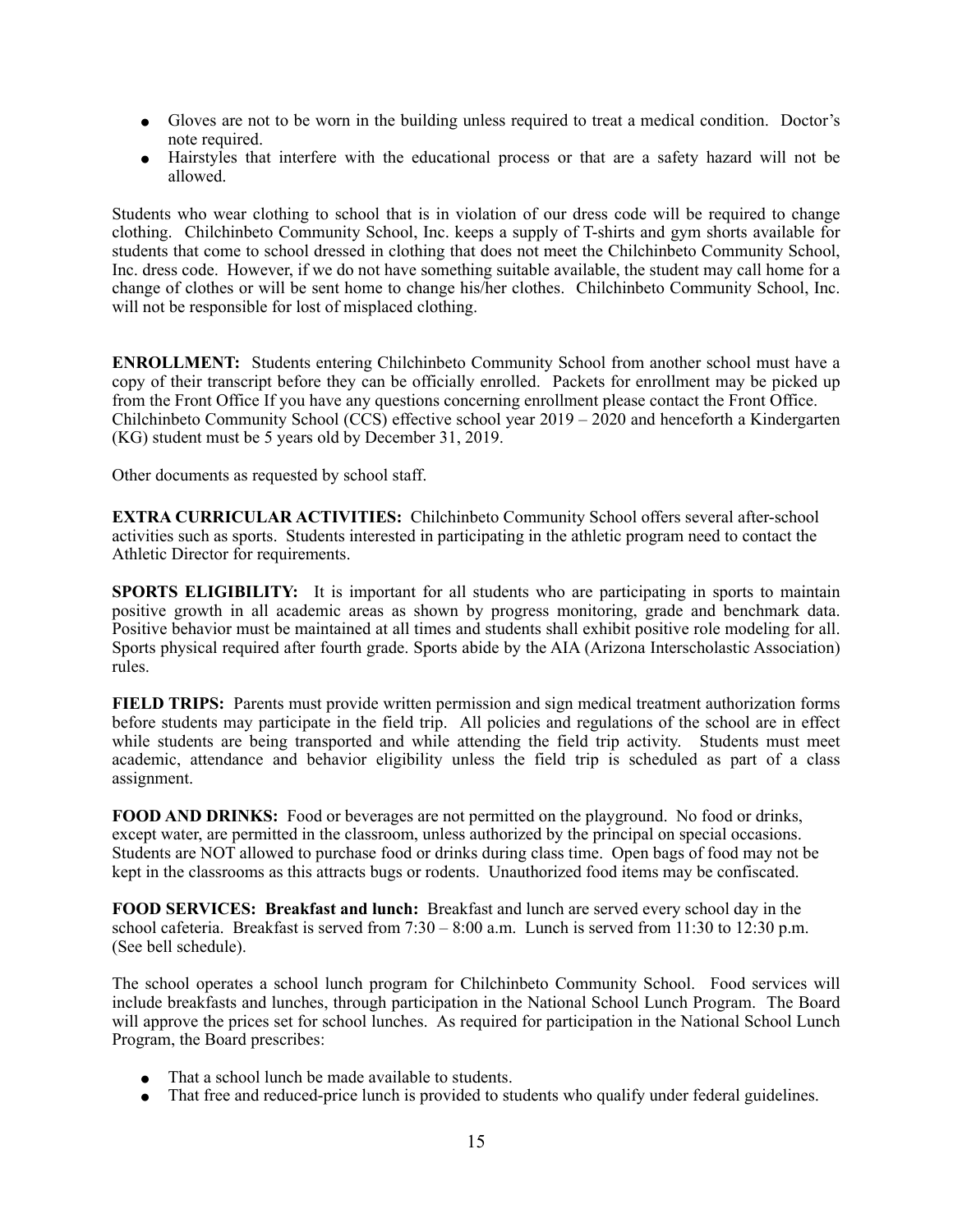The four main food groups are suggested. The Food Service Department will develop and implement procedures as necessary which are designed to meet the necessary requirements for participation in the National School Lunch Program and for control of students using the cafeteria.

The District food service program will comply with the following:

- ! Students may eat in their designated school cafeteria.
- $\bullet$  A student may bring a sack lunch.
- ! Meal prices for students and adults will be recommended by the food service supervisor, with approval by the Governing Board, at the beginning of each school year.
- Under federal law, a school that operates on a commodity program is prohibited from serving free meals to adults or employees of the school. All meals for adults must be paid for when served.
- ! A guest must be cleared through the food service supervisor by the host to be eligible to eat in the cafeteria. The host must make arrangements to pay the full price of the meal.
- Food service employees have the right to refuse to serve anyone who is not either employed by the school or cleared through the food service supervisor.
- Facilities used by outside organizations or individuals must have approval from Principal.
- The food service supervisor will develop in-service training programs, approved by the Principal, or the food service staff.

Chilchinbeto Community School has a Health program that encourages healthy eating. Please do not send with, or bring to your child the following items.

- Soda pop and energy drinks
- Gatorade/other sports drinks
- $\bullet$  Gum
- Candy (hard candy, suckers, etc.)
- Other "junk food" (chips, Hot Cheetos, cookies, etc.)

**FORBIDDEN ITEMS:** Students may not possess the following items on school property or at school events without the explicit permission of school administration:

- 1. Electronic music systems, electronic game systems, cell phones, beepers, walkie talkies, laser pointers or other electronic devices of distraction. DO NOT bring these items to school.
- 2. Drugs, alcoholic beverages, narcotics, cigarettes, inhalants, cigarette lighters, matches, tobacco products, pipes and look-a-likes and drawings.
- 3. Explosive devices, including firecrackers, fireballs, cherry bombs, stink bombs, and caps, etc.
- 4. Games related to gambling, including dice (except when used under a teacher's supervision).
- 5. Gang paraphernalia, such as bandanas, chains, spikes, etc.
- 6. Weapons, guns, blades, weapon look-alikes, laser pointers, and/or other items designed or easily used to cause physical harm.
- 7. Medications, both prescription and non-prescription, including eye drops (see Health Services for more information).
- 8. Animals, pets, etc.
- 9. Water toys and materials commonly used for vandalism.
- 10. Pornography
- 11. Candy sprays, powdered Kool-Aid, whipped cream, seeds, nuts, etc.
- 12. Super Glue

**FUND RAISING:** Administration may authorize fund-raising activities after 3:30 pm to be conducted by students on campus. Door-to-door sales/order-taking are not permitted. No students may participate in fundraising activities during school hours.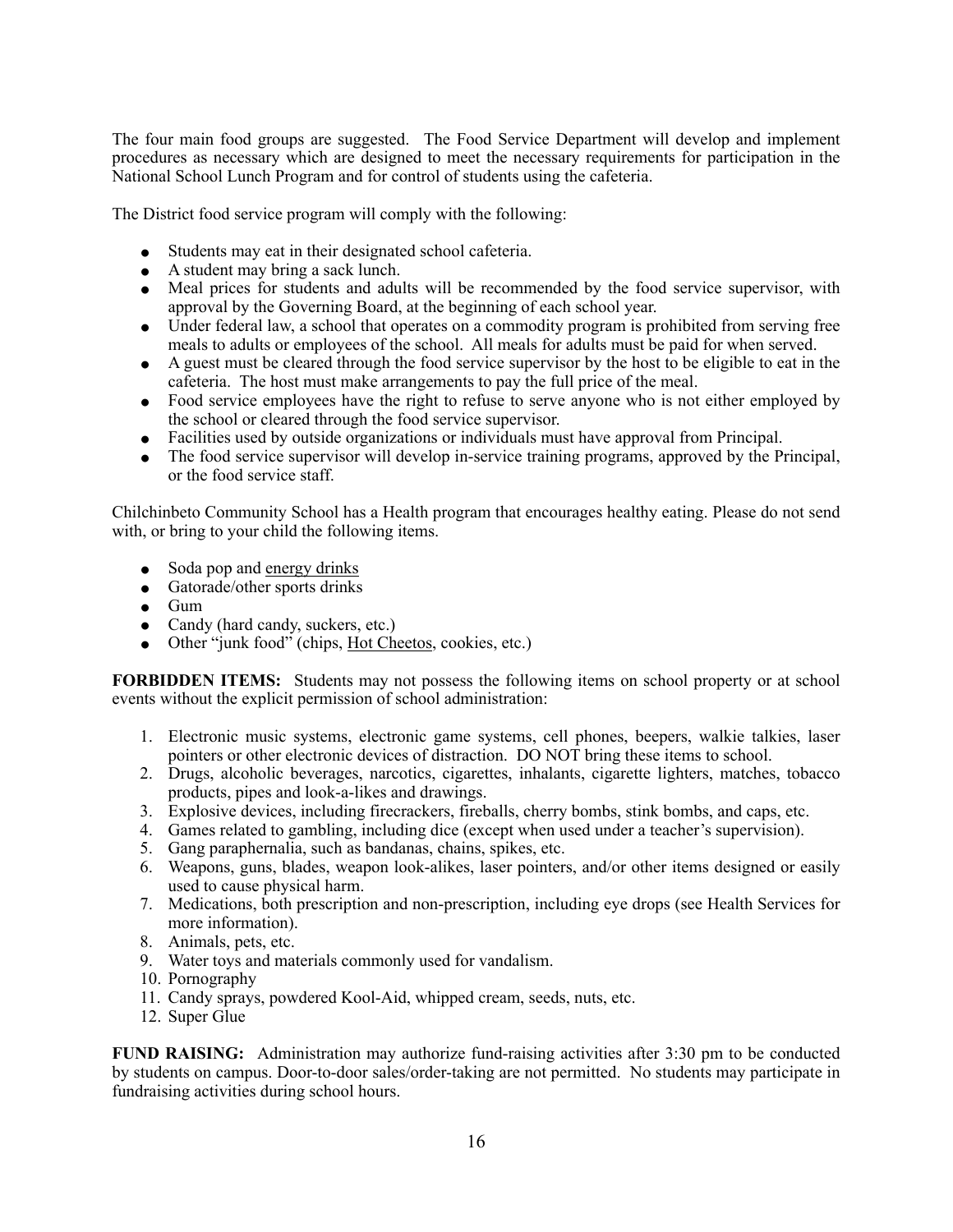When having bake sales or other cooked items the sponsor and students involved must have a Food Handlers Permit before selling items. The Food Handlers Permit must be posted. All food should be individually wrapped.

**GANG ACTIVITY – ZERO TOLERANCE:** Behaviors associated with gang activity or membership, especially violence, threats, intimidation, bullying, fighting and disrespect will not be tolerated on or near school property or in activities associated with school. Prohibited gang like appearance is described as, but not limited to bandanas, extra sagging belts, hats that are gang tagged, hair nets, and shoelaces of specific colors, jewelry and tattoos. Prohibited gang like activity is described as but not limited to monikers (gang nicknames), gang style writing/graffiti, tagging, hand signs (flashing), gang slang, mad dogging (intimidating stare down), recruiting, and students walking in large intimidating groups. All of the above are prohibited and will be dealt with according to board policy.

**GRADING POLICY:** The school year is divided into four (4) grading periods. Progress reports are given four weeks into each grading period. Report cards are given at the completion of each nine week grading period. A parent conference may be scheduled to discuss a student's classroom performance.

| Second to Eighth Grade Scale: |
|-------------------------------|
| $A - 90\% - 100\%$            |
| $B - 80 - 89\%$               |
| $C - 70 - 79\%$               |
| $D - 60 - 69\%$               |
| $F - 59\%$ and below          |
|                               |

**GRIEVANCE PROCEDURES:** Students and parents are encouraged to follow these procedures to resolve concerns that arise:

- Contact the student's teacher to discuss the concern.
- ! If the conference with the teacher does not resolve the concern, contact the Principal.
- ! If the concern cannot be resolved at the Principal level, the parents may request permission through the Principal to address the Governing Board at its next regularly scheduled meeting.

**GUM:** Chewing gum will not be allowed, due to clean up required.

**HALL PASSES:** A hall pass is **required** whenever a student is in the hall during class time. Students must use their hall passes unless being sent on an errand by a teacher or the student is coming from the office. Each student must have their own pass, and is responsible for having the pass before going into the hall, must have the pass visible and must accept the consequences of being without a pass. If a student stays after school, they are required to be in their particular class area by 3:35 p.m. or in possession of a signed hall pass.

**HEALTH SERVICES:** Chilchinbeto Community School does not have a Certified Nurse Aid, only minor treatment of illness and accidents that occur at school will be treated. Students can be treated only if there is a current medical form on file. Parents must make arrangements to have either a parent, relative, or neighbor available at all times to pick up a child who is ill. Do not send your child to school when he/she is ill as they could cause others to become ill, also. If a student has a doctor's appointment, parents of the child are responsible for transporting the student to and from our facility. The school does not provide transportation for medical appointments.

**Head Lice:** We get cases of head lice throughout the school year. Anyone, child or adult, can get head lice. It has nothing to do with cleanliness and does not reflect poorly on parenting or the home environment. However, we must follow the Chilchinbeto Community School Head Lice Policy which states: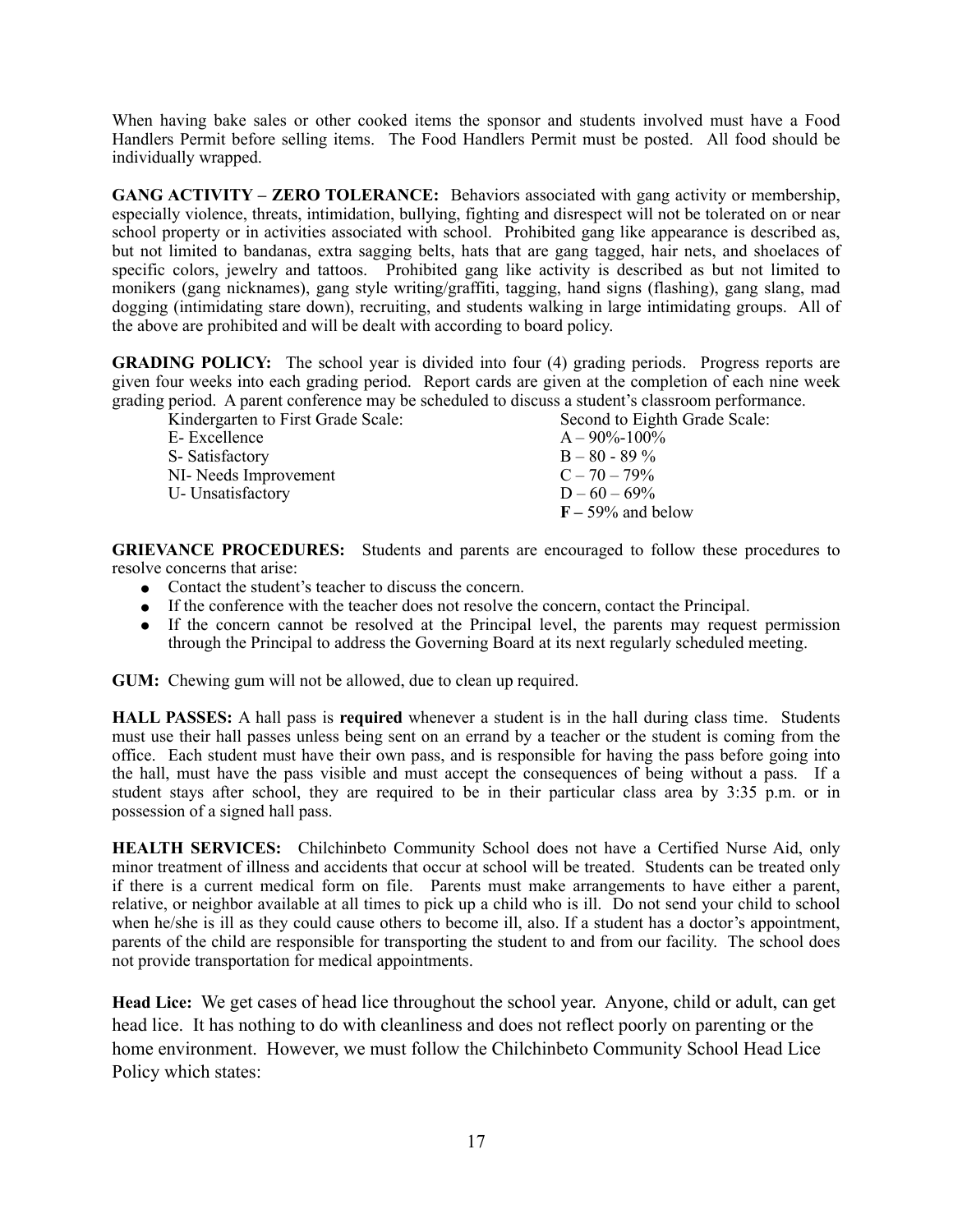- ! Parents will be notified of the child's head and parents will be responsible for treatment.
- 7 to 10 days later school staff will check student for lice
	- o If found to still have lice, student will be sent home
- All students having head lice will use a lice-killing treatment and remove all live bugs and nits (eggs) from the hair before returning to school. The attendance policy allows no more than 2 days for this. Any more missed days will be unexcused.
- ! Students will be excluded from all school activities until such treatment and removal of bugs and nits have been completed.
- ! **Students may not return until all cleared by a doctor's statement./\*/\***

A parent must accompany the child back to the school office to be checked upon return to school. The child may **NOT** be sent back on the bus.

**Immunizations:** All students, by Arizona State law, must have up-to-date records of immunization on file in the Student Support Tech. office. Parents of students with out-of-date records will be informed of the deficiency and they must take immediate action to bring the records up-to-date. Students who fail to update their records may be suspended from school until proof of proper immunization is given to the principal.

Arizona has added the Hepatitis B series and the Second MMR shot as a requirement to enter school. Since Arizona has the highest rate of infection for Hepatitis A, Chilchinbeto Community School RECOMMENDS all children get immunized against Hepatitis A. If your child has NOT had Chicken Pox, it's also recommended they receive the Varicella Vaccine.

**Medications brought to school:** Students who must take medication because of a doctor's prescription must register the medication with the Dean of Students as well as with the classroom teacher.

Prescription medication, pain relievers, or any types of medications including eye drops, must be brought to the Dean of Students and registered with the Principal. Inhalers may be carried by a student if he/she has a written order from the doctor on file stating that the student needs to carry it with him/her. Students must also demonstrate that they know how to properly use the inhaler. Prescriptions must be left in their original container. Prescription medications must be properly labeled. A proper label is one that contains:

- 1. Student's name
- 2. Date
- 3. Physician's name
- 4. Physician's directions for administration
- 5. Name and strength of medication

A form for dispensing prescription medications at school is available at the Front Office for your doctor to complete. Medicine shall not be administered to those students who do not have a signed medical information/release form on file in the school office. Non-prescription medications cannot be dispensed by the administration or the staff because they have not had proper training for such dispensing. Over the counter (OTC) medication provided by the parent or guardian must have the original label and must furnish the following information:

- 1. Name of product
- 2. Net content of package
- 3. Name of active ingredients
- 4. Directions for safe administration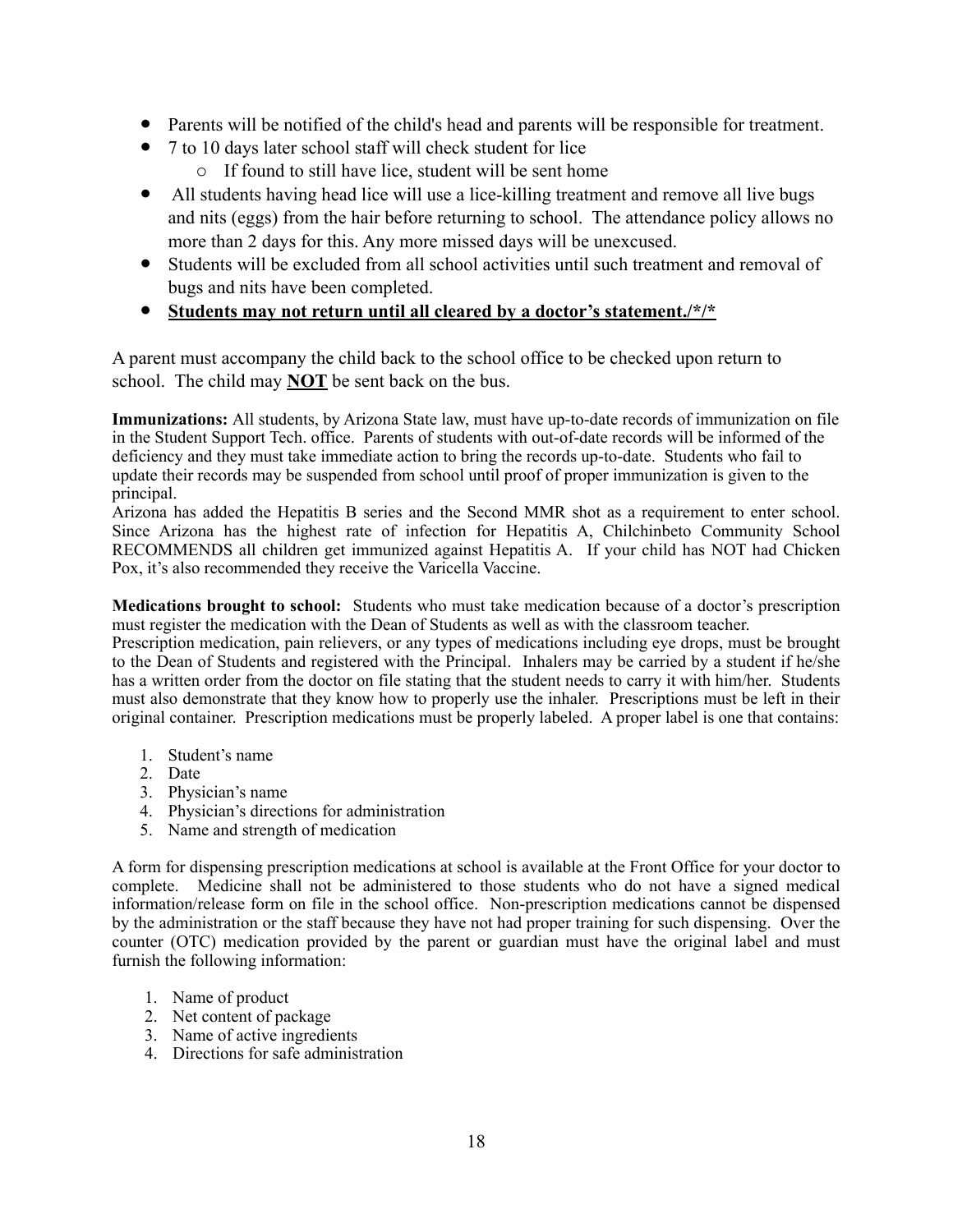Any medications, including eye drops, found on a student will be confiscated. It is the student's responsibility to go to the Dean of Students Office and take medication. Unused medication may only be returned to the parent or guardian.

**Assisting an injured person:** If you are near someone who is injured on the playground or in the classroom and there is bleeding involved in the injury, do not touch the blood. Call the teacher immediately. If no teacher or staff member is immediately available, send someone for a staff member. You may assist the injured person by **handing** them a tissue or cloth for them to apply to the bleeding wound and tell them to press the cloth firmly on the wound to stop the bleeding. An injured person who is alert can help themselves with a calm assistant like you.

**If you are injured:** while participating in any school activity, **you should notify your teacher or coach immediately**. The teacher will send or take you to the Front Office for treatment. If you do not tell the teacher, we cannot help you. Please report all accidents immediately. If you have any questions, please contact the Principal at 928-697-3800 ext. 1101.

**HARASSMENT AND BULLYING:** Chilchinbeto Community School strongly disapproves of and will not tolerate harassment and/or bullying of any kind. We are committed to providing an environment where students feel safe. Bullying, teasing, trashing, swirlies, name calling, unwanted flirting and touching, de-pantsing, etc. are forms of harassment.

If you feel you have been harassed or Bullied by either a student or staff member, please talk to the Dean of Student or principal immediately so your claim may be investigated and resolved.

**HONOR ROLL:** Award assemblies will be held to honor students with high academic achievement. Chilchinbeto Community School has two classifications for honoring students with high grade point averages. Students may qualify for the following recognition awards:

**Principal's List: 3.8 – 4.0 Honor Roll: 3.0 – 3.79** 

Awards assemblies:

 First and second quarter will be in January. Third and fourth quarter will be in May.

**HOMEWORK:** Homework is to reinforce the concepts that have been taught in the classroom. Homework assignments will vary from class to class, but all serve the purpose of helping the student meet the state standards. Homework is part of the academic requirement and is a part of the grading process. Homework counts as ten (10) percent of the student's grade.

**LATE BUS / ACTIVITY BUS:** Students who ride the late bus will leave at 5:00 p.m. Students may stay after school for tutoring or sports practice. Students are to be in an organized activity, sports or tutoring in order to ride the late bus pass.

**LAW ENFORCEMENT:** The personnel at Chilchinbeto Community School will cooperate with the police in accordance with the Governing Board Policy. In such instances where students may be questioned by the police at school, the school has jurisdiction of the student and a school administrator or counselor will be present during the questioning. The school will make every effort to notify the parents of his/her police involvement. Need AZ code for law enforcement to question students.

**LIBRARY / MEDIA CENTER:** The Library/Media Center's purpose is to provide resources for students and staff to create successful learning experiences. The library offers opportunities for reference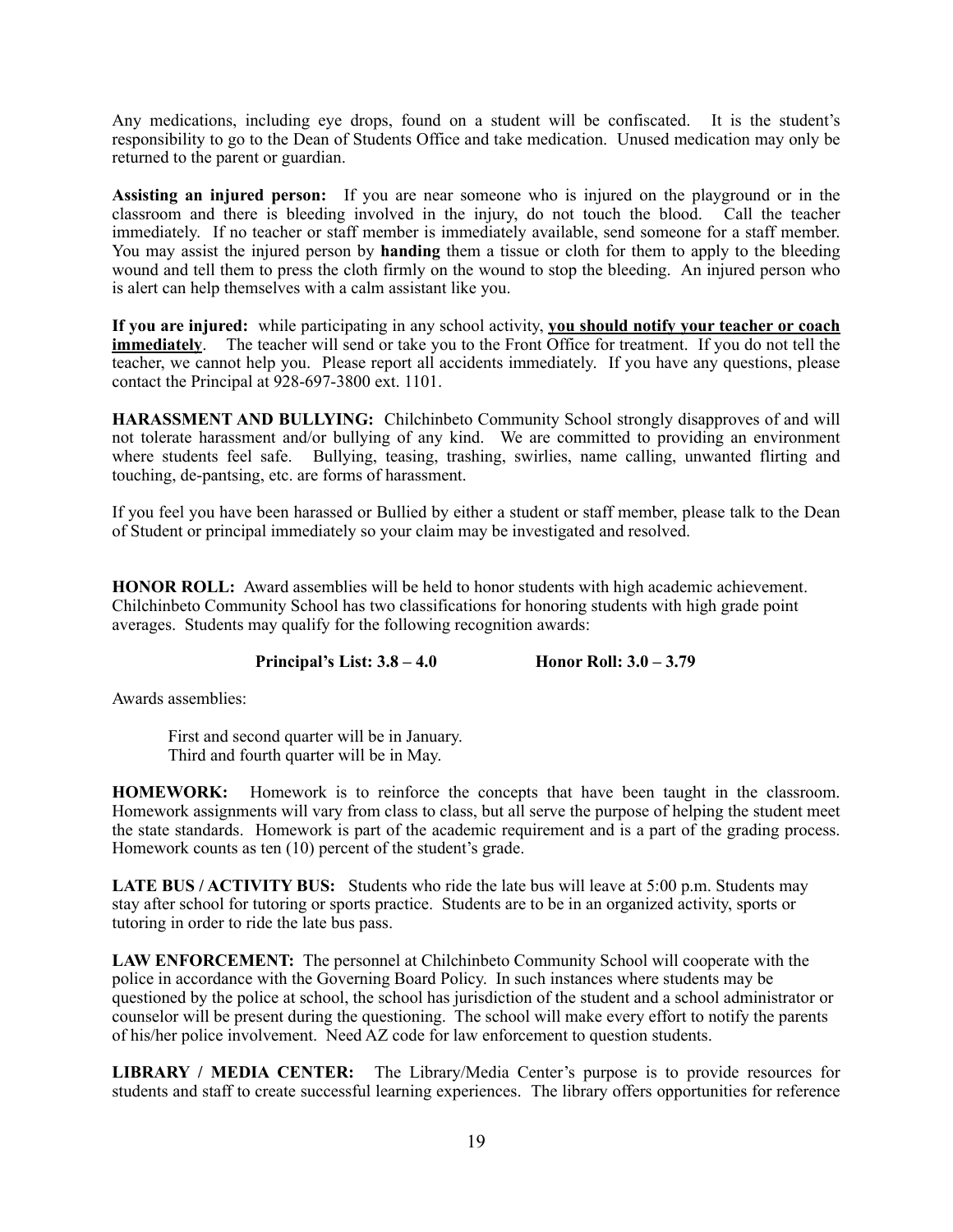work and recreational reading for students and faculty members. Library shelves are well supplied with excellent books, magazines and newspapers.

- Books in the general collection may be checked out for a period of time with renewal privileges. No fines are charged for overdue books, but students are required to pay for books lost or severely damaged.
- The library is usually open 8:00 a.m. to  $3:00$  p.m. daily Monday through Friday.
- No food or drinks are permitted in the Library/Media Center.

**LOST AND FOUND:** Items such as coats, jackets, sweaters, etc. Which are found on campus will be kept in a bin. Students may check with office personnel for smaller lost items. The loss of any item should be reported to the front office immediately. To assist in locating lost articles, please mark student's name on all his/her belongings. Any items not claimed by the end of the school year will be donated to charitable organizations. The cost for any lost or stolen articles will be the responsibility of the student.

**MASCOT:** The mascot of Chilchinbeto Community School is the "Scorpion" Need image.

**MOVIES / VIDEOS:** Movies shown during instructional time will have educational value. Only G and PG rated movies may be shown. If there are any questions concerning a movie's and/or video's content the teacher will request parental permission before showing.

Teachers will find alternative instructional activities for students whose parents do not want them watching a particular movie. Eighth grade students may view PG-13 movies with written parental permission.

**NON-DISCRIMINATION:** Chilchinbeto Community School is committed to a non-discriminatory atmosphere in relation to race, religion, sex, age, national origin or handicap. This will prevail in all matters concerning staff, students, the public, educational programs and services and individuals with whom the school does business. If you have a concern, please refer to the Grievance Procedure in this handbook.

The school provides and encourages equal access to enrollment in all programs including, but not limited to, all vocational programs.

**PARENT-TEACHER CONFERENCES:** Parent teacher conferences may be arranged by the administration, counselors, teachers, students or parents.

Parent Conference nights are scheduled during the school year for contacts between the teachers and parents regarding student's progress. Those dates are noted in the School Calendar, and they occur twice. Transportation can be provided by contacting the Dean of Student.

If a parent wishes a conference with a teacher in addition to the scheduled dates, a phone call or a written note to the school can result in the scheduling of an appointment after school or during the teacher's preparation period (please ask for teacher schedule). **Drop-ins for a conference are discouraged since teachers have teaching duties to perform and it is difficult for them to leave their class without disrupting the teaching-learning process for all students.**

**PUBLIC DISPLAY OF AFFECTION:** The demonstration of affection between same sex or opposite sex students in or around school, on school grounds, during the school day or at school events is not allowed.

**RULES FOR POSITIVE BEHAVIORS:** These rules are designed to provide a good learning environment for all students. The right for all students to learn in a fear-free atmosphere and without undue disruption must be preserved. Teachers have their own classroom rules to best meet the needs of their students. Students who choose to follow these rules will help to create a safe classroom environment for teaching and learning, a classroom that is a pleasant place to attend. Choosing behaviors and acting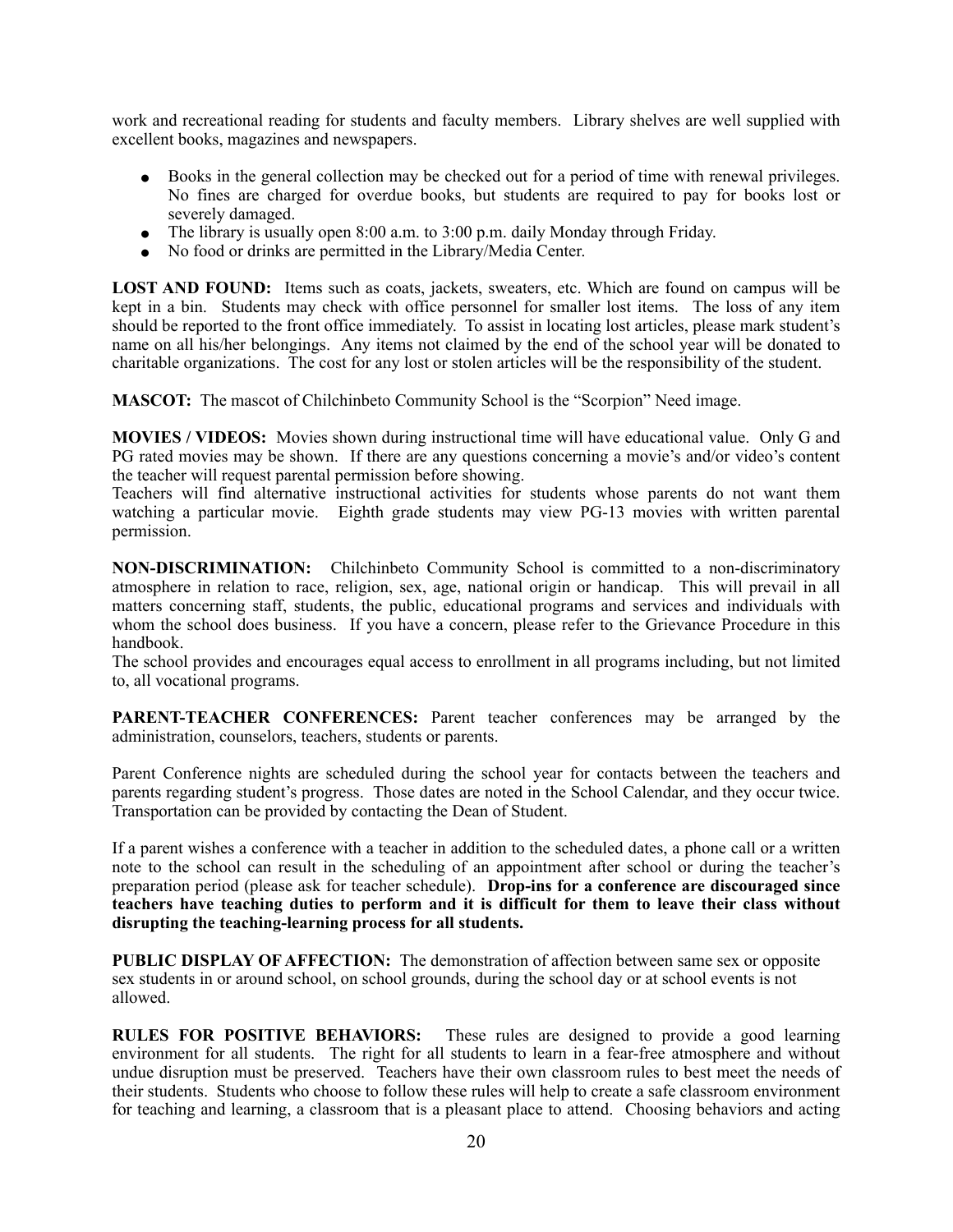on those behaviors are often results of pressure from other students. Students who choose to violate these rules also choose the natural consequences that must follow.

**SEARCH AND SEIZURE:** authorize personnel have the right to search and seize all property brought to school or school events, including school property temporarily assigned to students, when there is reason to believe that some material or matter is detrimental to the health, safety and welfare of the students.

Locker / desk searches: Items owned and provided by the school for storage of personal items are provided as a convenience to the student but remain as property of the school and are subject to its control and supervision. Students have no reasonable expectation or privacy in lockers, desks, storage areas, etc. and they may be inspected at any time by school personnel with or without reason, notice and written permission of the student or his/her parents or guardian.

**Student Searches:** Before initiating a search of a student's property, authorized personnel shall have reasonable grounds based on personal knowledge, observation or specific reports for suspecting that the evidence will turn up. Justifying the student has violated or is violating a law of school rule. If items are discovered, may be seized, and if the item seized by the authorized personnel is unlawful, the authorized personnel shall contact appropriate law enforcement officials for direction regarding disposition of the item. Strip searches and body cavity searches by the authorized personnel are absolutely prohibited.

Students at school-sponsored events, or traveling to and from school events, or when the student's conduct affects the operation of the school, shall be subject to this search and seizure policy. These rules may be enforced without regard to the time of day when the motivation for the misconduct arose or of the school environment if the misconduct affects the educational / orderly mission and function of the school.

**Interrogations and Searches:** "In loco parentis" (in the absence of parents) shall apply in cases where outside law enforcement authorities request to question students at school, except in cases of suspected child abuse or neglect. During an interrogation where "in loco parentis" applies, attempts will be made to notify the student's parents or guardians and a school official shall be present during any in-school interrogation. If a student is arrested, the arresting officer shall be requested to notify the student's parents. When an arrest is made, school officials shall make reasonable efforts to notify parents or guardians, school authorities will no longer have jurisdiction over the students.

Police authorities will be allowed to become involved in violations that break the law. Depending on the severity of the situation, the student may be arrested, have an arrest report taken, or only be questioned by the police officers. Every attempt will be made to notify parents or guardians whenever there is police involvement.

**SEXUAL HARASSMENT:** Title IX of the Education Act Amendment of 1972, Title VII of the Civil Rights Act of 1964 and pertinent Arizona Education Code Sections will apply when a violation occurs. Therefore, the school strongly condemns, opposes and prohibits verbal, physical or environmental forms of sexual harassment. (Unwelcome sexual advances, requests for sexual favors, and other verbal, visual, or physical conduct of a sexual nature. This includes making statements of a sexual nature when the maker of the statement knows or has reason to know that the statement is unwelcome or unappreciated and where it may reasonably be perceived to be insulting, demeaning, intimidating and/or threatening to the recipient of the statement).

If you feel you have been harassed by either a student or staff member, please talk to the Dean of Student or principal immediately so your claim may be investigated and resolved.

**SKATEBOARDS, ROLLER BLADES, SCOOTERS, HOVERBOARDS:** Skateboards, roller blades/ skates, hee`lys, snowboards, bicycles, ATVs or scooters are prohibited on school grounds at all times. Failure to comply with rules and regulations will result in confiscation by authorized personnel. If any of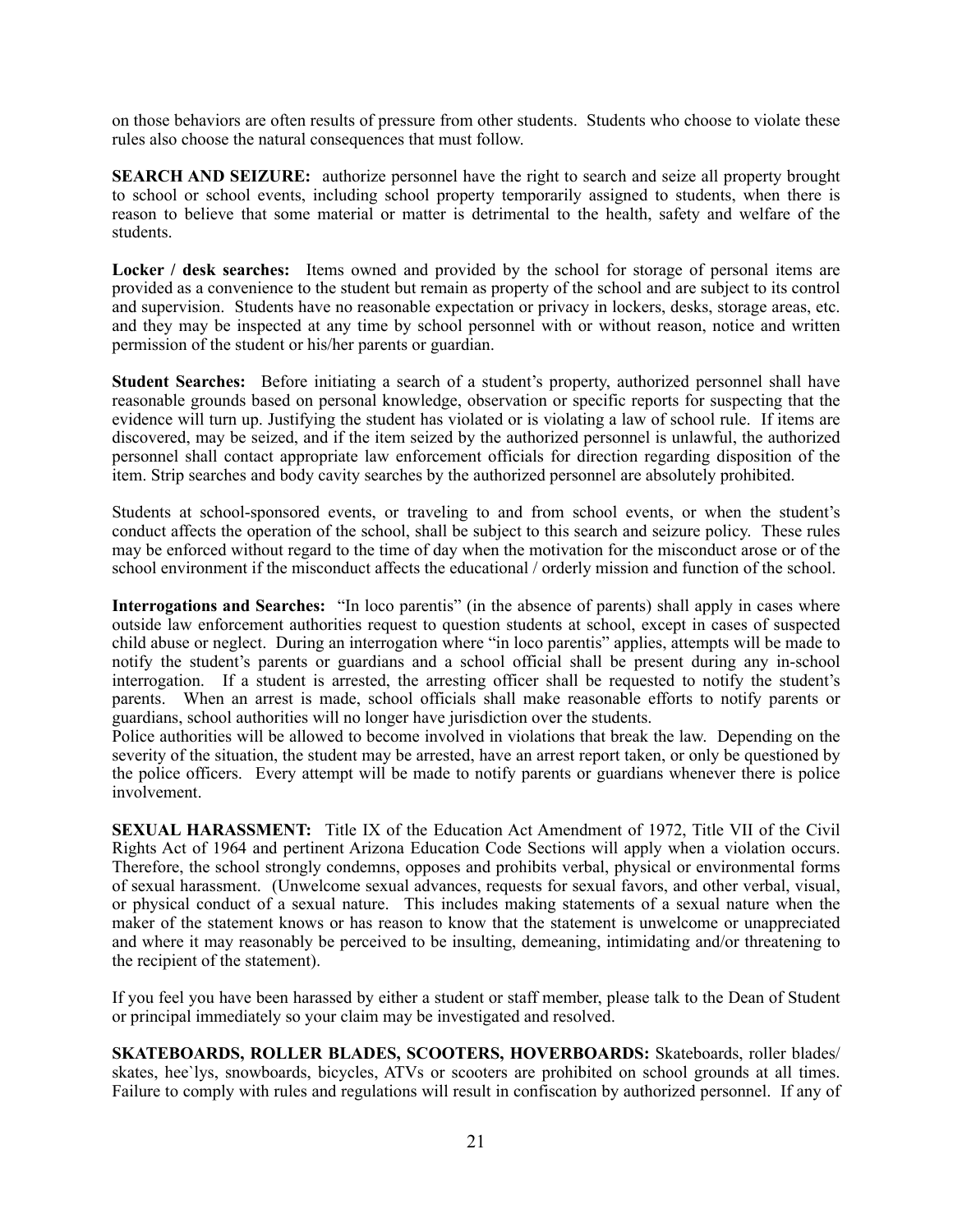these items are brought to school, they will be confiscated; it will be released to the parent(s). The school and authorized personnel are not liable for lost or stolen item.

**SNOWBALLS AND ROCKS:** For the safety of students and to prevent school property damage, Chilchinbeto Community School, Inc., prohibits students from throwing snowballs or rocks on school property. Students that are caught throwing snowballs/rocks will lose privileges and be sent to the Principal's office. Students who choose to violate these rules also choose the consequences natural that must follow.

**STUDENT COUNCIL:** The Student Council is an important part of the school. Student participation and support is necessary for an effective student council leadership that represents all students.

**STUDENT DIRECTORY INFORMATION:** Chilchinbeto Community School follows state and federal law, including the Family Educational Records Privacy Act (FERPA), concerning Directory information. This information is considered to be non-confidential information and may be publicly released without permission of parents. Directory Information includes data such as:

- 1. student name
- 2. student picture
- 3. parent or guardian name
- 4. date and place of birth
- 5. address
- 6. telephone number
- 7. grade and school of attendance
- 8. most recent school attended
- 9. diplomas
- 10. awards and honors received
- 11. participation in officially recognized activities like sports and school events
- 12. weight and height
- 13. team number

The major purpose of releasing this information to the public about a student would be to honor that student or group of students in newspapers for accomplishments achieved at Chilchinbeto Community School, Inc. in academics, activities and sports. IF YOU DO NOT WANT ANY OR ALL OF THE ABOVE INFORMATION RELEASED ABOUT YOUR CHILD, YOU MAY REQUEST NON-DISCLOSURE BY SENDING A SIGNED NOTE TO THE SCHOOL. If this notification is not received, we will assume that your permission is given to use your child's Directory Information as described above.

**STUDENT EDUCATION RECORDS:** This is to inform that under district, state, and federal laws and regulations:

- Parents have the right to review their child's educational records during school hours.
- Parents have the right to request amendments or corrections of their child's educational records.
- Parents have the right to file complaints regarding the rights given to them and students under "The Family Educational Rights and Privacy Acts" and the regulations thereto. Copies of the Governing Board policies concerning student records may be obtained from the personnel office or from the principal's office. Student records may be reviewed and inspected in the principal's office of each school.

Student records may be released without the consent of the parents to officials or other school district in which the student seeks or intends to enroll, upon the written request of the school districts. For information on other releases of student records without parental consent, refer to the Chilchinbeto Community School Governing Board Policy Manual.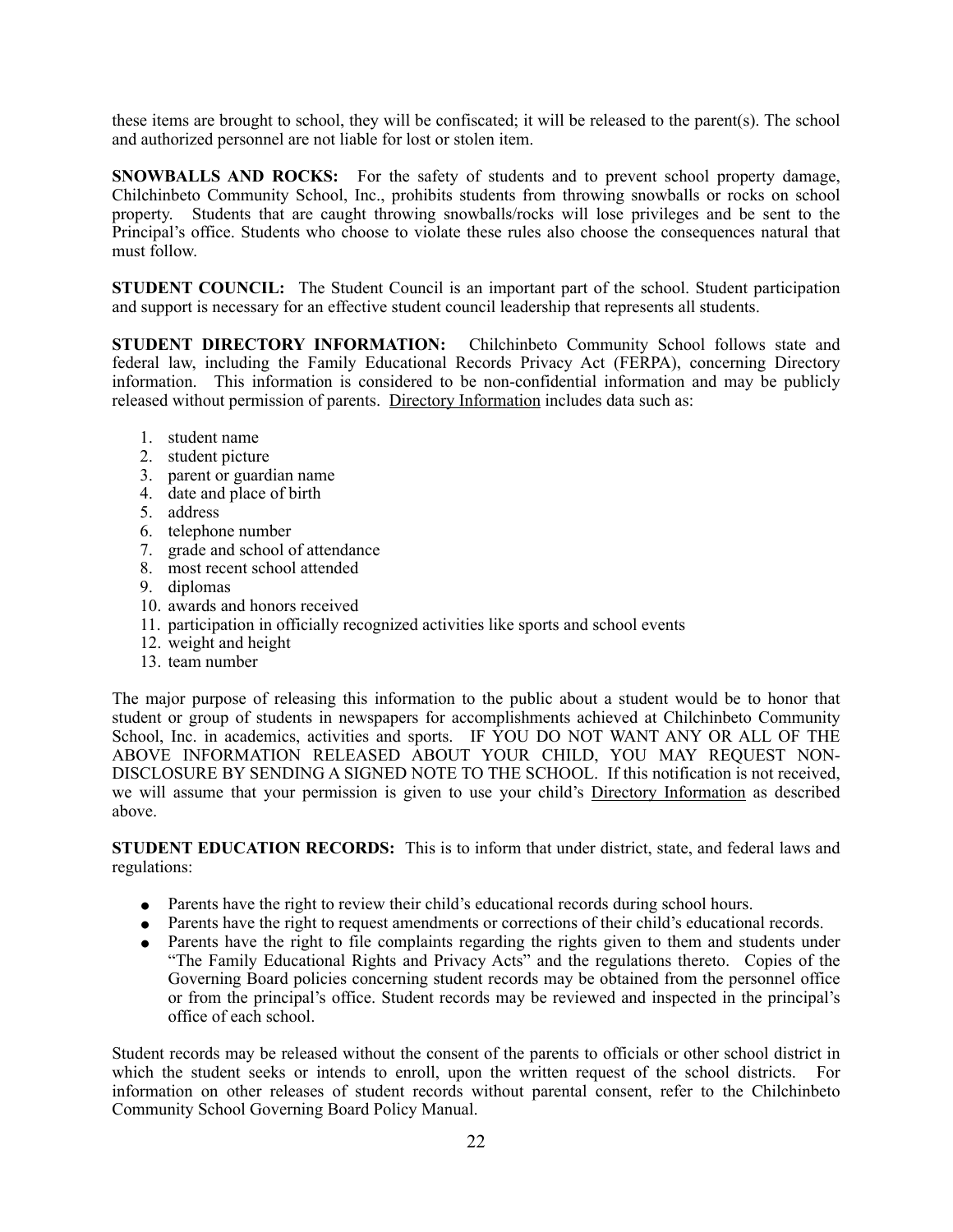**SPECIAL SERVICES:** Comprehensive services are provided for students who are disabled, English as a Second Language learners and/or gifted. Students and parents are encouraged to utilize these services to ensure the best practices for the educational benefit for their child/children.

**SUSPENSIONS:** Typical causes for suspension from school include continuous and willful refusal to follow rules and procedures, and choice to not do assigned work though able to do so (insubordination). Behavior that involves viciousness, fighting, illegal, immoral, or disorderly conduct or persistent violation of school regulations can be reason for suspension from school. Length of suspension will be determined by the principal and will reflect the offense committed and previous school discipline record. Parents or guardians will be notified of the action taken and will have complete custody of their student during the suspension. (See Section II: Discipline)

**Due Process:** No student may be suspended for alleged misconduct without due process. That process is described below.

**Student's rights to a hearing:** The school administration shall meet with the student for the purpose of:

- presenting oral or written notice of the charges
- $\bullet$  an explanation of the evidence
- the student has an opportunity to present his/her side of the story

If it is determined that the student is responsible for a violation of school rules, the parents will be notified of the intended suspension and the student will be sent home with a letter for a parent conference.

**TARDY POLICY:** Students coming to school 10 minutes or more after the bell rings must first get an admit slip to class from the office. Students who are not in the classroom when the bell finishes ringing are considered tardy. Students should do everything possible to assure their arrival at school in time to be in their first period class before the tardy bell at 8:00 a.m. After 10:00 a.m. a student is counted as absent for the morning.

If a student is tardy and they do not have a pass, it is considered an UNEXCUSED tardy.

#### **Unexcused tardiness to class recorded during one nine (9) week period:**

- ! 1st and 2nd unexcused tardy………………………… Teacher warning / conference
- ! 3rd unexcused tardy………………………………… Refer to Dean of Student
- ! Each unexcused tardy thereafter…………………… Parent Contact

Students with excessive tardies may require parent contact and possible assignment of after school community service.

**TELEPHONE USE:** School telephones are for school business. If it is necessary for a student to use a phone, the student must ask for permission from the office. No student will be given permission to use the phone during class time unless it is an emergency.

**TEXTBOOKS:** At Chilchinbeto Community School, Inc., textbooks are used as tools in the teaching of the curriculum and teaching to the goals set by the standards. There are other resources from which a teacher may choose to facilitate learning for students. Hands-on science materials, math manipulative, and class sets of literature books are examples of the type of materials that are used in the classroom. Students are responsible for returning textbooks that are issued by the school. If a textbook is damaged or lost, the student is responsible for replacement costs.

**TUTORING:** Students needing additional assistance with their class work will be kept for after school tutoring. Students who need additional help with the content areas will be able to get assistance at these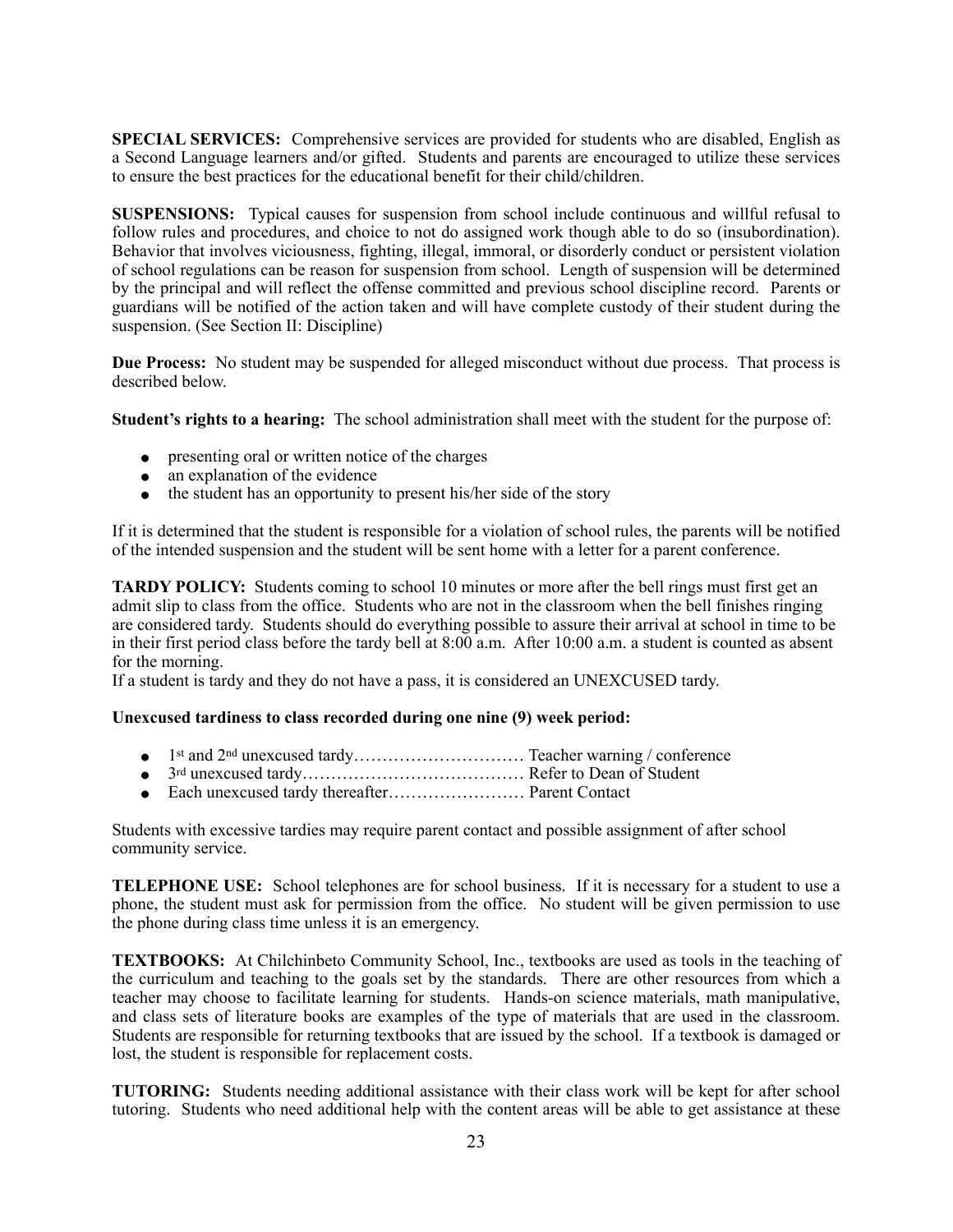after school sessions. If after school tutoring is offered the time will be from 3:30 to 5:00 p.m., Monday through Thursday. Students, parents and/or teachers may request that students be entered in this program. Parents may obtain information either from the teacher or by asking the administration at Chilchinbeto Community School, Inc.

**TRANSFER STUDENTS:** Acceptable forms of evidence include the following: portfolios, samples of homework and tests and exams. The student is required to have all necessary information and transcripts at time of enrolling at Chilchinbeto Community School, Inc. before entering classes.

**USE OF SCHOOL PROPERTY:** The use of school property is prohibited unless authorized by school officials.

**VISITORS:** Parents are permitted and are encouraged to visit their child's classroom but must get permission from the front office in advance of their visit. For the safety of our students, **all visitors, including parents, must check in at the office.** Students and staff are not permitted to bring studentvisitors to school at any time. No one will be allowed to conduct or attempt to conduct any activity on school premises that has not had prior approval by the administration. Persons who fail to obey instructions may be subject to criminal proceedings.

**WITHDRAWAL FROM SCHOOL:** If you are leaving Chilchinbeto Community School your parent/ guardian needs to obtain and sign an official withdrawal slip. All books, equipment, and other property of the school must be returned. Student records will not be mailed unless all financial obligations have been settled.

#### **PARENT ADVISORY COMMITTEE:**

Chilchinbeto Community School has a Parent Advisory Committee that will meet on the 2nd Thursday of each month at 6pm in the School library. Transportation can be provided by contacting the Dean of Student.

The purpose of the Advisory Committee is to bring parents and staff together to accomplish goals that will enhance our school for the benefit of the children's needs and to build on relations.

#### **Goals**

- Increase parent involvement
- Increase communication with all stakeholders
- Plan monthly family activities and fundraisers for the year
- Stay up to date on the operations of the school
- Support and promote the schools vision/mission statements and its philosophy, programs and organize volunteer activities to support school functions provide effective

#### **BACKGROUND CHECKS FOR SCHOOL VOLUNTEERS:**

Chilchinbeto Community School encourages parents and guardians to play an active role in their student's education. As educators, we value you as your child's first teachers and as vital partners in helping us to educate young men and women to become responsible, respectful, and productive community members. We welcome your time and efforts in making contributions to our school.

Several parents have asked about the requirements to volunteer at school. We all work hard to keep our children safe and I want to clarify the rules we must follow. Federal laws and school policy require every volunteer who has "regular contact with or control over" a student to undergo a full criminal background check. The background check is required even when the volunteer is a student's parent or guardian.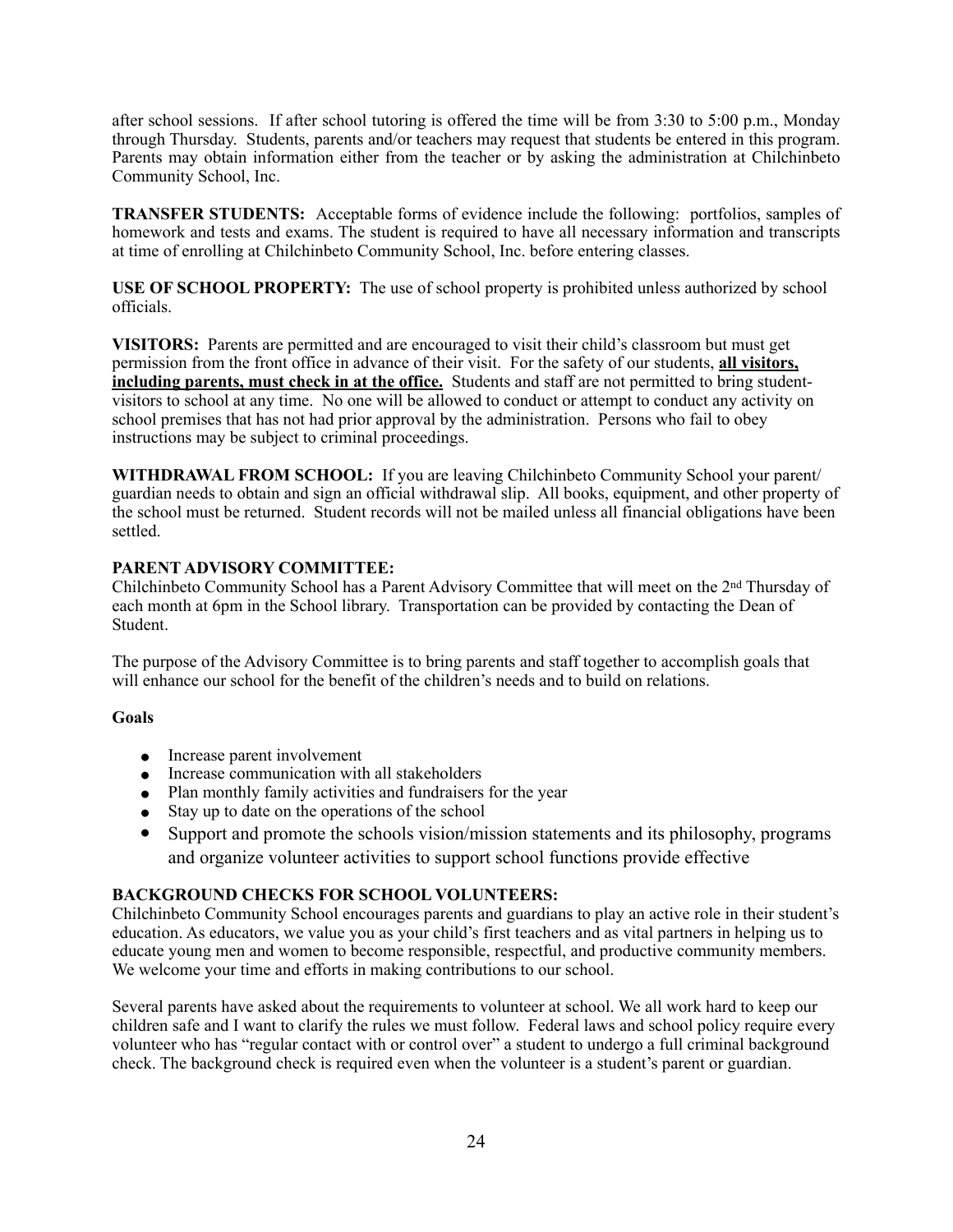The background check is not required in situations where a parent or guardian occasionally visits the school. For example, a parent who asks to observe his/her child's classroom for a few hours one day or who surprises her child by joining her/him for lunch one afternoon would not need to undergo a background check. However, the parent would need to undergo a background check if he/she later decided to regularly help in the teacher's class or during lunch time.

Because the background check requirement depends on how much parents are involved at school, it is very important for parents and guardians to communicate their plans for helping at school with school employees so that we can all follow the law. Chilchinbeto Community School does not want a background check's cost to discourage or prevent anyone from volunteering. Therefore, the school will pay the cost for a parent, guardian, or community member who agrees to regularly volunteer.

Please feel free to contact the school principal if you should have any questions.

#### **ASBESTOS MANAGEMENT PLAN:**

The Environmental Protection Agency's Asbestos Containing Materials in Schools, Final Rule and Notice, 40 CFR Part 763 requires that all BIA school buildings be inspected and re-inspected for the presence of asbestos every three years after a management plan is in effect. This same statute also requires initial and annual notification of the availability of an Asbestos Management Plan that outlines the steps to be taken to eliminate the hazard. We are very willing to comply with this statute because of our great concern for the wellbeing of our students, faculty, and staff.

We have an Asbestos Management Plan available for review in the front office, which identifies all locations of asbestos containing building materials in each building and includes a 3-year re-inspections report and Operations and Maintenance Plan to manage this asbestos. The Asbestos Management Plan is available for review during normal hours of school operations at the Administration Office.

If you have any questions about the Asbestos Management Plan, please contact the Administration Office.

#### **SECTION II: Discipline**

#### *Guidelines for Behavior:*

The purpose of these guidelines is to maximize the educational opportunities available to all students and to ensure orderly operation of a successful school. All students are required to comply with certain standards of behavior. Guidelines are designed to define conduct that may result in disciplinary action to a student.

#### **Two (2) guidelines to follow both inside and outside the classroom:**

- 1. No one will stop a teacher from teaching or prevent another student from learning.
- 2. No one will engage in any behavior that is harmful to self or others.

These guidelines are intended only to regulate conduct of the student while the student is on school grounds, traveling to/ from school, at, or traveling to/from a school sponsored off-campus event.

#### *In the administration of this School Policy, the student's best interest shall be the primary objective of this discipline policy and given priority in the consideration of punishment.*

Sanctions may include loss of privileges, detention, in-school suspension, suspension and expulsion. Law enforcement agencies will be called where Tribal, State and/or Federal Statues may have been violated.

! More than one violation occurring at one time will result in more serious disciplinary actions to be determined by the Administrator.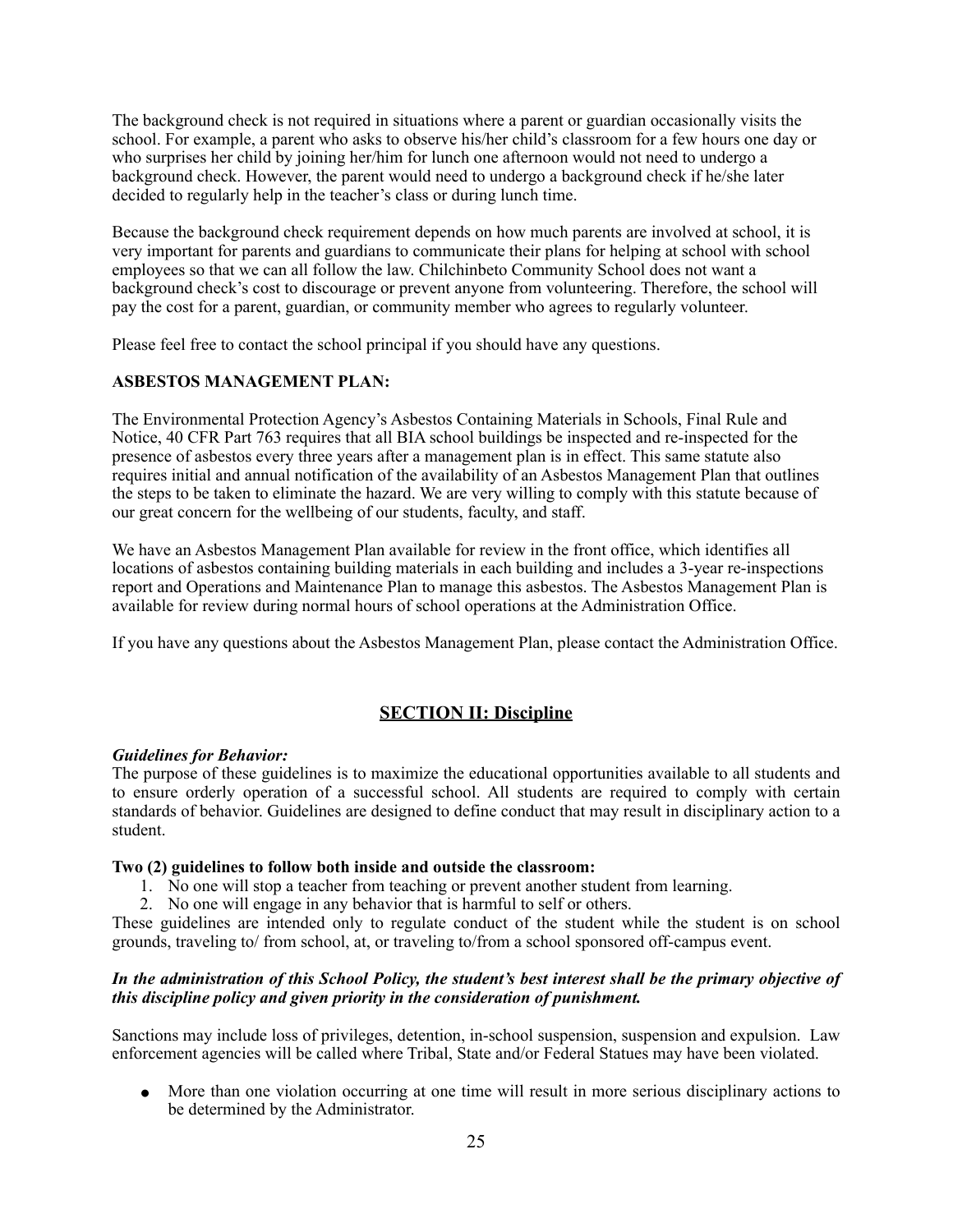- ! All infractions requiring disciplinary actions are cumulative and may result in raising disciplinary actions to the next level.
- Administration maintains the prerogative to administer disciplinary action at any level based on the severity of the violation and mitigating circumstances.

#### **Administrative Referral Actions:**

- ! *Administrative Conference (AC)*: When a student is sent to the office for disciplinary action, the student and the principal or designee will talk about the rule and the student's behavior. Appropriate behavior, expectations and ways to make better choices will be discussed. Further disciplinary actions may be taken per consequences chart.
- *Documentation Only*: When student is sent to the office with a referral that indicates that the administration to be adequately handled by documentation only, this action will occur. The referral is entered in the student conduct file and computer record and parents will be notified.
- *Expulsion:* The student is informed that he/she is subject to expulsion, and is informed of the due process procedure. The student's parent(s) or legal guardian will be notified by a certified letter that the student is subject to expulsion. Notification to the parent(s) or legal guardian will include clear instructions regarding the due process procedure. Expulsion requires official action of the School Board.
- *Long Term Suspension:* A student may be suspended in excess of ten days after a suspension hearing with the School Principal. A student may not return to campus for any reason unless accompanied by a parent or guardian on official business during this time.
- *In School Suspension (ISS)*: The school may suspend a student in school; this is designed to provide strictly structured supervision to those students who by their behavior have indicated a lack of self-discipline and/or disruption to the orderly conduct of the classroom or the school. During the period of assignment, four objectives are enacted:
	- 1. To serve as a consequence for unacceptable behavior.
	- 2. To modify negative attitudes towards the academic environment and authority figures so that the student will refrain from unacceptable behavior upon return to the classroom.
	- 3. To help students become aware of the control they have over their own behavior and of how their own behavior affects others.
	- 4. To help students learn to make responsible decisions and effectively solve problems.
- Out of School Suspension-Short Term (OSS); The student is informed that he/she is subject to a short suspension (nine days or less). The student's parent or legal guardian is notified by telephone or letter that the student is subject to a short suspension. This notification will be recorded.
- Out of School Suspension (OSS): The school administrator may suspend a student off campus for up to nine days for serious or repeated offenses. Students may not return to campus for any reason during this time unless accompanied by the parent or guardian. The parent or guardian and student must meet with the administrator to gain readmission to classes.
- *Long Term suspension;* The student is informed that he/she is subject to long term (in excess of ten days) suspension. The student's parent or legal guardian is notified by telephone and certified letter which will include clear instructions regarding the due process procedure. A suspension hearing will be held before the Governing Board or a Governing Board hearing officer. A student may not return to campus for any reason unless accompanied by a parent or guardian on official business during this time.
- **Summary Suspension** The student is immediately suspended pending further administrative action. Suspensions of this type are only made when it is necessary to remove the student from school in order to eliminate a clear and present danger to any or all concerned. The student's parent or legal guardian is notified by telephone and/or letter regarding the action of the school district. This action will be recorded.
- *Parent Attendance:* A parent or guardian may be requested to attend classes with a student to observe the behavior of the student. The parent or guardian would have other involvement than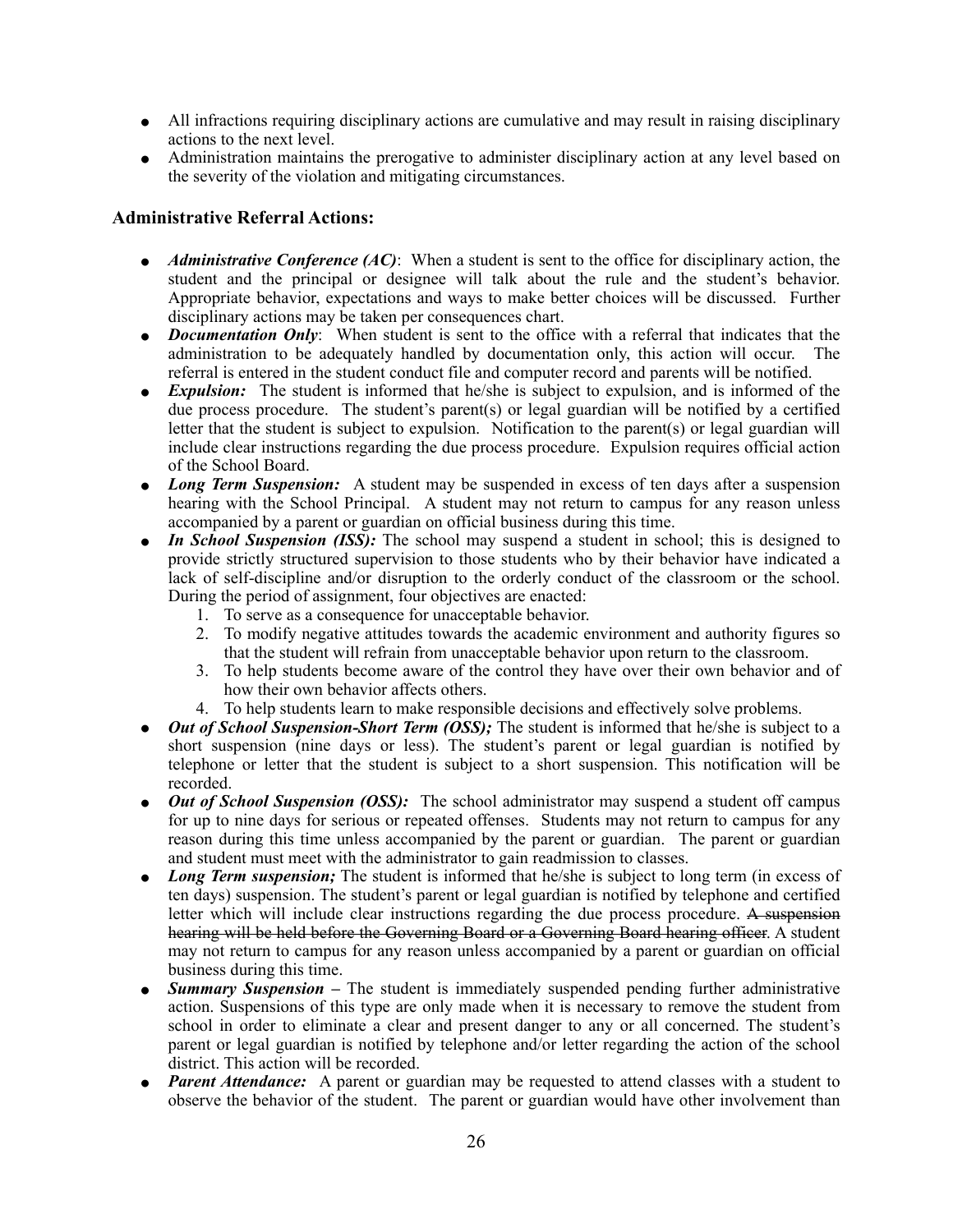to sit next to the student in each of his or her class. This may be in place of a short out of school suspension.

- *Parent Conference:* Parents or guardians, teacher, student, and the principal may be required to participate in a conference when a student receives multiple referrals from the same teacher. This conference is designed to determine the cause of the problem, behavioral expectations and strategies to meet them. A contract may be written which will be signed by the student, his or her parents or guardians, and the teacher. The contract will be monitored by the counselor or designee for a specified period of time.
- ! *Police Referral***:** Police will be called to investigate serious violations of Arizona Revised Statutes. If this occurs, school officials will make every effort to notify the parents or guardians. Any action taken by law enforcement officials will be in addition to the action taken by the school.
- *Restitution***:** Under Arizona law, parents or guardians are liable for damage done by their children. In any situation in which damages to school property o to personal property occurs, the student or parents or guardians are required to pay for damages.
- **Restriction of Privileges:** This action will result in the loss of social privileges, which may include, but not limited to: cafeteria, library or bus use, classroom or lab participation, sports, and school
- *Work Assignment:* Students may be assigned to work with the janitorial or cafeteria staff for a period of time. They may be required to empty trash cans, clean desks, tables, floors, sidewalks, wall, and/or windows.
- *Other:* unique situations which call for unique disciplinary actions may fall in this category. The theory of logical consequences will be utilized in these instances.

If a student is sent to the principal's office specific steps will be followed:

**First referral** to the office, the student will have a conference with the principal.

If the student is referred a **second time** the student will meet with the principal and a letter will be sent home.

The **third referral** to the principal may result in a parent/principal conference.

On the **fourth referral** the student may be suspended until a parent/principal conference is held. At this conference the principal will explain the options available to the student and parents. The exception to this procedure is any behavior infraction, which involves the safety of students and/or staff.

#### **After School Detention/Saturday School**

Students that misbehave will be assigned to after school detention or half a day Saturday school which is from 8:00am to 12:00pm. Parents are responsible for transportation. The principal will assign the discipline based on the degree of the infraction. Students that do not serve detention when assigned will not attend field trips.

#### **STATUTES:**

#### **A.R.S. 15-841 Responsibilities of Pupil: Expulsion: Alternative Education Programs; Community Services;**

#### **Placement Review Committee**

A) Pupil shall comply with the rules, pursue the required course of study and submit to the authority of the teachers, the administrator and the governing board. A teacher may send a pupil to the principal's office in order to maintain effective discipline in the classroom. If a pupil is sent to the principal's office pursuant to this subsection, the principal shall employee appropriate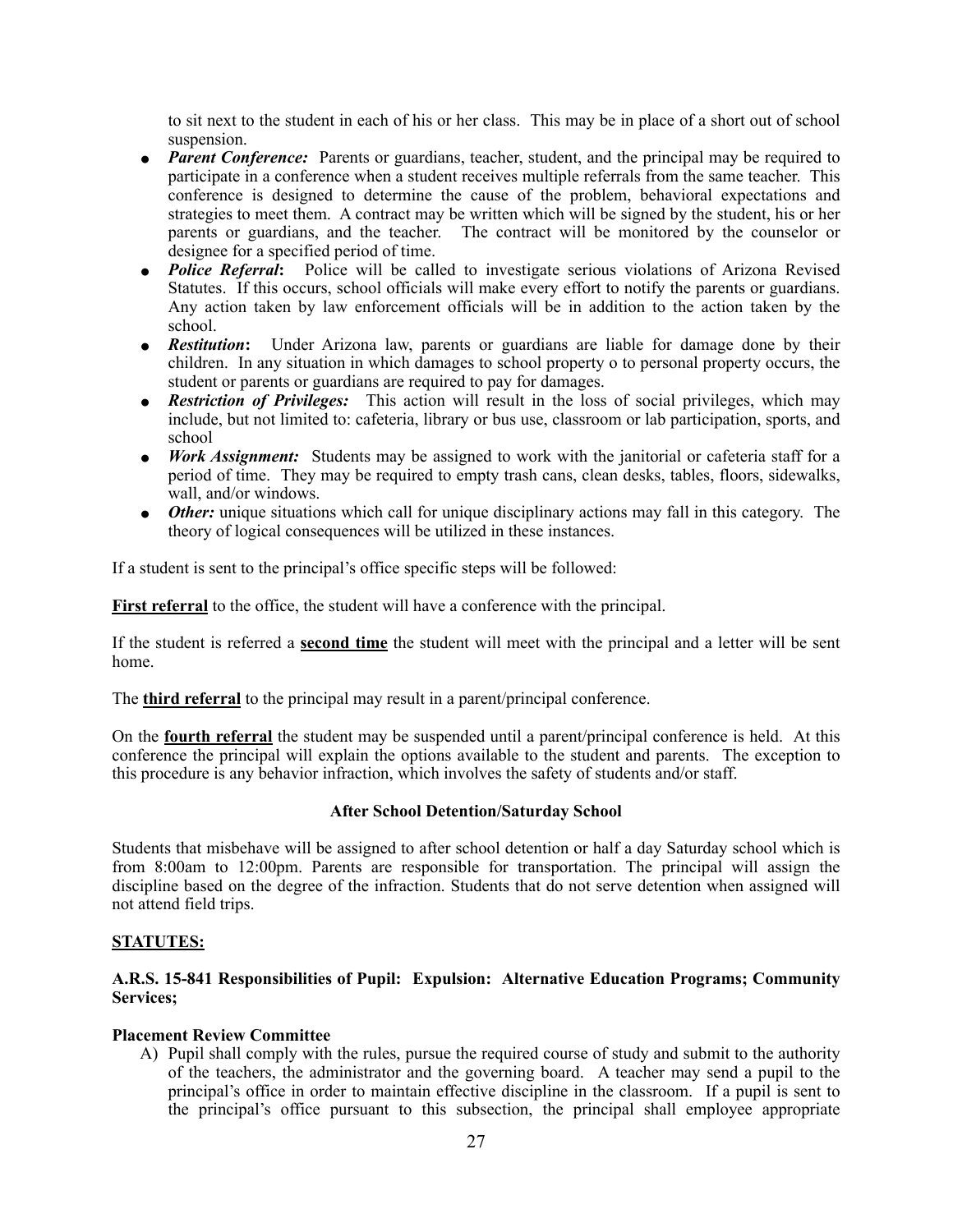management techniques that are consistent with rules adopted by the school district governing board.

B) A pupil, who cuts, defaces or otherwise injuries any school property may be suspended or expelled.

#### **A.R.S. 15-507: Abuse of Teacher or School Employee in School; Classification**

A) A person who knowingly abuses a teacher or other school employee on school grounds or while the teacher or employee is engaged in the performance of his/her duties is guilty of a class 3 misdemeanor.

#### **A.R.S. 15-842: Damage of School Property: Suspension or Expulsion of Pupil; Liability of Parent**

A) A pupil, who cuts, defaces or otherwise injuries any school property may be suspended or expelled.

#### **A.R.S. 15-843: Pupil Disciplinary Proceedings**

A) The Principal of each school shall ensure that all the rules pertaining to the discipline, suspension, and expulsion of pupils are communicated to students at the beginning of each school year, and to transfer students at the time of their enrollment in school.

**PROCEDURES FOR SPECIAL EDUCATION STUDENTS:** A student place in adaptive education has procedural safeguards required under I.D.E.A. If the disciplinary action being considered includes removal from class, the Administrator must contact the person responsible for special education programs at the school and conduct a review of the student's special education placement to determine if:

#### **P.L 940-42: A Federal Law (United States) for Special Education students**

- A) The behaviors that may lead to suspension are related to the special education condition.
- B) The special education placement is appropriate.

If a result of the review, it is determined that the behaviors are not related to the special education condition and the special education services are appropriate, the student can be suspended after regular due process procedures have been followed. After the suspension is served the student may be returned to his/her precious placement. IF the behaviors are related to the special education conditions, the school may conduct a conference and determine current placement to determine if an alternative program is needed and revise the Individual Education Plan. Alternative educational services must be initiated within ten (10) days from the date of exclusion from school.

#### **Child Find:**

Chilchinbeto Community School, Inc. will conduct Child find for the local community. "Child Find is a component of the Individuals with Disabilities Education Act of 2004 (IDEA '04) that requires states to locate, identify, and evaluate all children with disabilities, ages birth through 21 years**,** who are in need of early intervention or special education services. This includes children who are highly mobile, such as migrant or homeless children, children suspected of having a disability even though they are advancing from grade to grade, private school students, and homeschool students. They may have trouble achieving milestones in one or more of the following developmental or academic areas:

• Vision and Hearing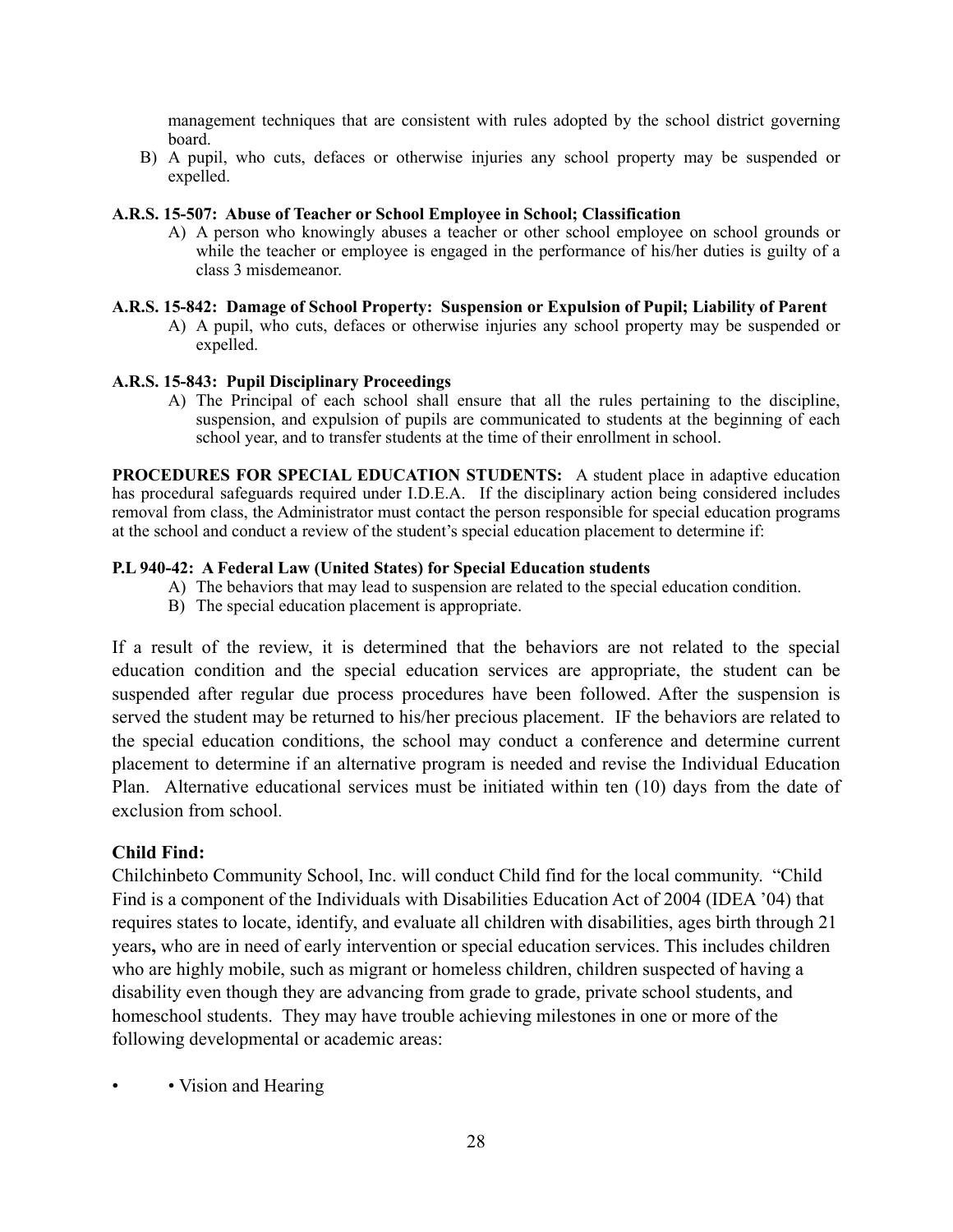- • Motor Control or Coordination
- • Behavior or Social Skills
- • Speech or Communication Skills
- Cognitive or Academic Skills

A referral for early intervention or special education services can come from a parent, guardian, foster parent, family member, teacher, counselor, or the student who finds learning difficult. The earlier you express your concerns, the sooner your child's needs will be identified and the sooner he or she will receive the help needed to succeed." The Arizona initiative for child find is referred to as AZ FIND.

#### **Gifted & Talented Program:**

The Gifted & Talented program's primary vision is be able to provide a challenging, creative, and cognitive enhancing program in reading, writing, math, science, social studies, fine arts, and leadership. Students are encouraged to test their abilities and curiosities through trial and errors, observation, communication and research. The Program's mission is to provide Gifted students support and resources they need to experience successes in their endeavors from early childhood and towards adulthood. Chilchinbeto Community School, Inc. is committed to providing the quality education and opportunities afforded to gifted students with potentials implemented and provided by a most competent and highly qualified educational team with sincerity and professionalism.

#### Education technician

Duties and Responsibilities:

- 1. Be familiar and comply with Family Educational Rights & Privacy Act (FERPA).
- 2. Be familiar and comply with Title 25 of the Code of Federal Regulations as amended by addition of Part 36, Conduct of Employees in Section 36:23
- 3. Be familiar and comply with Public Law 100-297
- 4. Comply with CCS, Inc. Policies and Procedures and Handbook.
- 5. Assist exceptional students in a classroom to learn subject matter and/or skills that will contribute to their development as mature, able and responsible adults.
- 6. Create a positive learning environment to facilitate the academic, physical, social and intellectual development of students. Uses a variety of instructional methods and strategies when presenting appropriate curriculum that is aligned with the goals and objective in each child's individual education plan. Must work closely with staff, administration, exceptional student service staff, and parents.
- 7. Plan, implement, and evaluate instructional programs for area(s) of assignment and student population. Take initiative in productively addressing overall programmatic refinements for the purpose of maximizing each student's potential through positive interpersonal skills. Work cooperatively with administration and staff at the building level to best meet the educational needs of the student population. Present appropriate curriculum that is in alignment with federal, state and district goal and objectives using a variety of instructional methods and strategies to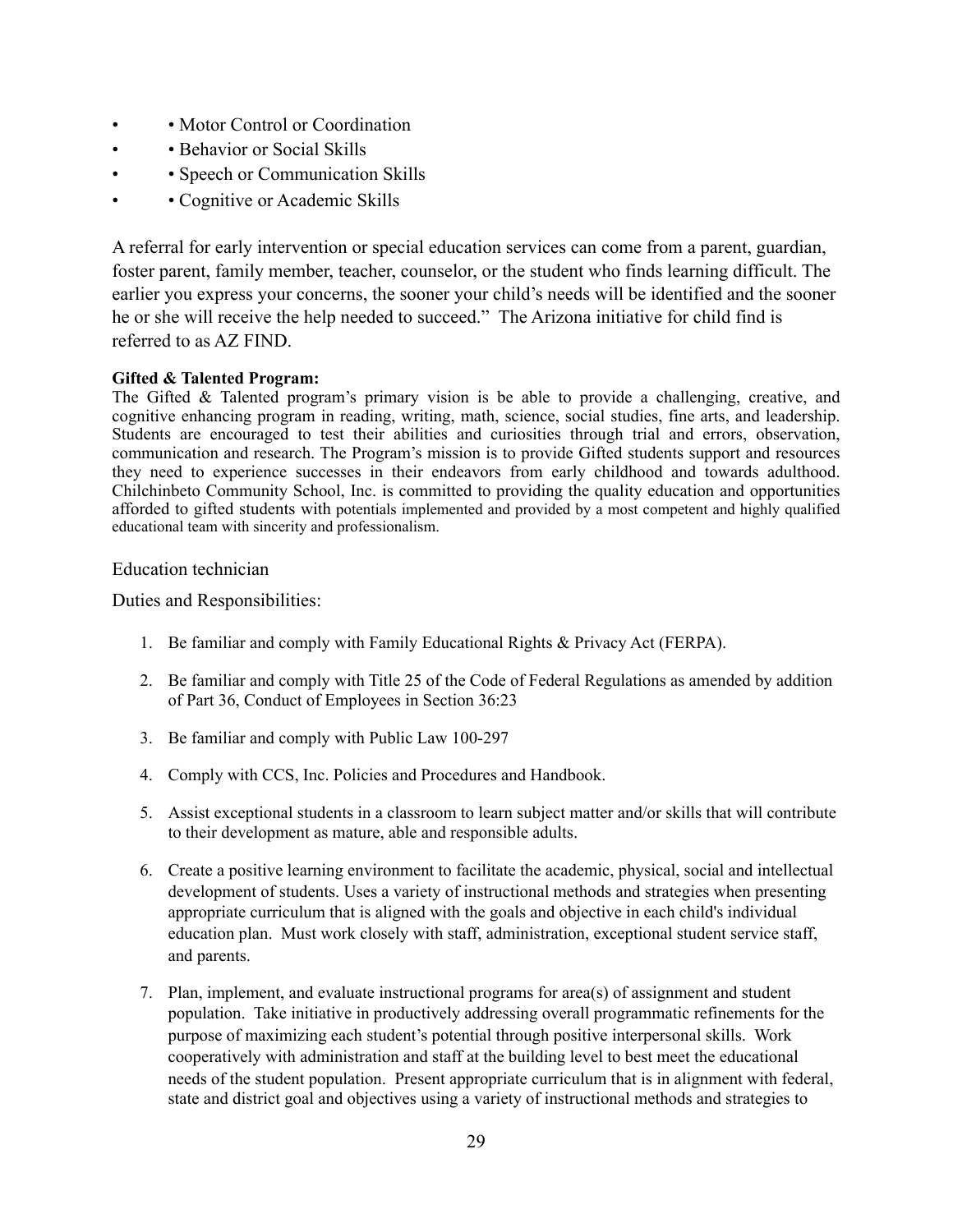further enhance and support learning. Maintain high expectations for self and all students and encourages them to become lifelong learners.

- 8. Maintain service logs for each student and turn in monthly logs on time.
- 9. Attend all staff meetings/trainings and stay the entire time and serve on committees as required.
- 10. Perform all special duty and extra duty assignments as required. (ex: lunch duty, hall duty)

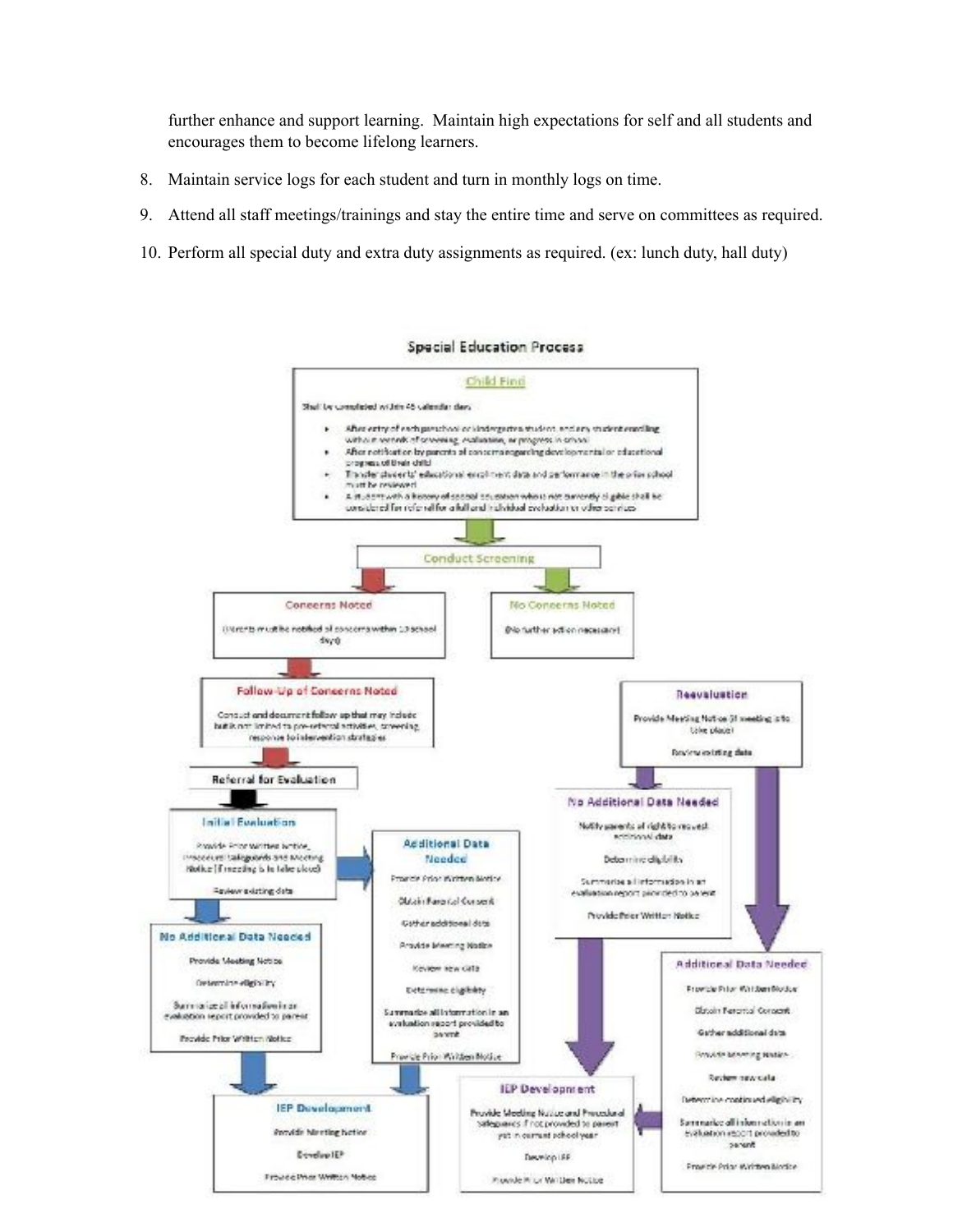#### **EMERGENCY SITUATION:**

Conduct which threatens or result in actual harm to another person or self. Behavior, which may be considered an aggravated disruption of school affairs, shall be handled in the following manner:

- ! Any infraction involving drugs or alcohol will result in an immediate suspension and requirement of obtaining a substance abuse evaluation before students can return to school. The second drug or alcohol offense will result in an immediate suspension with recommendation to the governing board for expulsion.
- The principal may direct the student to be removed immediately from the school campus to protect the well-being of the student and other individuals.
- ! Within a prescribed period of time, the student will return to school for a hearing with the principal. Following the hearing, recommendations for the dismissal of the charges, detention, suspension or expulsion of the student will be made preceding the conference.

**VIOLATIONS AND CONSEQUENCES CHART:** The chart on the following pages describes some possible problem areas and the types of disciplinary action that will be taken for each. In each instance a minimum and a maximum action is listed. School officials will consider the previous behavior record of the student before any action is taken. Repeated behavior offenders may receive disciplinary action of the maximum listed. Such factors as the length of time since their last problem, their attitude, etc. will be considered before any action is taken.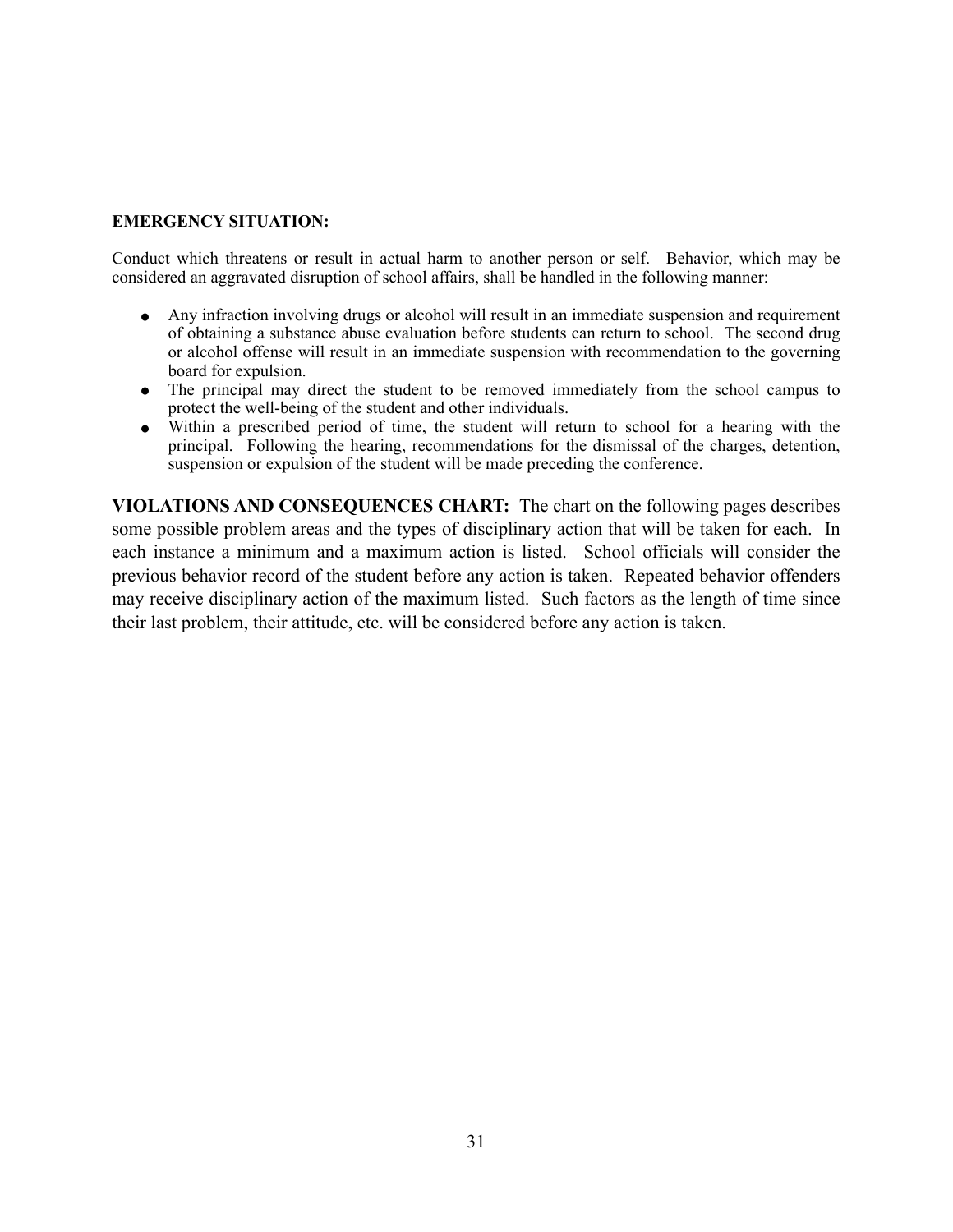#### **Discipline Matrix**

Teacher Intervention Options: Time out at teacher's discretion. Cannot not take away special classes. After school and lunch detention.

| 1 <sup>st</sup> Offense<br>2 <sup>nd</sup> Offense<br>Infraction<br>3rd Offense<br><b>Level One</b><br>-Absenteeism                                                                                                                                                                                                                                                                                                               |  |
|-----------------------------------------------------------------------------------------------------------------------------------------------------------------------------------------------------------------------------------------------------------------------------------------------------------------------------------------------------------------------------------------------------------------------------------|--|
| -Repeated unexcused tardiness<br>1. Teacher Intervention<br>2. Incident Report                                                                                                                                                                                                                                                                                                                                                    |  |
| 3. Parent notification 1. Home visit<br>2. Counselor Intervention<br>3. Parent/Teacher/Student conference                                                                                                                                                                                                                                                                                                                         |  |
| 4. One (1) day parent participation<br>1. Report to Social Service for educational neglect<br>2. BIE SCAN report<br>3. Retention                                                                                                                                                                                                                                                                                                  |  |
| Level Two<br>Disruptive behavior (littering, malicious mischief)                                                                                                                                                                                                                                                                                                                                                                  |  |
| $\bullet$<br>Use of profanity, gestures, or symbols<br>$\bullet$<br>Delinquent behavior (forgery, cheating, plagiarism; dress code or inappropriate violation)<br>-Insubordination (false information or identification, giving of, resisting authority)<br>1.<br>Teacher Intervention<br>2.<br>Incident Report<br>3.<br>Parent notification<br><b>Counselor Intervention</b><br>4.<br>5.<br>Dean Intervention<br>6.<br>1 Day OSS |  |
| 1.<br>Home Visit<br>2.<br>Counselor Intervention<br>3.<br>Parent/Teacher/Student conferences<br>Counseling Intervention<br>4.<br>3 Day OSS<br>1.<br>One (1) day parent participation<br>2.<br><b>Mandatory Counseling</b>                                                                                                                                                                                                         |  |
| 3.<br>5 day OSS                                                                                                                                                                                                                                                                                                                                                                                                                   |  |
| <b>Level Three</b><br>-Intimidation and harassment<br>-Bullying<br>-Ditching/Truancy                                                                                                                                                                                                                                                                                                                                              |  |
| -Disrespectful (disorderly conduct, insult/verbal abuse of a faculty or staff member, ethnic slurs, hate speech)<br>1. Counselor/ Principal Intervention<br>2. Parent/Student/Teacher/Principal Conference<br>3. Mandatory Counseling                                                                                                                                                                                             |  |
| Immediate removal/Suspension<br>1. Counselor/<br>Principal Intervention<br>2. Parent/Student/ Teacher/Principal Conference<br>3. Mandatory Counseling                                                                                                                                                                                                                                                                             |  |
| 4. 5 day OSS 1. Nine (9) day out of school suspension<br>2. School pride project<br><b>IHS Counseling referral</b><br>3. Community service<br><b>Level Four</b>                                                                                                                                                                                                                                                                   |  |
| -Destruction of property (hazardous or physically offensive condition, causing; computer/ Internet violation or infraction)<br>-Fighting/assault/hazing<br>-False Fire Alarm/ Bomb Threat<br>-Sexual Harassment<br>-Use/Possession of Tobacco<br>-Graffiti (gang associated activity and/or gang clothing/symbols)                                                                                                                |  |
| -Theft 1. Counselor/Dean Intervention<br>2. Incident report/Parent Notification<br>32<br>3. Immediate removal from school<br>4. Parent/Administrator Conference                                                                                                                                                                                                                                                                   |  |

5. mandatory Counseling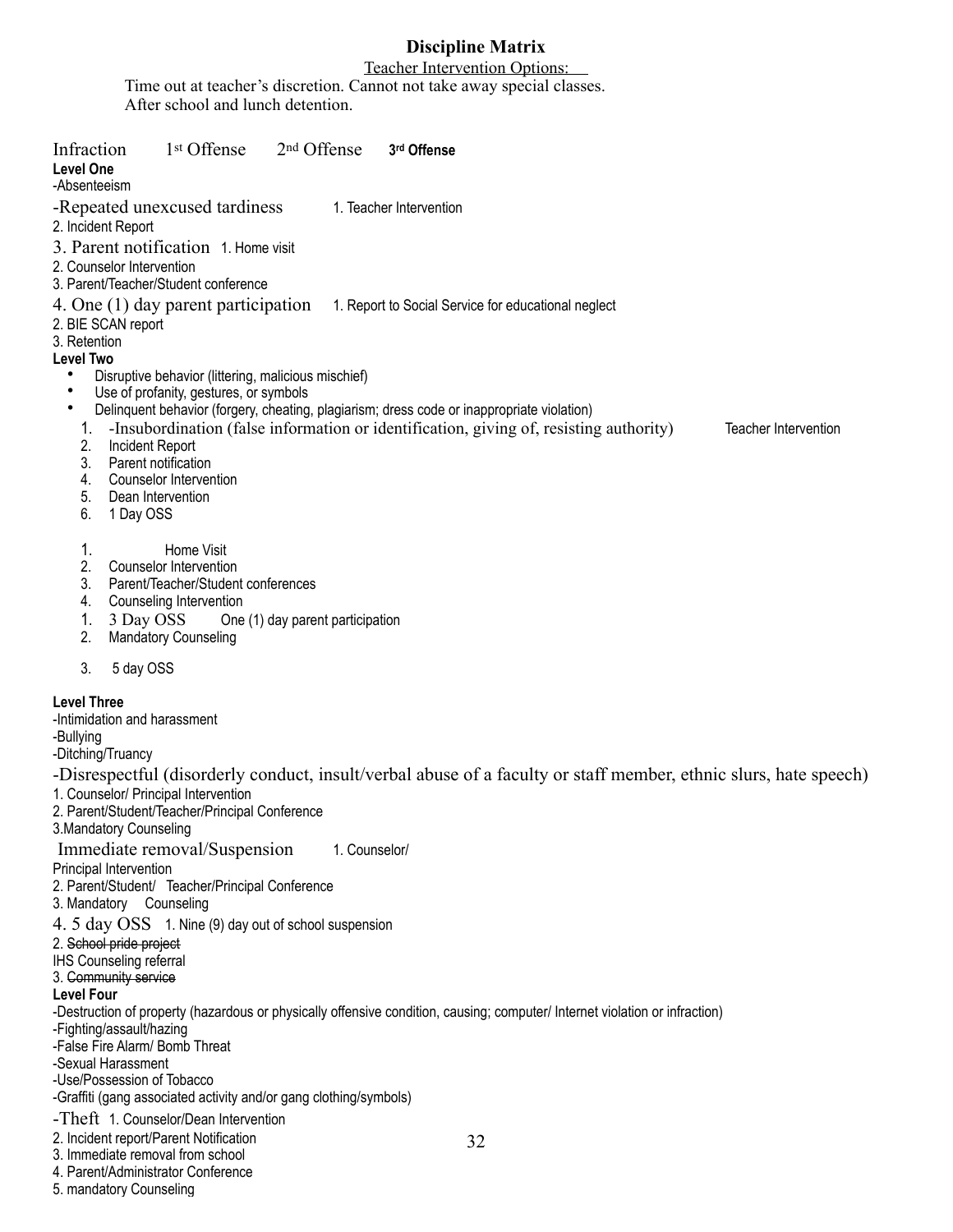#### **DEFINITIONS:**

Throughout this handbook, unless the context otherwise requires, the following definitions apply:

**ALCOHOL** is any intoxicating element.

**ASSAULT, PHYSICAL** is (1) intentionally, knowing or recklessly causing any physical injury to another person; or (2) intentionally placing another person in reasonable apprehension of imminent physical injury; or (3) knowingly touching another person with the intent to injure, insult, or provoke such person.

**ASSAULT, AGGRAVATED** is an assault (as defined above) accompanied by circumstances that make the situation severe, such as the use of a deadly weapon or dangerous instrument; causing serious physical injury to another; committing the assault knowing, or having reason to know, the victim is a peace officer or a school employee engaging in a school-related activity.

**BULLYING/HARRASSMENT** is the persistent or repeated annoying or tormenting of another. This includes provoking or antagonizing a fight. It can be physical, but more often it is verbal and includes threatening, teasing, ridicule, or writing about another person (spreading rumors).

**CHEATING OR PLAGIARISM** is intentionally using information or property of another, without permission of the school, to obtain an unfair advantage.

**COMPUTER TAMPERING** is altering, damaging, deleting, or destroying a computer, computer hardware or software, introducing a computer contaminant into any computer, or network; causing the disruption of a computer or network; and using a computer or computer system to threaten, alarm, harass, or cause another person to suffer substantial emotional distress.

**DANGEROUS INSTRUMENTS/DEVICES** means anything that under the circumstances in which it is used, attempted to be used, or threatened to be used, is readily capable of causing death or serious physical injury.

**DEFIANCE** is intentionally resisting or disregarding the authority of district personnel, includes, but is not limited to, the failure to respond to a reasonable request, or the refusal to identify self, when requested to do so.

**DISORDERLY CONDUCT** is any act which substantially disrupts the orderly conduct of a school function; behavior which substantially disrupts the orderly learning environment; or poses a threat to the health, safety, and/or welfare of students, staff, or others.

**DISRESPECT** is treating CCS personnel or any others with contempt or rudeness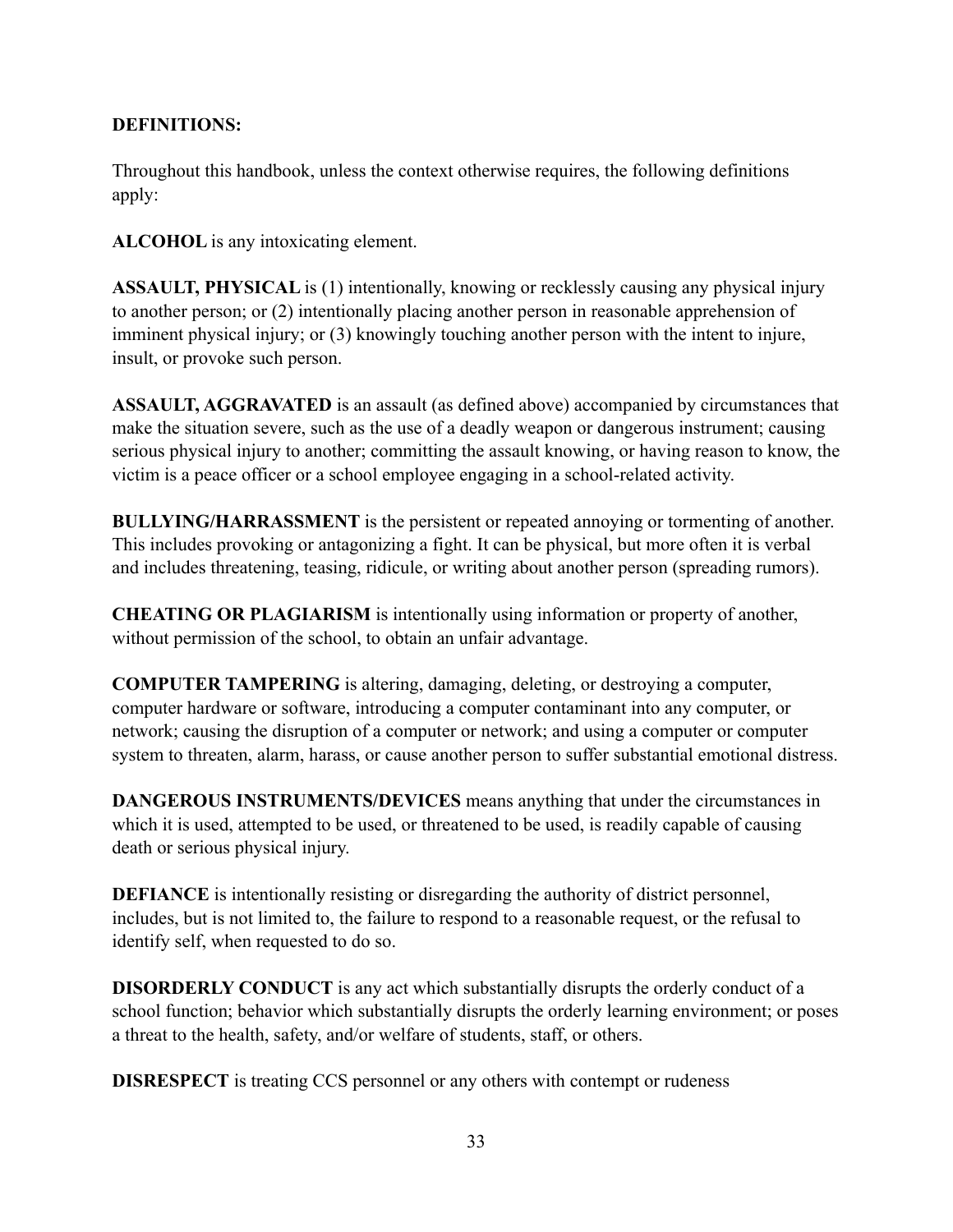**DISRUPTION/DISRUPTIVE CONDUCT** is creating disturbances in class, on campus, or at school-sponsored events. Continual or repeated disruptions may warrant more severe consequences.

**DISTRICT SPRONSORED EVENT** is any event, which is sponsored, sanctioned or supervised by the Chilchinbeto Community School or CCS, Inc., personnel.

**DRUGS** are chemical substances, narcotics, prescription or non-prescription, controlled substances, or substances that students represent to be chemical substances, narcotics, or controlled substances. The term "drugs" includes anything that looks like drugs. Over the counter non-prescription pharmaceuticals fall into this definition, unless the student has complied with the school's policy for such medication. Likewise, the term drug applies whether it is prescribed or non-prescribed. Medication for cessation of smoking needs to be checked through the health center; otherwise, it will result in being considered a drug.

Additionally, chemical substances used as an inhalant are considered drugs.

**DRUG PARAPHERNALIA** is any apparatus of equipment used, or capable of being used, in absorbing or consuming a drug.

**ELECTRONIC DEVICES** are cell phones, pagers, CD and cassette players, iPods, MP3s, radios or other electronic items.

**ENDANGERMENT** is recklessly or intentionally creating a risk of injury o imminent injury or death to another.

**EXPULSION** is the permanent removal of a student from school and District. Expulsion requires action from the Governing Board.

**EXTORTION** is the act of knowingly obtaining or seeking to obtain property or services, or causing or seeking to cause another act in manner by means of a threat to do any of the following: (1) cause physical injury; (2) cause damage to property; (3) engage in illegal conduct; or (4) make false accusations.

**FIGHTING** is when two or more persons engage in any violence toward each other in an angry or quarrelsome manner.

**FIREARM** is (a) a weapon (including, but not limited to, a starter gun, paintball gun, a BB gun, pellet gun air soft gun, etc.) which will, or designed to, or may readily converted to expel a projectile by an explosive, or by gas or air; (b) the frame or receiver of any such weapon; (c) any firearm muffler firearm silencer; (d) any destructive device, including explosives, incendiaries, poison gas, bomb grenade, rocket having a propellant charge of more than four ounces, missile having an explosive charge of more than one-action of an explosive or other propellant.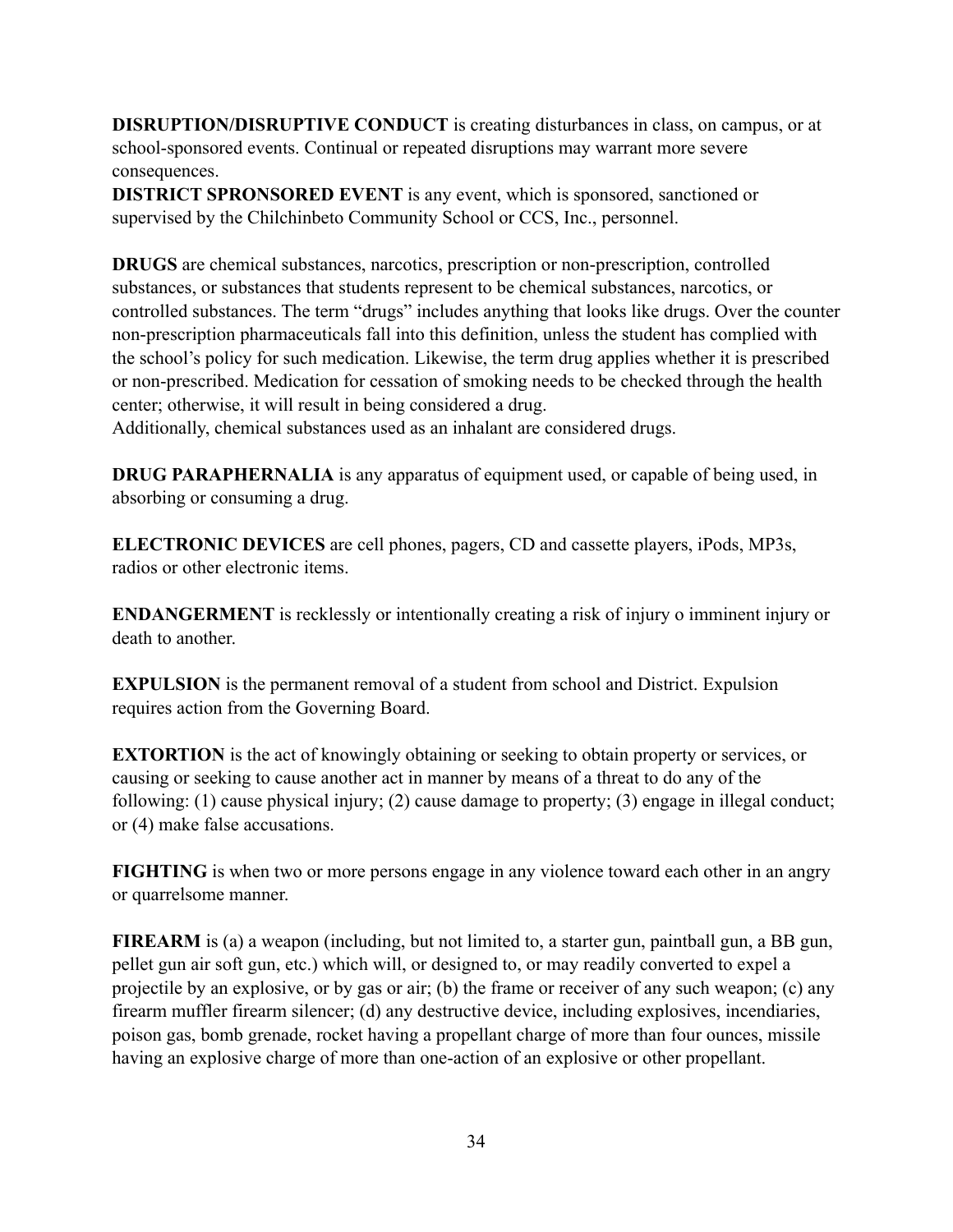**FORGERY/FALSIFICATION** is the act of falsely or fraudulently or altering a document or a verbal, written or electronic communication, or any verbal or written communication that is intentionally false or fraudulent (i.e., dishonest or lying).

**GAMBLING** is the risk money or anything of value on the outcome of anything involving chance.

**GANG ASSOCIATION/ACTIVITY** includes dress code violations, hand gestures, graffiti, and jargon (clothes, symbols, signals, language, behavior and headgear).

**GANG CLOTHING SYMBOLS** is the wearing of hats, bandanas, tattoos and/or other paraphernalia, clothing or symbols or possessions of paraphernalia that is associated with gangs or gang-like activity.

**HATE SPEECH** is any written, oral, or electronic communication that manifest malice towards others based on their race, gender, or ethnicity. This includes, but is not limited to, racial slurs, oral or written speech, gang paraphernalia, symbols or gestures.

**HAZING** means any intentional, knowing or reckless act committed by a student, whether individually or in concert with other persons against another student, and in which both of the following apply;

- the act was committed in initiation into, an affiliation with, or the maintenance or membership an any organization that is affiliated with an educational institution;
- the act contributes to a substantial risk of potential physical injury, metal harm or degradation, or causes physical injury, mental harm personal degradation.

**HORSEPLAY/ROUGHHOUSING/DISRUPTIVE PLAY** means rough boisterous play; outbreak of rough and noisy behavior.

**INSUBORDINATION** is being disobedient or railing to follow the directions of authority of a school, a District staff member, or an individual place in authority by the school or the District.

**LOITERING** occurs if a person is intentionally present in or about school after a reasonable request to leave and does not have any specific legitimate reasons for being there or does not have written permission to be there from anyone authorized to grant permission.

**LONG TERM SUSPENSION** is a suspension from school for more than then ten (10) days. Due process rights shall be extended to any student suspended.

**ORGANIZATION** means an athletic team, association, order, society, corps, cooperative, club, or similar group that is affiliation with an education institution and whose membership consists primarily of students enrolled at that educational institution.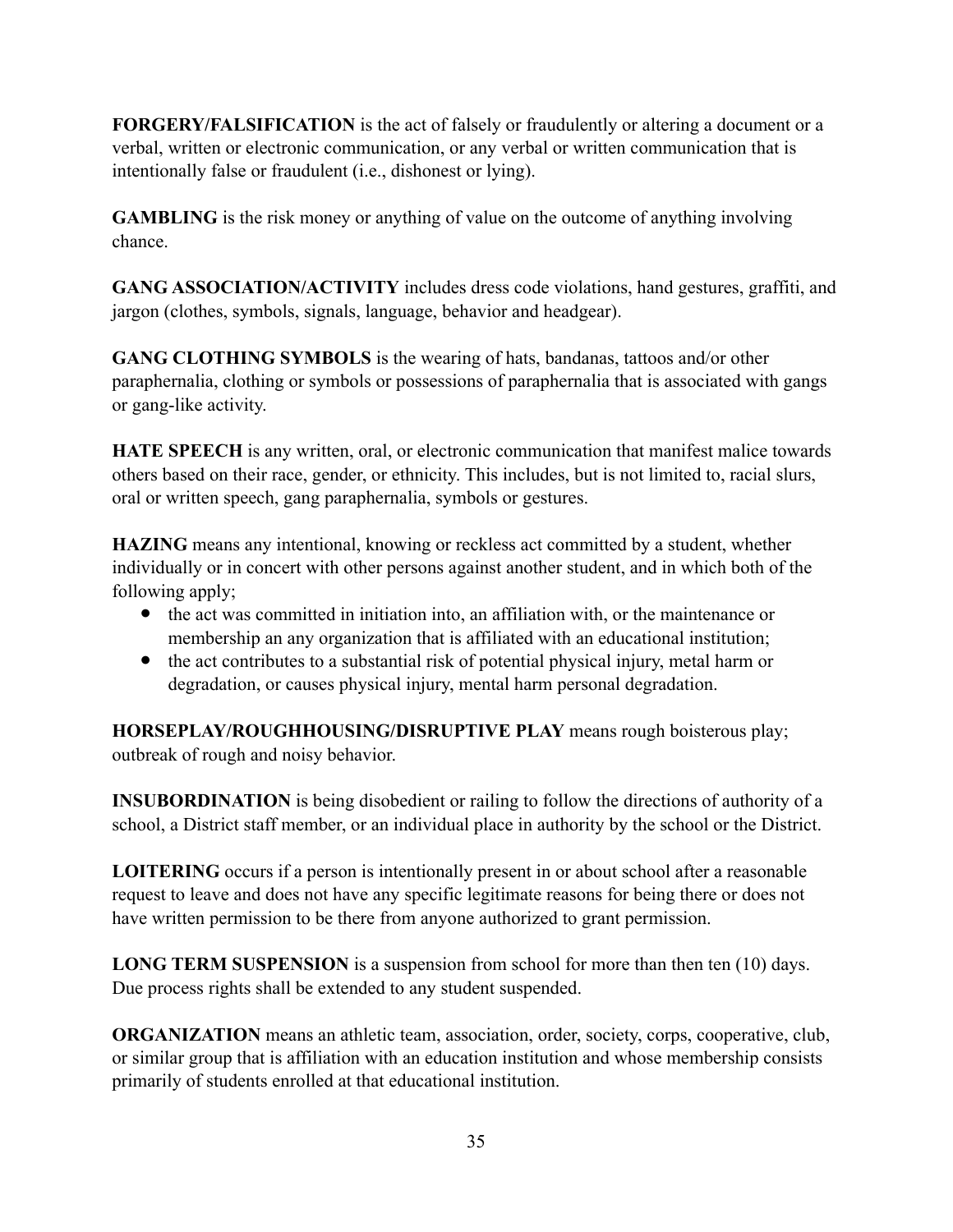**PHYSICAL AGGRESSION** is tussles, minor confrontations, pushing and/or shoving.

**LEWD/LASCIVIOUS BEHAVIOR/PORNOGRAPHY** is the use or possession of pictures, devices or electronic images that offend or disturb the educational environment.

**PROFANITY** is the use of inappropriate or obscene language or gestures to the extent that it disturbs the educational process or environment.

**RESTITUTION** is providing an equipment replacement or compensation for damages or loss of personal or School property.

**ROBBERY/THEFT** is the taking, or attempting to take, any property of another from his person or immediate presence and against his will, such person threatens or uses force against any person with intent either to coerce surrender of property, or prevent resistance to such person taking or retaining property.

**SALE OR DISTRIBUTION OF ALCOHOL** is the attempt or act of offering, selling, trading, procuring, or distributing (with or without compensation) Drugs on CCS property or at a CCSsponsored event.

**SALE OR DISTRIBUTION OF DRUGS** is the attempt or act of offering, selling, trading, procuring, or distributing (with or without compensation) alcohol on CCS property or at a CCSsponsored event.

**SCHOOL** is school grounds and also includes school sponsored sanctioned events, within the jurisdiction of CCS, Inc.

**SCHOOL PROPERTY** is any personal or real property owned or under the control of the CCS.

**SEXUAL HARRASSMENT** is discrimination based on gender that includes unwelcome sexual advances; request for sexual favors, or other verbal or physical conduct of a sexual nature made by one individual to another. (sexual: of, relating to, affecting, or typical of sex, the sexes, or the sex organs and their functions. Implying or symbolizing erotic desire or activity.)

**SEXUAL MISCONDUCT** is the use of verbal, written, electronic or physical threat/actions or any language that is sexually demeaning or offensive. This includes touching toward private areas, depantsing, pulling another's underclothing in public, or any form of sexual relations.

**SHORT TERM SUSPENSION** is a suspension from one (1) to ten (10) days, but not to exceed ten (10) days, from school. Students may be suspended from school by administrators and/or other administrative officials granted this power by the District's Governing Board.

**SIMULATED WEAPON** is an instrument displayed or represented as a weapon.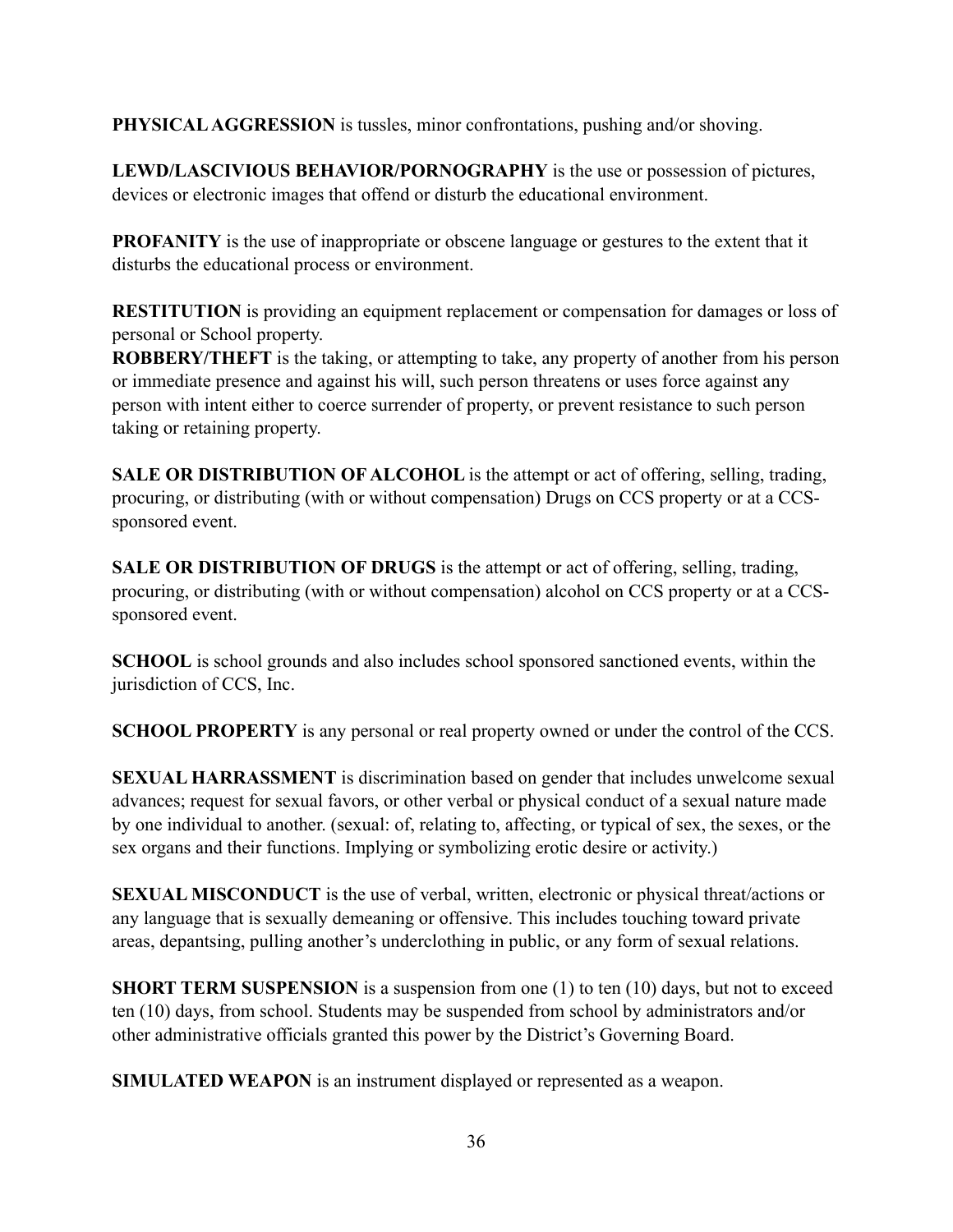**TARDY** is failure to be at a designated location at a specified time.

**TECHNOLOGY/INTERNET MISUSE** is the failure to use hardware, software, electronic devices, web pages and network for the intended educational use or in a manner that cause disruption at a campus or any District facility.

**THEFT** is taking property that belongs to another. Theft does not include confiscation by school authorities of property not permitted at the school. NOTE: In the event of theft or damage, personal items brought to school, such as musical instrument, radios, etc., are not covered by school insurance.

**THREATENING AND INTIMIDATING BEHAVIOR/HARRASSMENT** is knowingly or recklessly causing or threatening to cause (1) interference or disruption of an education institution: (2) physical injury; (3) damage to another.

**TOBACCO** refers to smoking tobacco (e.g. cigarettes, cigars), smokeless tobacco (e.g. dip, chew, snuff, or twist), rolling papers and matches/lighters. NOTE: Possession of tobacco products on K-12 public, charter, or private school grounds, buildings, parking lots, playing fields and vehicles, and at off-campus school-sponsored events, is a pretty criminal offense. "Petty" offense is punishable by a fine of up to \$300.

**TRESPASS** occurs when a person(s) enters upon, or in, school property without legal justification or without the implied or actual permission of the administration.

**TRUANCY** is being absent from class or school ten percent (10%) of the school year or having five unexcused absences.

**UNDER THE INFLUENCE** occurs when a student's behavior or mood has changed as a result of consumption of alcohol of drugs.

**UNEXCUSED ABSENCE** is being absent from class or school without permission.

**VANDALISM** is the act of defacing or destroying any building, fixture, vegetation, or property.

**VERBAL ABUSE** is profanity or any derogatory language stated in publicly.

**WEAPON** is (includes but is not limited to) a bomb, firearm, gun, revolver, pistol, dagger, dirk, stiletto, knife with a blade over two and one-half (2.5) inches in length, pocket knife opened by a mechanical device, iron bar, brass knuckles, chains, or any incendiary devices.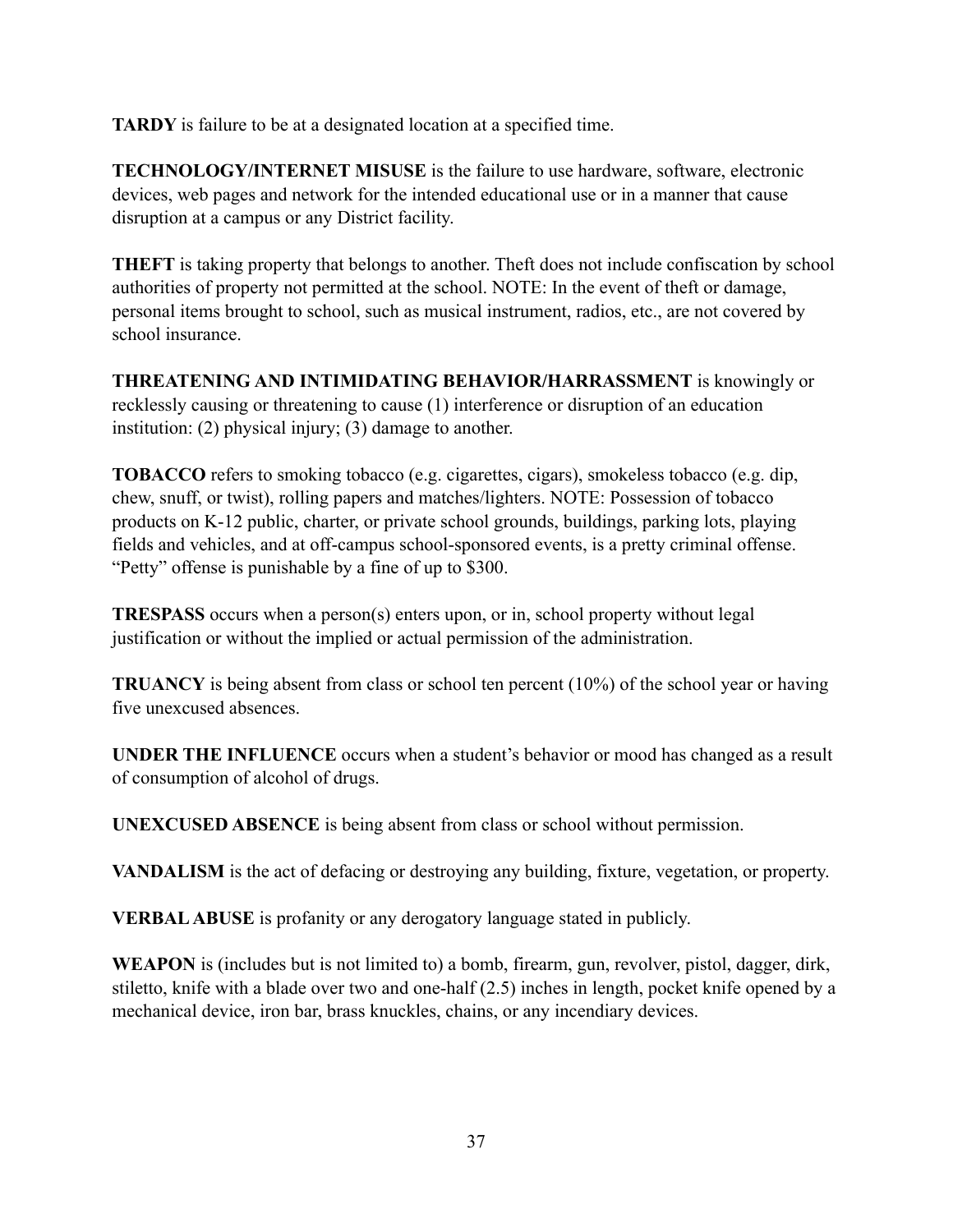#### **Arizona Revised Statutes References (A.R.S.)**

- ! Abuse, verbal abuse A.R.S. 15.507 (includes profanity) and Physical Abuse (assault) of a staff member is not permitted.
- Computer Tampering A.R.S. 13-2316
- Disorderly Conduct A.R.S. 13-2904
- $\bullet$  Expel A.R.S. 15-841
- $\bullet$  Hazing A.R.S. 15-2301
- $\bullet$  Loitering A.R.S. 13-2905
- $\bullet$  Suspension A.R.S. 15-843
- $\bullet$  Tobacco A.R.S. 36-798
- Trespass A.R.S. 15-841
- $\bullet$  Vandalism A.R.S. 15-842
- Weapons A.R.S. 13-3102(11)

**NOTE: The CCS Administration reserves the right to use their discretion in deciding what is not acceptable dress standard on campus.**